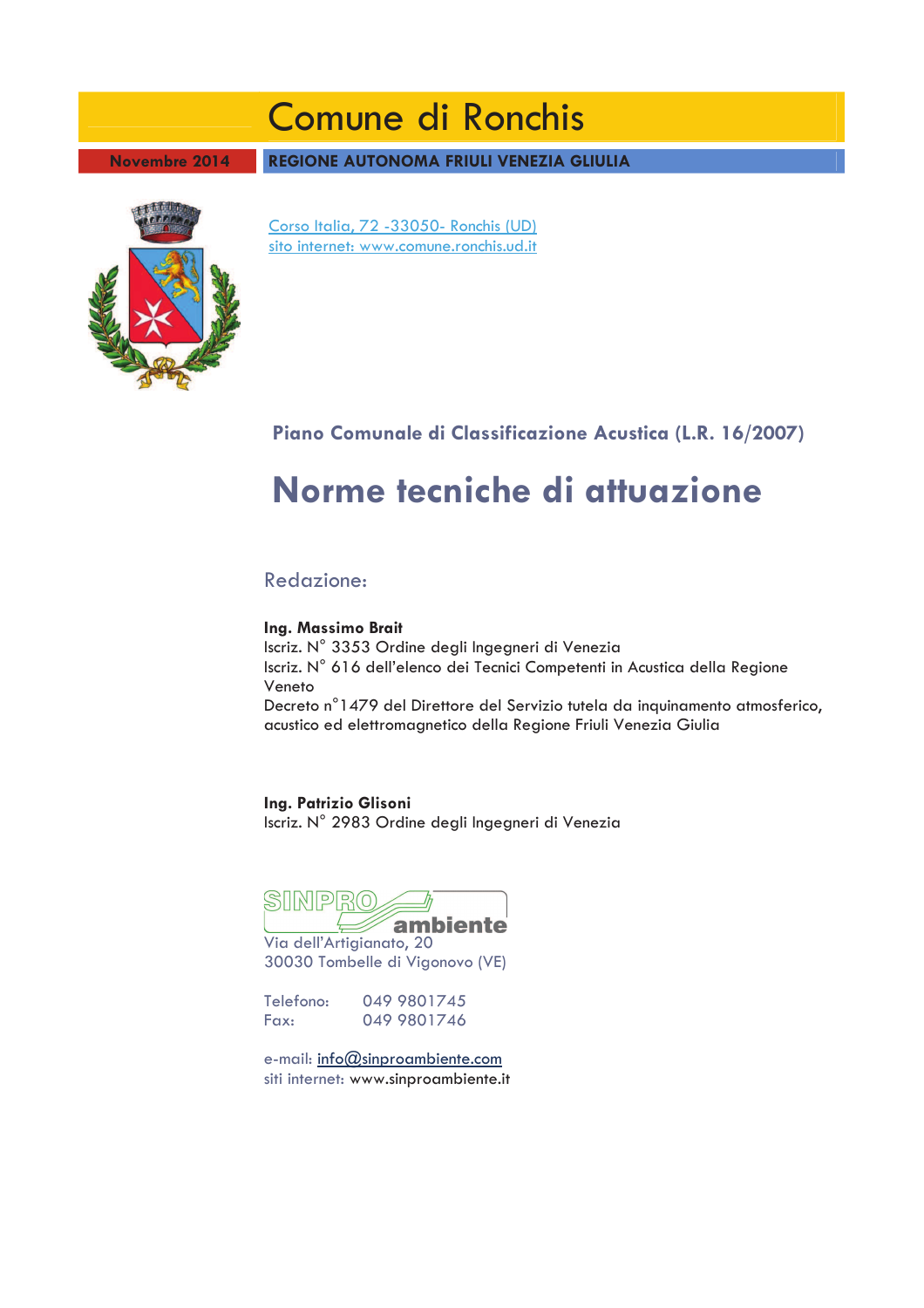| TITOLO I –      | <b>DISPOSIZIONI GENERALI</b><br>CAPO I - PIANO COMUNALE DI CLASSIFICAZIONE ACUSTICA (PCCA)<br>CAPO II - OBIETTIVI E DEFINIZIONI                                                                                                        | 3<br>3<br>9          |
|-----------------|----------------------------------------------------------------------------------------------------------------------------------------------------------------------------------------------------------------------------------------|----------------------|
|                 | TITOLO II - ATTIVITA' TEMPORANEE RUMOROSE<br>CAPO I - DISPOSIZIONI GENERALI<br>CAPO II - CANTIERI EDILI, STRADALI E ASSIMILABILI<br>CAPO III - MANIFESTAZIONI IN LUOGO PUBBLICO O APERTO AL PUBBLICO, FESTE<br>POPOLARI E ASSIMILABILI | 17<br>17<br>17<br>21 |
|                 | <b>TITOLO III - ATTIVITA' PERMANENTI RUMOROSE</b>                                                                                                                                                                                      | 27                   |
|                 | CAPO I - REQUISITI ACUSTICI                                                                                                                                                                                                            | 26                   |
|                 | CAPO II - DISCIPLINA DELLE ATTIVITA' RUMOROSE PERMANENTI                                                                                                                                                                               | 26                   |
|                 | TITOLO IV - DOCUMENTAZIONE ACUSTICA TECNICA                                                                                                                                                                                            | 30                   |
|                 | CAPO I - VALUTAZIONE PREVISONALE DI IMPATTO E CLIMA ACUSTICO                                                                                                                                                                           | 29                   |
|                 | TITOLO V - EMISSIONI ACUSTICHE DA INFRASTRUTTURE DI TRASPORTO                                                                                                                                                                          | 33                   |
|                 | CAPO I - EMISSIONI ACUSTICHE DA TRAFFICO VEICOLARE                                                                                                                                                                                     | 32                   |
|                 | CAPO II - EMISSIONI ACUSTICHE DA TRAFFICO FERROVIARIO                                                                                                                                                                                  | 36                   |
| <b>ALLEGATI</b> |                                                                                                                                                                                                                                        | 38                   |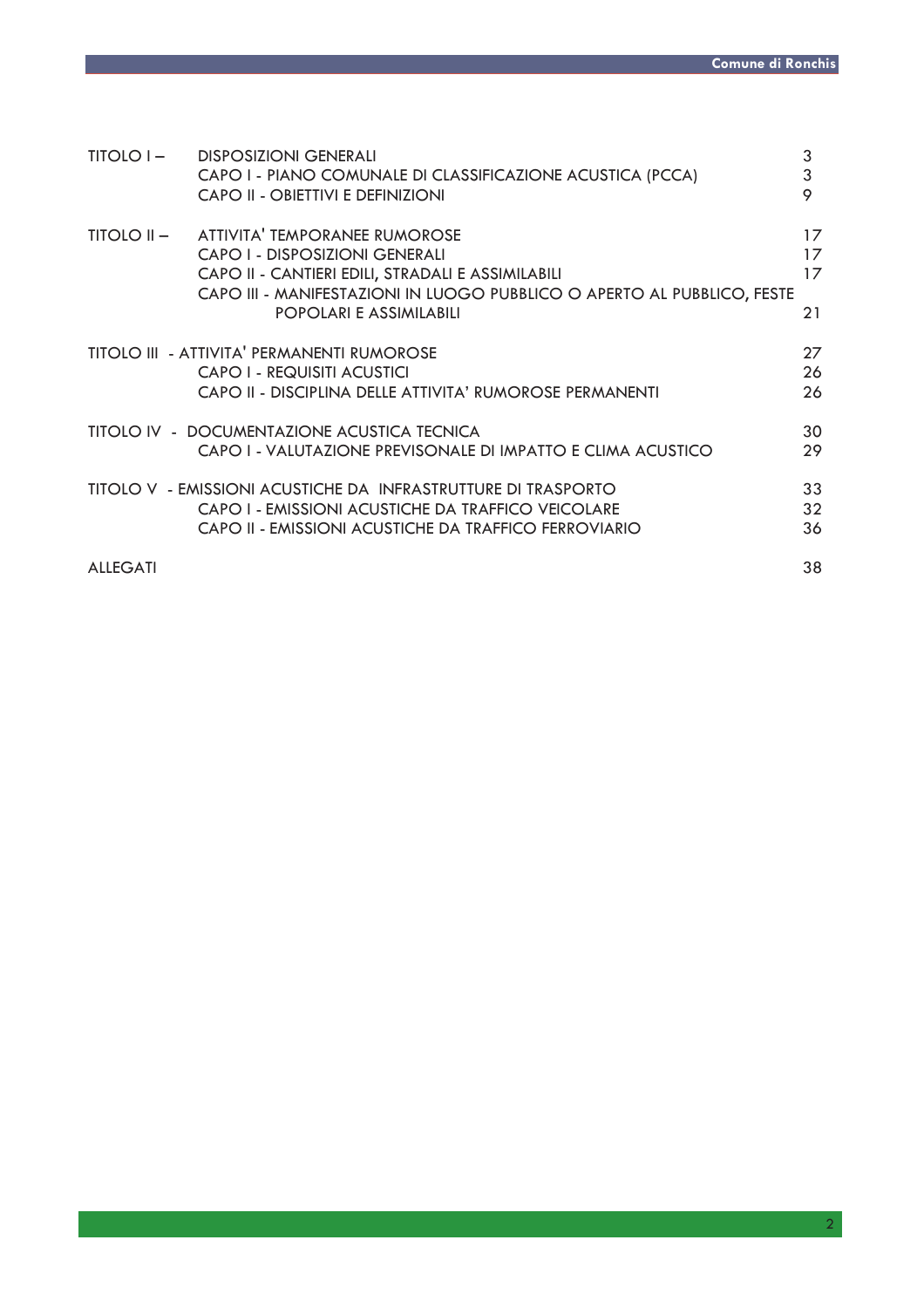## **TITOLO I - DISPOSIZIONI GENERALI**

## CAPO I - PIANO COMUNALE DI CLASSIFICAZIONE ACUSTICA (PCCA)

## Articolo 1.1 Campo di applicazione

- Le presenti norme disciplinano le competenze comunali in materia di inquinamento acustico ai sensi a) dell'art. 6 della Legge n. 447 del 26/10/1995 e dell'art. 20 della Legge Regionale n. 16 del 18/06/2007.
- b) Tutte le sorgenti rumorose fisse e mobili, nel loro funzionamento, devono rispettare, singolarmente, i valori limite di emissione e nel loro insieme i valori limite assoluti di immissione previsti dalla normativa vigente in conformità con il Piano comunale di classificazione acustica del Comune di Ronchis. Ad esclusione delle zone ricadenti in classe VI, tutte le sorgenti sonore fisse e mobili devono rispettare i valori limite differenziali di immissione previsti dalla normativa vigente.
- $c)$ Le autorizzazioni per lo svolgimento di attività temporanee, quali cantieri edili, stradali e assimilabili e le manifestazioni in luogo pubblico od aperto al pubblico, feste popolari ed assimilabili, qualora impieghino macchinari od attrezzature rumorose, sono disciplinate dalle presenti norme.
- Sono esclusi dalla presente disciplina i rumori occasionali derivanti da comportamenti in luoghi privati, d) diversi dai circoli privati, quali ad esempio strepiti di animali, accensione di apparecchi radio e TV, utilizzo di strumenti musicali per diletto, giochi di bambini, etc., cui provvede il primo comma dell'art. 659 del Codice Penale.
- Sono escluse, altresì, le attività rumorose insistenti in ambito condominiale o di una proprietà privata,  $e)$ dove i rapporti tra privati sono disciplinati dai Regolamenti condominiali o dal Codice Civile e non ledono gli interessi o l'incolumità psico-fisica della collettività, tutelati dalla Pubblica Amministrazione.

#### Articolo 1.2 Competenze comunali

- Le presenti norme disciplinano le competenze comunali in materia di inquinamento acustico ai sensi a) dell'art. 6 della Legge n. 447 del 26/10/1995 "Legge quadro sull'inquinamento acustico" e dell'art. 20 della Legge Regionale n. 16 del 18/06/2007 "Norme in materia di tutela dall'inquinamento atmosferico e dall'inquinamento acustico" e s.m.i.
- b) La Legge Quadro n. 447 del 26/10/1995 assegna ai Comuni le seguenti competenze:
	- la classificazione del territorio comunale secondo (articolo 4, comma 1, lettera a);
	- il coordinamento degli strumenti urbanistici già adottati con le determinazioni assunte ai sensi della lettera a);
	- l'adozione dei piani di risanamento (articolo 7);
	- il controllo, secondo (articolo 4, comma 1, lettera d)), del rispetto della normativa per la tutela dall'inquinamento acustico all'atto del rilascio delle concessioni edilizie relative a nuovi impianti e infrastrutture adibiti ad attività produttive, sportive e ricreative e a postazioni di servizi commerciali polifunzionali, dei provvedimenti comunali che abilitano alla utilizzazione dei medesimi immobili e infrastrutture, nonché dei provvedimenti di licenza o di autorizzazione all'esercizio di attività produttive;
	- l'adozione di regolamenti per l'attuazione della disciplina statale e regionale per la tutela dell'inquinamento acustico;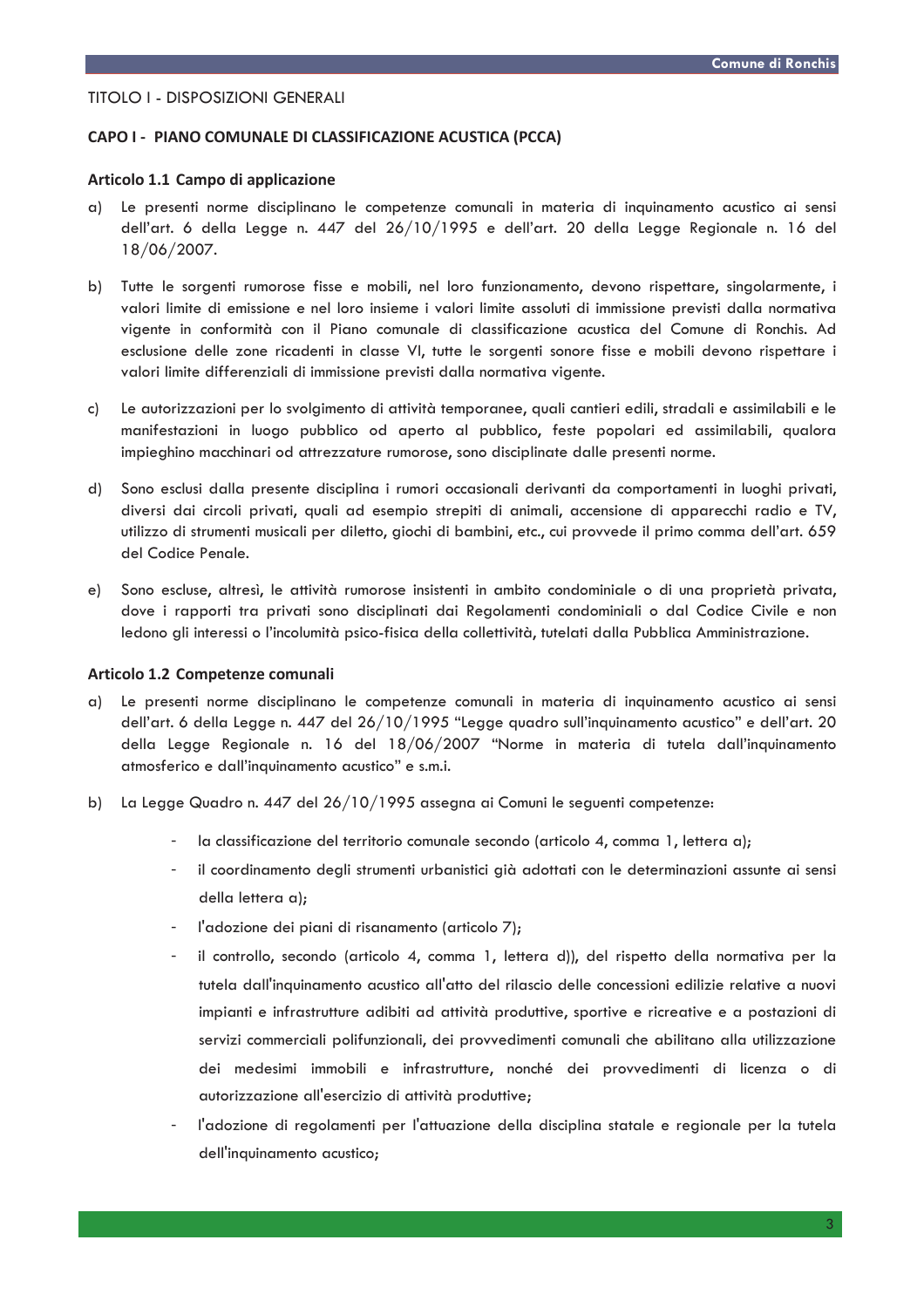- la rilevazione e il controllo delle emissioni sonore prodotte dai veicoli, fatte salve le disposizioni contenute nel Decreto Legislativo n. 285del 30/04/1992, , e successive modificazioni e integrazioni;
- i controlli (articolo 14, comma 2):
- l'autorizzazione (anche in deroga ai valori limite di cui all'articolo 2, comma 3) per lo svolgimento di attività temporanee e di manifestazioni in luogo pubblico o aperto al pubblico e per spettacoli a carattere temporaneo ovvero mobile, nel rispetto delle prescrizioni indicate dal comune stesso.
- La Legge Regionale n. 16 del 18/06/2007 e s.m.i. (L.R. n. 22 del 29/12/2010) assegna ai Comuni le c) sequenti competenze:
	- entro tre anni dalla data di pubblicazione sul Bollettino Ufficiale della Regione della deliberazione della Giunta regionale recante i criteri di cui art. 18, comma 1, lettera a) approvano il Piano comunale di Classificazione acustica;
	- i Comuni già dotati di classificazione acustica la adeguano entro due anni dalla data di pubblicazione sul Bollettino Ufficiale della Regione della deliberazione della Giunta regionale recante i criteri di cui art. 18, comma 1, lettera a);
	- rilasciano il nulla osta art. 28 comma 5;
	- approvano il Piano comunale di risanamento acustico nelle ipotesi previste art. 30;
	- esercitano anche con il supporto dell'A.R.P.A. le funzioni del controllo in relazione al rispetto: del contenimento dell'inquinamento acustico prodotto dal traffico veicolare e dalle sorgenti fisse, del rumore prodotto dall'uso di macchine o attività svolte all'aperto, delle prescrizioni normative e tecniche contenute negli strumenti comunali di pianificazione e di regolamentazione, delle conformità ala normativa vigente della documentazione art. 28. commi 2,3 e 4;
	- rilasciano l'autorizzazione per lo svolgimento di attività temporanee e di manifestazioni in luogo pubblico o aperto al pubblico che comportino l'impiego di macchinari o di impianti rumorosi.

## Articolo 1.3 Elaborati del PCCA

- a) In conformità ai criteri e alle linee quida, approvati con Deliberazione della Giunta regionale n. 463 del 5/03/2009, per la redazione dei Piani comunali di classificazione acustica gli elaborati che accompagnano il PCCA sono i seguenti:
	- Relazione Illustrativa
	- Allegato A Dati rilevamento rumore
	- Elaborati grafici di analisi:
		- " TAV. 1 Realtà territoriali
		- TAV. 2 Unità territoriali
		- TAV. 3 Zonizzazione parametrica
		- TAV. 4 Zonizzazione aggregata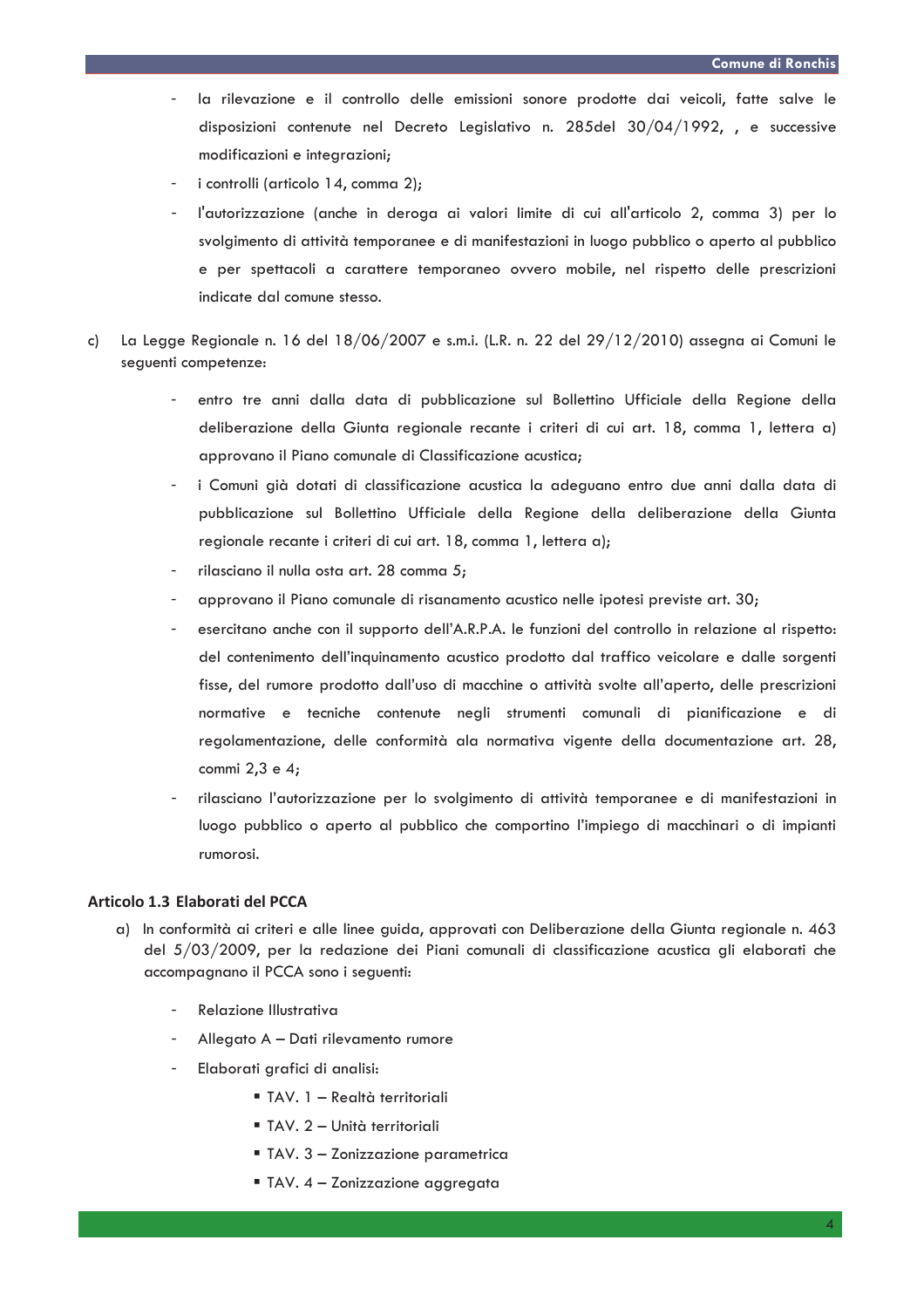- " TAV. 5 Fasce di pertinenza delle infrastrutture
- " TAV. 6 Fasce di rispetto delle zone produttive
- TAV. 6a Campagna di misure
- " TAV, 7 Zonizzazione integrata
- Piano comunale di classificazione acustica:
	- TAVV, 8a e 8b Zonizzazione definitiva
- Norme tecniche di attuazione del PCCA

## Articolo 1.4 Conformazione delle presenti Norme

- Le presenti norme sono conformate alla normativa vigente e alle linee guida in materia di inquinamento  $\alpha$ acustico ed in particolare:
	- alla Legge n. 447 del 26/10/1995 "Legge quadro sull'inquinamento acustico";
	- al Decreto del Presidente del Consiglio dei Ministri 14/11/1997 "Determinazione dei valori limite delle sorgenti sonore";
	- al Decreto del Presidente del Consiglio dei Ministri 05/12/1997 "Determinazione dei requisiti acustici passivi deali edifici":
	- al Decreto del Presidente del Consiglio dei Ministri 31/03/1998 "Atto di indirizzo e coordinamento recante criteri generali per l'esercizio dell'attività di tecnico competente in acustica ambientale";
	- al Decreto del Presidente della Repubblica n. 142 del 30/03/2004 "Disposizioni per il contenimento e la prevenzione dell'inquinamento acustico derivante dal traffico veicolare";
	- al Decreto del Presidente della Repubblica n. 459 del 18/11/1998 "Regolamento recante norme di esecuzione dell'articolo 11 della legge 26 ottobre 1995, n. 447, in materia di inquinamento acustico derivante da traffico ferroviario";
	- al Decreto Ministeriale 16/02/1998 "Tecniche di rilevamento e di misurazione dell'inquinamento acustico";
	- alla Legge Regionale n. 16 del 18/06/2007 "Norme in materia di tutela dall'inquinamento atmosferico e dall'inquinamento acustico" e s.m.i.;
	- ai "criteri e linee guida per la redazione dei Piani comunali di classificazione acustica del territorio ai sensi dell'articolo 18, comma 1, lettera a), della Legge regionale 18 giugno 2007 n. 16", approvati con Deliberazione della Giunta Regionale n. 463 del 05/03/2009;
	- ai criteri per la redazione della documentazione di impatto e clima acustico approvati con Deliberazione della Giunta Regionale n. 2870 del 17/12/2009;
	- alle Linee guida dell'Agenzia Regionale per la Protezione dell'Ambiente del Friuli Venezia Giulia per il controllo dell'inquinamento acustico ai fini dell'autorizzazione, anche in deroga ai valori limite, per lo svolgimento di attività temporanee e di manifestazioni in luogo pubblico o aperto al pubblico e per spettacoli a carattere temporaneo ovvero mobile.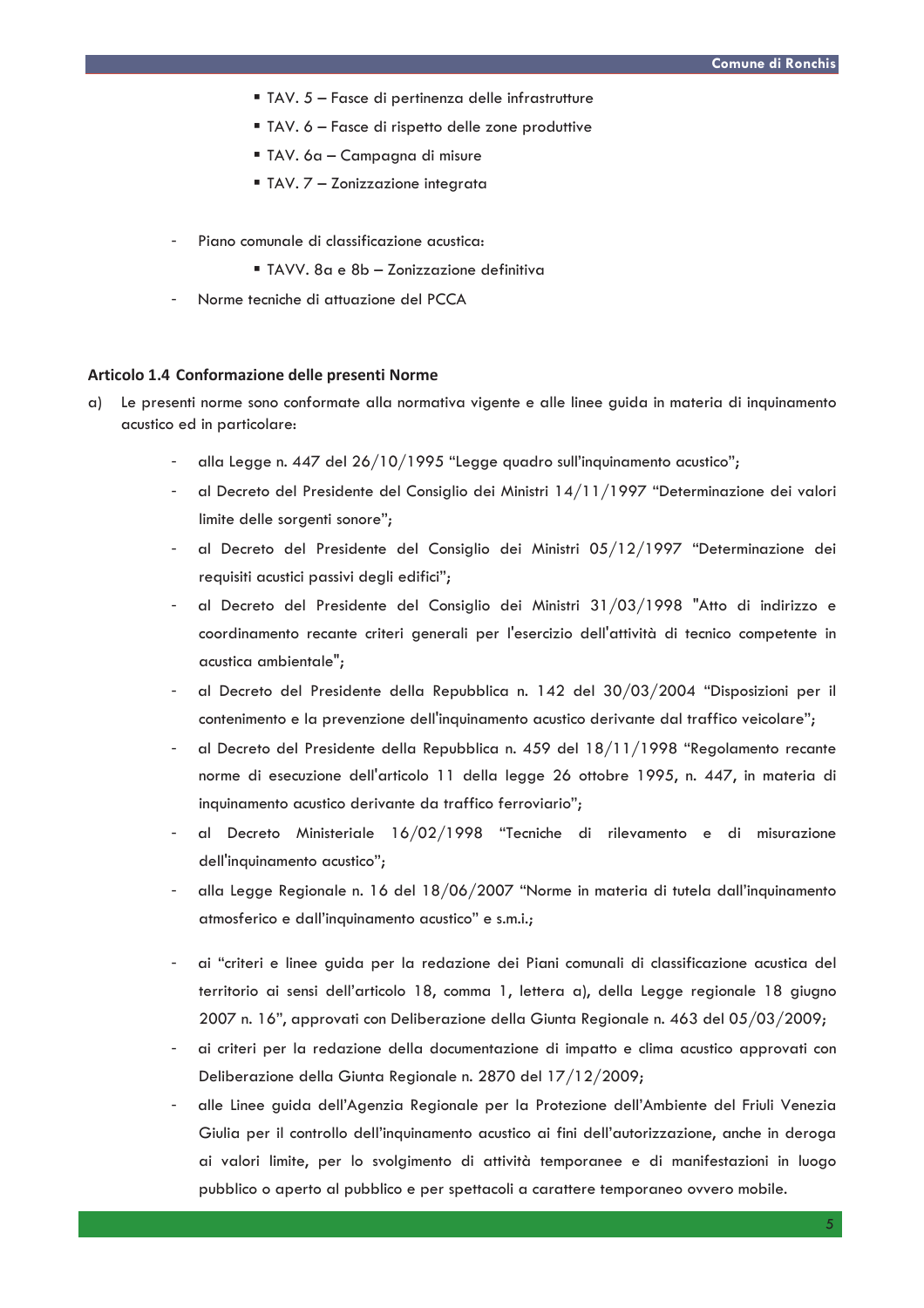## Articolo 1.5 Iter procedurale

- Il Piano comunale di classificazione acustica, corredato dal parere dell'ARPA, e' adottato dal Comune.  $\alpha$ )
- L'atto di adozione, divenuto esecutivo, e' depositato con i relativi elaborati presso la Segreteria b) comunale per la durata di trenta giorni effettivi, affinche' chiunque ne possa prendere visione e presentare al Comune osservazioni e opposizioni ed e' pubblicato sul sito internet del Comune e della Regione. L'avviso del deposito e' divulgato mediante l'affissione all'Albo comunale, la pubblicazione sul Bollettino Ufficiale della Regione e l'inserzione su almeno un quotidiano locale. Nei Comuni con meno di diecimila abitanti quest'ultima forma di pubblicita' puo' essere sostituita dall'affissione di manifesti. Copia del Piano viene, contestualmente, inviata ai Comuni confinanti e alla Provincia territorialmente competente.
- Decorso il termine di cui al comma b) del presente articolo, il Comune, sentita l'ARPA: c)
	- 1. si pronuncia motivatamente sulle osservazioni e opposizioni presentate ovvero prende atto della loro assenza;
	- 2. approva il Piano introducendovi le modifiche conseguenti all'accoglimento, anche parziale, delle osservazioni e delle opposizioni;
	- 3. invia copia del Piano alla Regione, alla Provincia territorialmente competente, all'ARPA, alle Aziende sanitarie territorialmente competenti e ai Comuni confinanti.
- d) Le varianti al Piano sono approvate con la medesima procedura di cui ai commi a), b) e c) del presente articolo.
- Il Piano comunale di classificazione acustica diventa esecutivo il giorno successivo alla pubblicazione sul  $e)$ Bollettino Ufficiale della Regione.
- Qualora il Piano comunale di classificazione acustica comporti la delimitazione di zone di cui deve essere  $f$ ) modificata la destinazione urbanistica, il Comune apporta contestualmente le necessarie varianti al Piano Operativo Comunale (POC).
- g) Qualora una variante al POC comporti una variazione alla destinazione urbanistica di alcune aree si dovrà procedere contestualmente con una variante al Piano comunale di classificazione acustica.
- Il Piano Urbano del Traffico (PUT) e' redatto in conformità al Piano comunale di classificazione acustica.  $h)$

#### Articolo 1.6 Titolo per la redazione della documentazione acustica tecnica

Tutta la documentazione acustica tecnica deve essere resa secondo i criteri approvati con Deliberazione a) della Giunta Regionale n. 2870 del 17/12/2009 "Criteri per la redazione della documentazione di impatto e clima acustico" e con le modalità previste dalla normativa per la dichiarazione sostitutiva dell'atto di notorietà.

Per maggiori chiarimenti si demanda al titolo IV delle presenti Norme.

- Per le attività previste all'art. 2, comma 6 della Legge n. 447 del 26/10/1995, la documentazione b) acustica tecnica deve essere redatta da un Tecnico competente in acustica ai sensi della precedente Legge, dei suoi decreti attuativi, della normativa regionale e delle deliberazioni dell'Agenzia Regionale per la Protezione dell'Ambiente del Friuli Venezia Giulia in vigore.
- Il Comune, per l'esame della documentazione e per i controlli sulla stessa, potrà avvalersi dell'Agenzia c) Regionale per la Protezione dell'Ambiente del Friuli Venezia Giulia o di un Tecnico competente in acustica.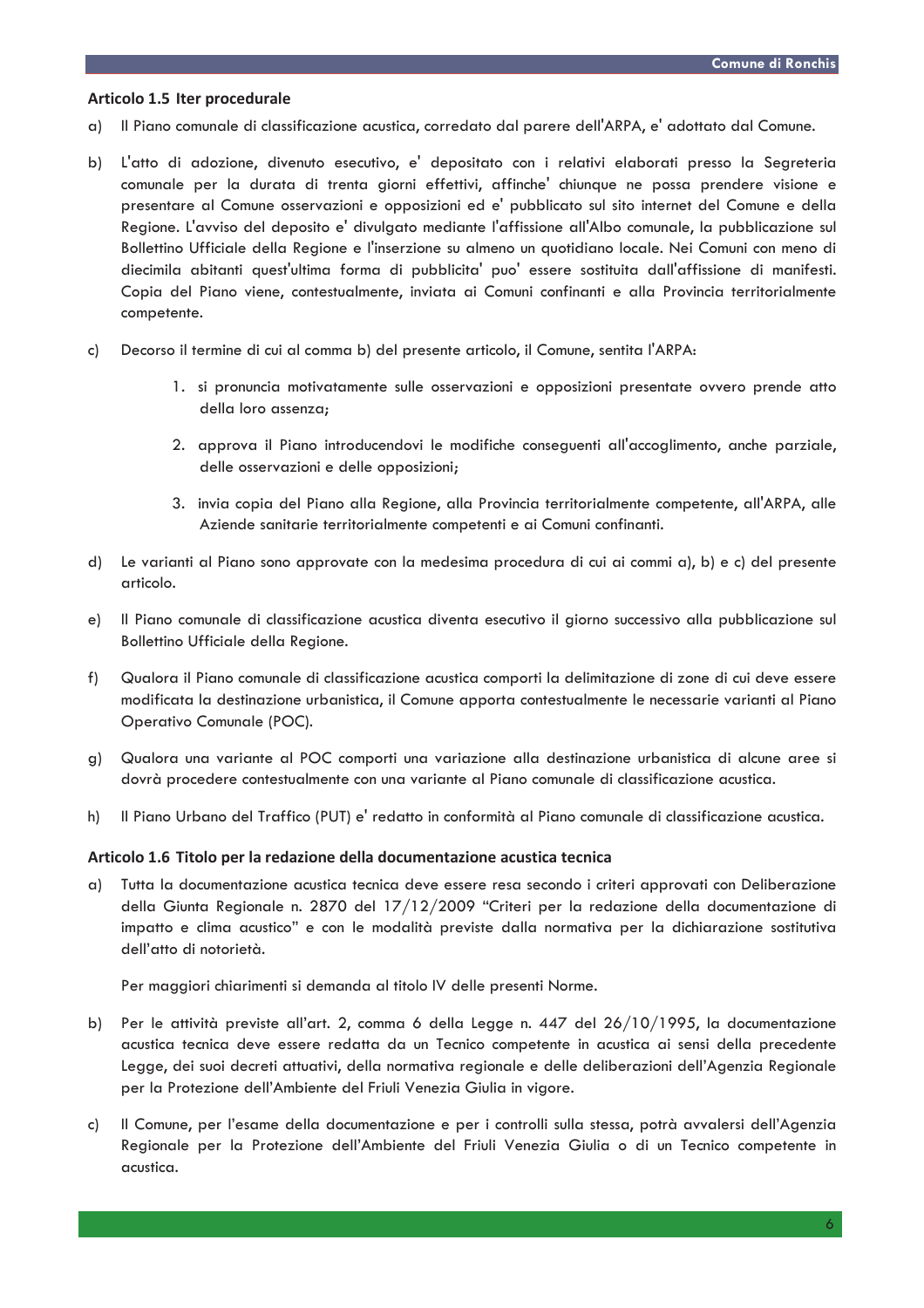## Articolo 1.7 Normativa in materia di inquinamento acustico

- $\alpha$ ) Si riporta di seguito un elenco, non esaustivo, della normativa in materia di inquinamento acustico:
	- 1. Legge Quadro sull'Inquinamento Acustico del 26/10/95 n. 447;
	- 2. D.P.C.M. 14/11/1997 "Determinazione dei valori limite delle sorgenti sonore":
	- 3. D.M. 31/10/97 "Metodologia di misura del rumore aeroportuale";
	- 4. D.P.C.M. 05/12/97 "Determinazione dei requisiti acustici passivi delle sorgenti sonore interne e requisiti acustici passividegli edifici e dei loro componenti al fine di ridurre l'esposizione umana al rumore";
	- 5. D.M. 16/03/98 "Tecniche di rilevamento e di misurazione dell'inquinamento acustico";
	- 6. D.P.C.M. 31/03/1998 "Atto di indirizzo e coordinamento recante criteri generali per l'esercizio dell'attività di tecnico competente in acustica";
	- 7. D.P.R. 18/11/1998 n° 459 "Regolamento recante norme in materia di inquinamento acustico derivante da traffico ferroviario":
	- 8. DPCM 16/04/1999 n° 215 "Regolamento recante norme per la determinazione dei requisiti acustici delle sorgenti sonore nei luoghi di intrattenimento danzante e di pubblico spettacolo e nei pubblici esercizi";
	- 9. D.M. 29/11/00 "Criteri per la predisposizione da parte delle società e degli enti gestori dei servizi pubblici di trasporto e delle relative infrastrutture, dei piani degli interventi di contenimento e abbattimento del rumore";
	- 10. Direttiva 2002/49/CEE relativa alla determinazione e alla gestione del rumore ambientale;
	- 11. D.P.R. n.142 del 30/3/2004 "Disposizioni per il contenimento e la prevenzione dell'inquinamento acustico derivante da traffico veicolare, a norma dell'art.11 della Legge 26/10/1995 n.447"
	- 12.D.LGS 19/8/2005 N.194 "Attuazione della Direttiva 2002/49/CEE relativa alla determinazione e alla gestione del rumore ambientale";
	- 13. Legge Regionale n. 16 del 18/06/2007 "Norme in materia di tutela dall'inquinamento atmosferico e dall'inquinamento acustico" e s.m.i.;
	- 14. D.G.R. 5 marzo 2009, n. 463 che definisce i "criteri e linee guida per la redazione dei Piani comunali di classificazione acustica del territorio ai sensi dell'articolo 18, comma 1, lettera a), della Legge regionale 18 giugno 2007 n. 16", e suddivide il territorio comunale nelle zone previste dal decreto del Presidente del Consiglio dei Ministri 14 novembre 1997;
	- 15. D.G.R. 17 dicembre 2009, n. 2870 che approva i criteri per la redazione della documentazione di impatto e clima acustico.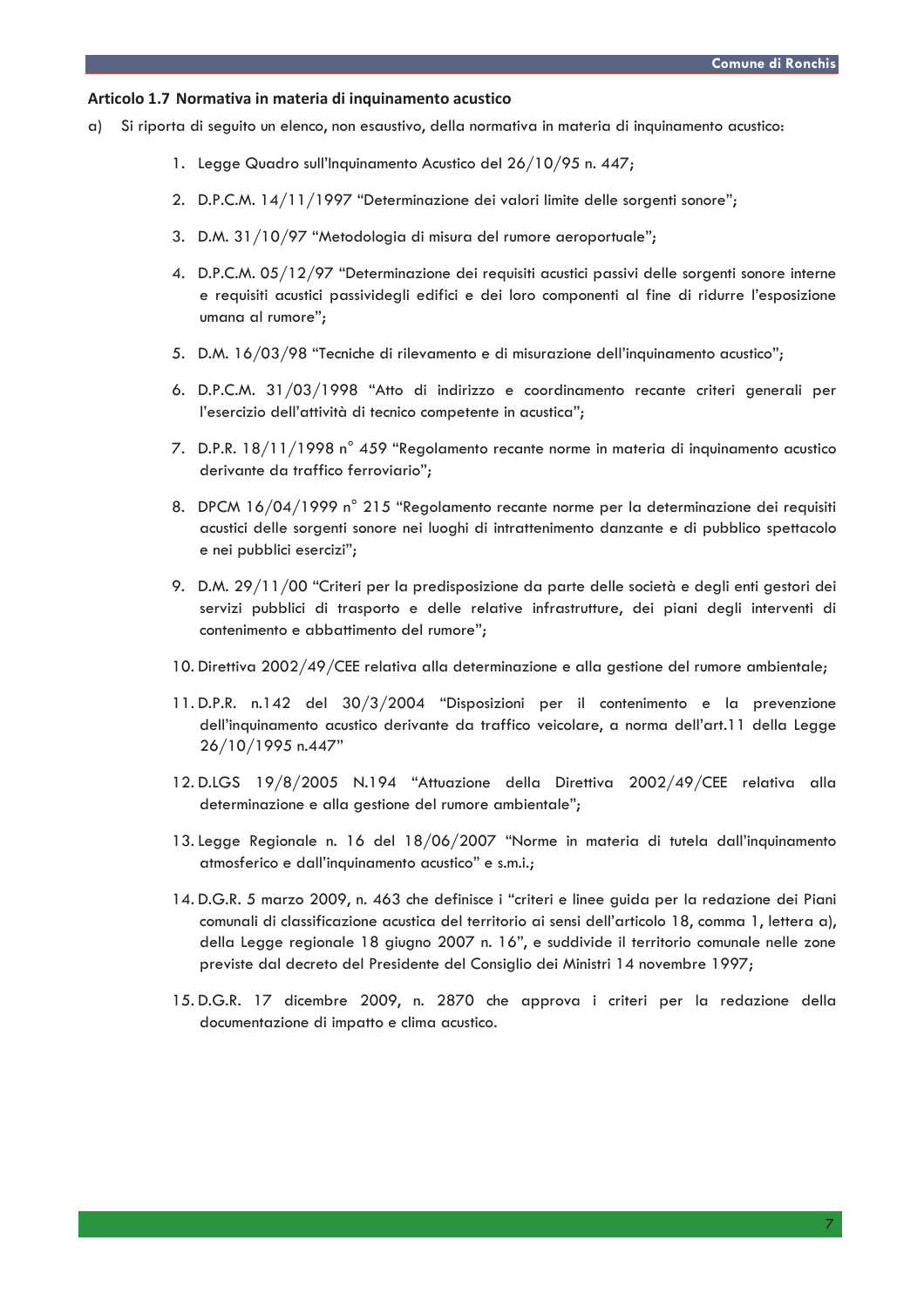| <b>Tematiche</b>                                       | Normativa applicabile                       |
|--------------------------------------------------------|---------------------------------------------|
| <b>LIMITI</b>                                          | D.P.C.M. 01/03/98                           |
|                                                        | D.P.C.M. 14/11/97                           |
|                                                        | D.Lgs 4/09/02 N.262                         |
| <b>TECNICHE DI RILEVAMENTO</b>                         | D.M. 16/03/98                               |
| <b>TECNICO COMPETENTE</b>                              | D.P.C.M. 31/03/98                           |
| <b>STRADE</b>                                          | D.P.R. 30/03/04 N.142                       |
|                                                        | D.M. 29/11/00                               |
| <b>AEROPORTI</b>                                       | D.M. 31/10/97                               |
|                                                        | D.P.R. 11/12/97 N.496                       |
|                                                        | D.M. 20/05/99                               |
|                                                        | D.M. $3/12/99$                              |
|                                                        | D.Lgs 17/01/2005 N.13                       |
|                                                        | D.M. 29/11/00                               |
| <b>FERROVIE</b>                                        | D.P.R. 18/11/98 N.459                       |
|                                                        | D.M. 29/11/00                               |
| <b>EDIFICI</b>                                         | D.P.C.M. 5/12/97                            |
| <b>PISTE MOTORISTICHE</b>                              | D.P.R. 03/04/01 N.304                       |
| LUOGHI DI INTRATTENIMENTO DANZANTE E PUBBLICI ESERCIZI | D.P.C.M. 16/04/99 N.215<br>L.31/07/02 N.179 |
| <b>CRITERIO DIFFERENZIALE</b>                          | D.M. $11/12/96$                             |

# Articolo 1.8 Norme transitorie

a) Ai sensi Art. 41, comma 1-ter, della Legge Regionale 16/2007 nelle more dell'entrata in vigore dei Piani comunali di classificazione acustica di cui all'articolo 23 della L.R. 16/2007, si applicano i limiti di cui all'articolo 6, commi 1 e 2, del decreto del Presidente del Consiglio dei Ministri 1 marzo 1991 (Limiti massimi di esposizione al rumore negli ambienti abitativi e nell'ambiente esterno).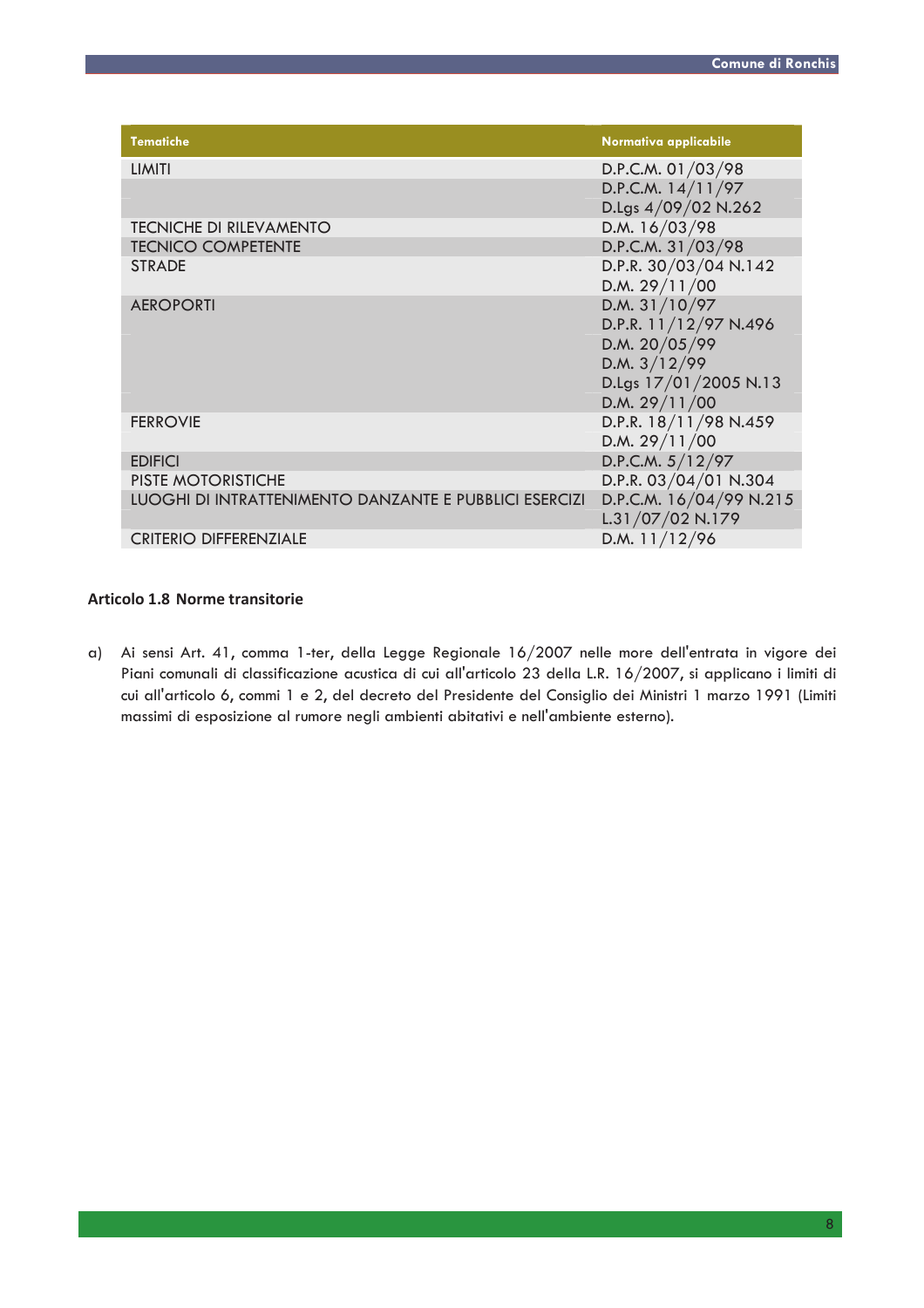#### CAPO II - OBIFTTIVI E DEFINIZIONI

#### Articolo 2.1 Definizioni

- a) Al fine dell'applicazione del presente Regolamento si definiscono:
	- Inquinamento acustico: introduzione di rumore nell'ambiente abitativo o nell'ambiente esterno tale da provocare fastidio o disturbo al riposo e alle attività umane, pericolo per la salute umana, deterioramento degli ecosistemi, dei beni materiali, dei monumenti, dell'ambiente abitativo o dell'ambiente esterno, o tale da interferire con le legittime funzioni degli ambienti stessi.
	- Sorgenti sonore fisse:
		- gli impianti tecnici degli edifici e le altre installazioni unite agli immobili anche in via transitoria il cui uso produca emissioni sonore;
		- " le infrastrutture stradali, ferroviarie, aeroportuali, marittime, industriali, artigianali, commerciali e agricole;
		- " i parcheggi, le aree adibite a stabilimenti di movimentazione merci, i depositi dei mezzi di trasporto di persone e merci;
		- le aree adibite ad attività sportive e ricreative.
	- Sorgenti sonore mobili: tutte quelle non comprese tra le fisse.
	- Attività rumorose permanenti: le attività rumorose stabilmente insediate in un'area, o che si svolgano in maniera continua o ripetitiva nel tempo, anche se con caratteristiche stagionali.
	- Attività rumorose temporanee: qualsiasi attività che si esaurisca in periodi di tempo limitati e/o sia legata ad ubicazioni variabili di tipo provvisorio e che, per tipo di lavorazioni, caratteristiche degli impianti, delle apparecchiature, delle macchine e degli strumenti impiegati, o dei luoghi in cui si svolge, comporti rumore percepibile al di fuori dell'area in cui si svolge l'attività stessa.
	- Manifestazioni temporanee in luogo pubblico o aperto al pubblico: i concerti, gli spettacoli, le feste popolari, le sagre, i festivals, le manifestazioni di partito, sindacali, di beneficenza, le celebrazioni, i luna park, le manifestazioni sportive, le manifestazioni a qualsiasi altro titolo effettuate, assimilabili a quelle precedentemente elencate, che si svolgano in ambiente aperto, in strutture temporanee quali le tensostrutture, o comunque in edifici o strutture non allo scopo predisposte e finalizzate, che prevedano l'utilizzo o l'attivazione di sorgenti sonore.
	- Attività produttive: tutte le attività industriali ed artigianali, le attività di trasformazione di prodotti agricoli e/o di origine animale, di produzione e/o manipolazione di alimenti e bevande, i pubblici esercizi, le attività di servizio, i parcheggi, le aree e i magazzini di movimentazione mezzi, gli impianti tecnologici di cogenerazione, le centrali idroelettriche, gli impianti di sollevamento e di decompressione, le cave, le strutture sanitarie e i laboratori di analisi, le attività agricole e tutte le altre attività ed impianti riconosciute come tali nelle norme vigenti.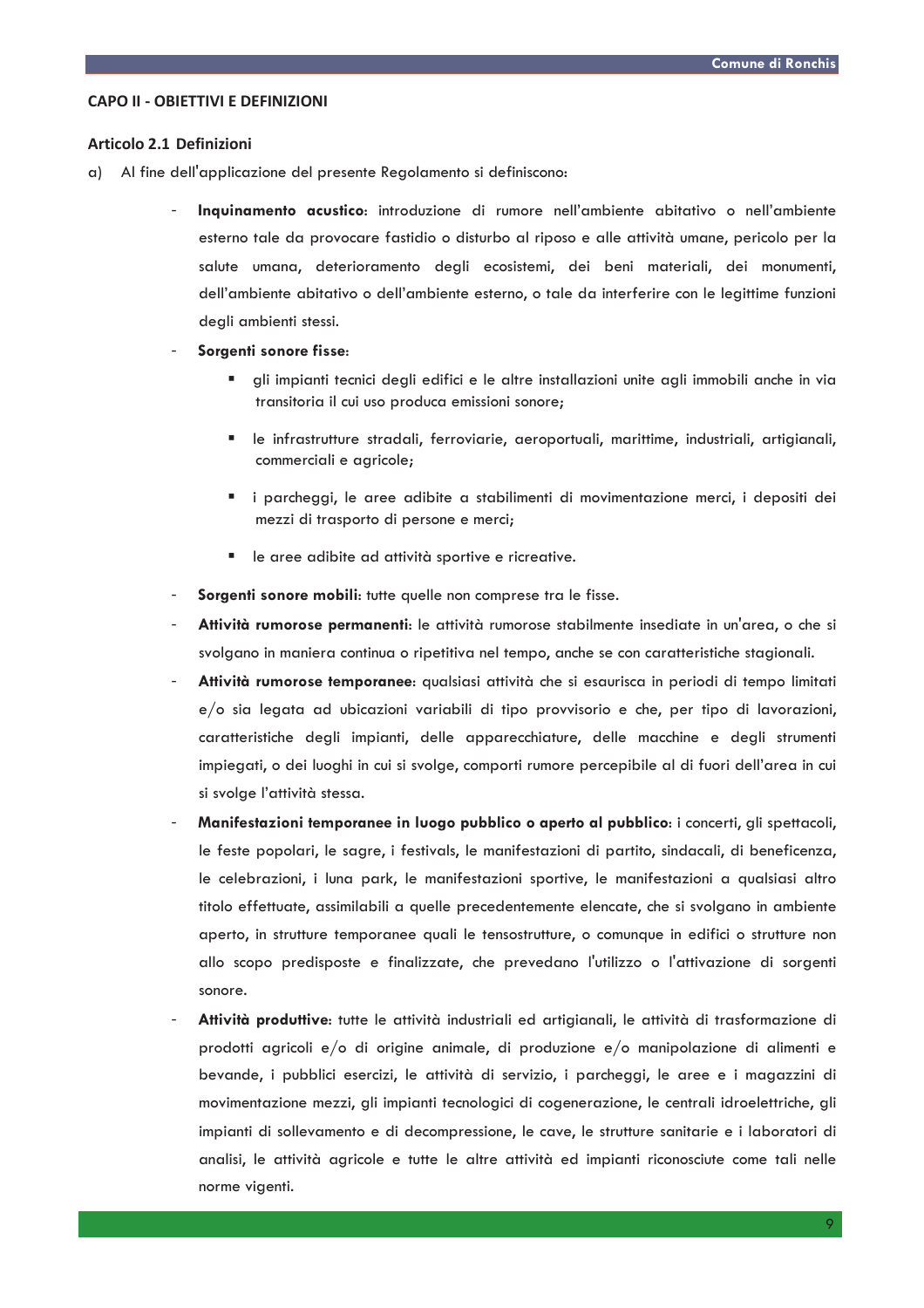- Postazioni di servizi commerciali polifunzionali: i centri commerciali e direzionali, i negozi con superficie di vendita superiore a mq. 500, i distributori di carburanti, le strutture alberghiere, i complessi turistico/ricettivi e quanto a questi assimilabili.
- Impianti sportivi e ricreativi: gli impianti sportivi anche polifunzionali, le palestre, i palazzetti dello sport, le piscine, gli stadi e i campi da calcio, calcetto, baseball, softball, rugby e football americano, i campi da bocce e da tennis, le piste per atletica leggera, i bowling, i maneggi, i pattinodromi, i velodromi, gli ippodromi, le piste del ghiaccio, le aree per tiro a segno, a volo, con l'arco, le scuole di danza e di ballo, i cinema, i teatri, gli auditorium, i complessi museali e quanto a questi assimilabili.
- Opera: ali impianti, le infrastrutture e ali insediamenti adibiti ad attività produttive, ricreative o sportive, le postazioni di servizi commerciali polifunzionali, le discoteche, i locali ad intrattenimento danzante, i pubblici esercizi, i circoli privati, le scuole da ballo e di musica, le infrastrutture stradali, ferroviarie, portuali e aeroportuali, ecc..
- Clima acustico: l'insieme dei livelli di rumore riferiti agli intervalli di tempo indicati dalla normativa vigente, che caratterizzano in modo sistematico e ripetitivo la rumorosità del territorio indagato.
- Documentazione acustica tecnica: la Documentazione Previsionale d'Impatto Acustico, la Valutazione Previsionale di Clima Acustico.
- Documentazione previsionale di impatto acustico: documento tecnico da redigere in fase di progettazione di una nuova opera o di una sua modifica - ovvero durante l'iter amministrativo di concessione o autorizzazione di questa - allo scopo di prevederne la compatibilità acustica con il contesto in cui l'opera stessa andrà a collocarsi ed il rispetto dei valori limite di immissione, sia assoluti che differenziali, nonché dei limiti di emissione fissati dalla normativa vigente.
- Valutazione previsionale di clima acustico: documento tecnico con il quale viene caratterizzata un'area dal punto di vista acustico; deve essere redatto in fase di progettazione di particolari opere, ovvero durante l'iter amministrativo di concessione o autorizzazione di queste, allo scopo di stabilire se l'area risulta idonea acusticamente alla realizzazione dell'opera ed al suo pieno utilizzo, nel rispetto dei valori limite di immissione sia assoluti che differenziali, e dei limiti di emissione. Viene eseguita per la realizzazione di strutture edilizie e di aree attrezzate che necessitano di particolare tutela.
- b) Per quanto non specificato nelle presenti Norme valgono le definizioni contenute nelle norme nazionali e regionali in materia di inquinamento acustico.

## Articolo 2.2 Obiettivi di tutela della quieta acustica

- L'Unione Europea con il seguente documento: "Politiche future in materia di inquinamento acustico Libro a) verde della Commissione europea COM(96) 540, novembre 1996" ha delineato i sequenti obiettivi, che uniformano la normativa nazionale e regionale in materia di tutela dall'inquinamento acustico:
	- non superare gli 85 dB(A) negli ambienti di vita;
	- vietare l'esposizione della popolazione a livelli superiori a 65 dB(A);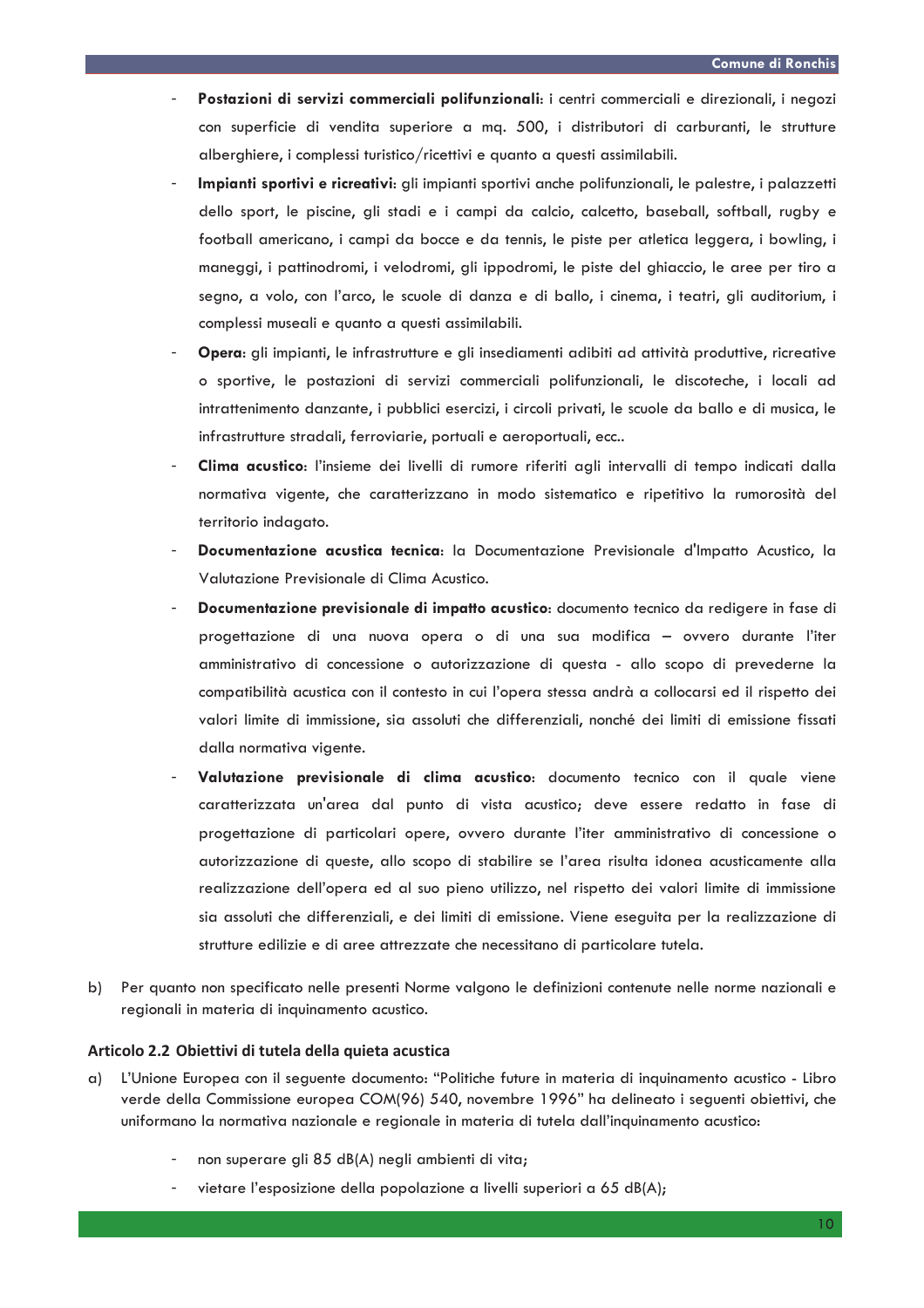- non aumentare la parte di popolazione esposta a livelli compresi tra 55 e 65 dB(A);
- non aumentare il livello espositivo di coloro che oggi sono esposti a livelli inferiori a 55 dB(A).
- Il DPCM 14/11/97 in attuazione dell'art. 3, comma 1, lettera a), della legge 26 ottobre 1995, n. 447 b) determina i valori limite di emissione, i valori limite di immissione, i valori di attenzione ed i valori di qualità riferiti alle classi di destinazione d'uso del territorio.

#### Articolo 2.3 Classi di zonizzazione

g) Ai sensi dell'art. 1, comma 2 del DPCM 14/11/97, il territorio del Comune di Ronchis è suddiviso in sei classi di zonizzazione acustica, individuate nell'elaborato grafico del Piano comunale di classificazione acustica: Zonizzazione definitiva (Tavole 8a, 8b), aventi le seguenti caratteristiche:

CLASSE I - aree particolarmente protette: rientrano in questa classe le aree nelle quali la quiete rappresenta un elemento di base per la loro utilizzazione: aree ospedaliere, scolastiche, aree destinate al riposo ed allo svago, aree residenziali rurali, aree di particolare interesse urbanistico, parchi pubblici, ecc.

CLASSE II - aree destinate ad uso prevalentemente residenziale: rientrano in questa classe le aree urbane interessate prevalentemente da traffico veicolare locale, con bassa densità di popolazione, con limitata presenza di attività commerciali ed assenza di attività industriali e artigianali.

CLASSE III - aree di tipo misto: rientrano in questa classe le aree urbane interessate da traffico veicolare locale o di attraversamento, con media densità di popolazione, con presenza di attività commerciali, uffici, con limitata presenza di attività artigianali e con assenza di attività industriali; aree rurali interessate da attività che impiegano macchine operatrici.

CLASSE IV - aree di intensa attività umana: rientrano in questa classe le aree urbane interessate da intenso traffico veicolare, con alta densità di popolazione, con elevata presenza di attività commerciali e uffici, con presenza di attività artigianali; le aree in prossimità di strade di grande comunicazione e di linee ferroviarie; le aree portuali, le aree con limitata presenza di piccole industrie.

CLASSE V - aree prevalentemente industriali: rientrano in questa classe le aree interessate da insediamenti industriali e con scarsità di abitazioni.

CLASSE VI - aree esclusivamente industriali: rientrano in questa classe le aree esclusivamente interessate da attività industriali e prive di insediamenti abitativi.

#### Articolo 2.4 Limiti di rumore

- Per ciascuna classe di zonizzazione acustica il DPCM  $14/11/97$ , in attuazione della lettera a), del a) comma 1, dell'art. 3 della Legge 447/95, determina i valori limite di emissione, i valori limite di immissione, i valori di attenzione ed i valori di qualità.
- Valori limite di emissione: il valore massimo di rumore che può essere emesso da una sorgente sonora,  $b)$ misurato in prossimità della sorgente stessa o come meglio precisato dal D.P.C.M. 14/11/1997 (decreto attuativo della L. 447 del 26/10/1995) all'art. 2, comma 3 "... in corrispondenza degli spazi utilizzati da persone e comunità."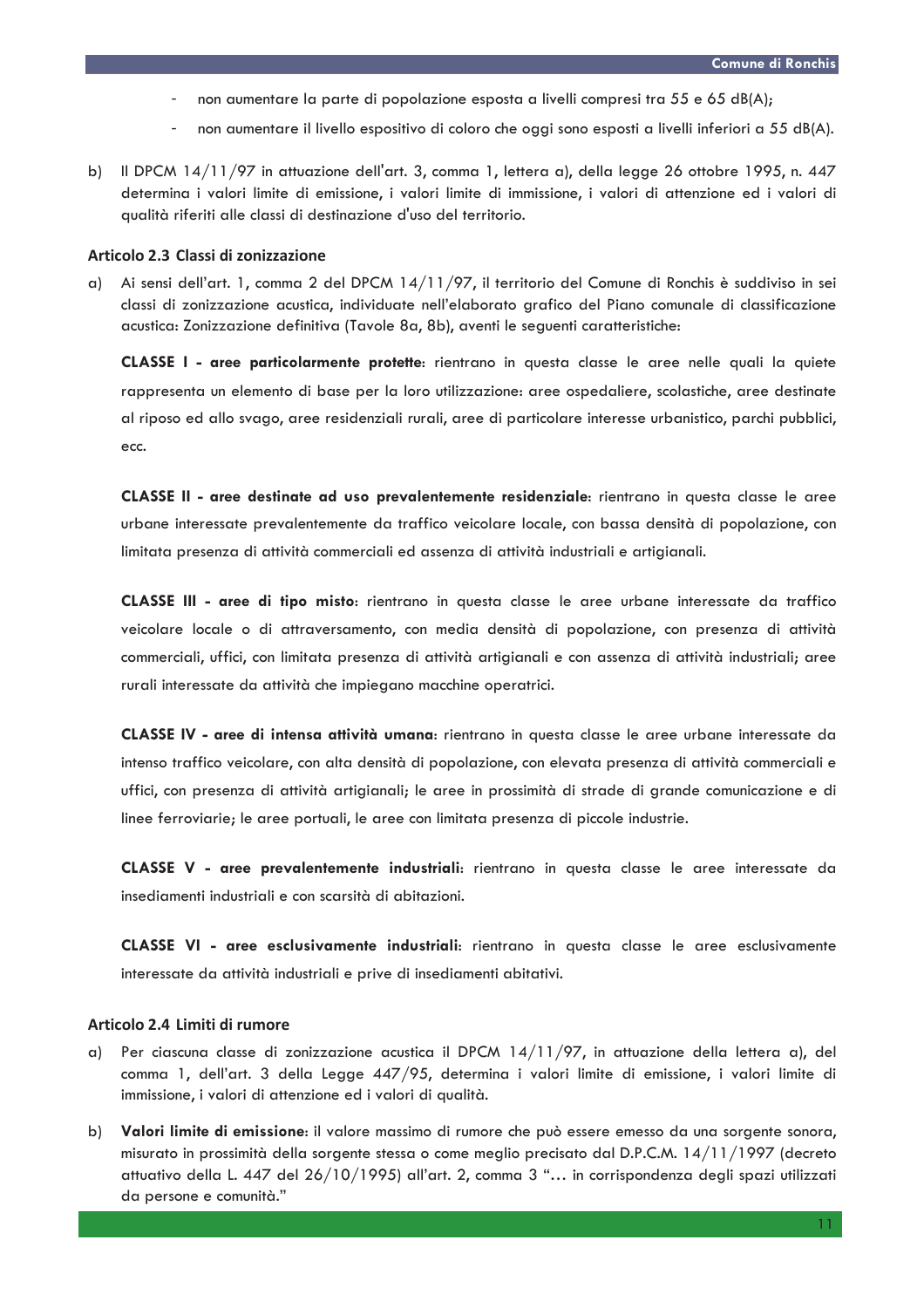A seconda delle classi di zonizzazione acustica e del tempo di riferimento (diurno o notturno), il valore limite di emissione di una singola sorgente sonora può variare da 35 a 65 dB(A) come riportato nella Tabella 1.

| Classi di destinazione d'uso del territorio | Tempi di riferimento |                   |  |
|---------------------------------------------|----------------------|-------------------|--|
|                                             | diurno               | notturno          |  |
|                                             | $(06.00 - 22.00)$    | $(22.00 - 06.00)$ |  |
| I aree particolarmente protette             | 45                   | 35                |  |
| Il aree prevalentemente residenziali        | 50                   | 40                |  |
| Ill aree di tipo misto                      | 55                   | 45                |  |
| IV aree di intensa attività umana           | 60                   | 50                |  |
| V aree prevalentemente industriali          | 65                   | 55                |  |
| VI aree esclusivamente industriali          | 65                   | 65                |  |

Tabella 1- Valori limite di emissione - Leq in dB(A) (art. 2, DPCM 14/11/97)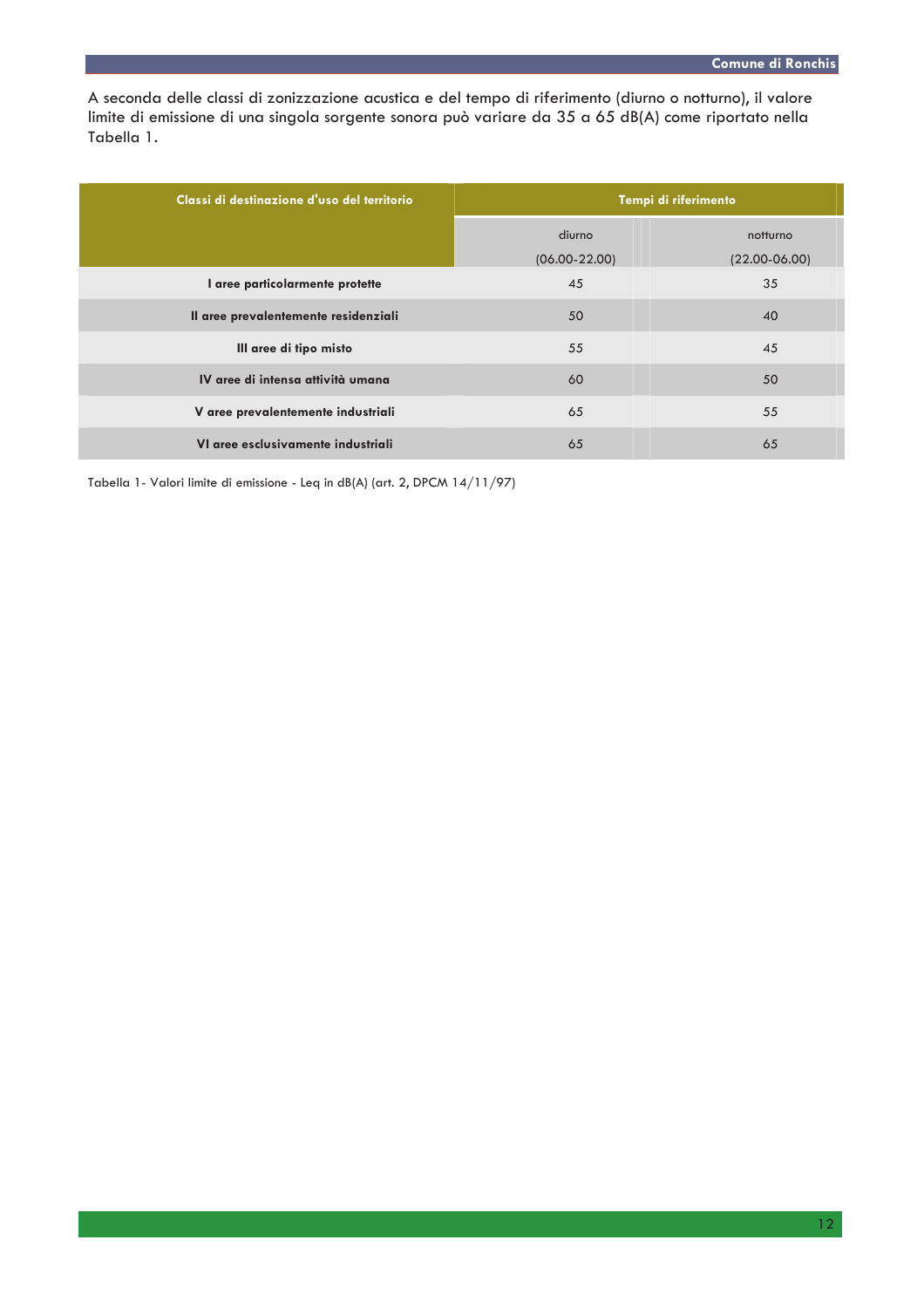Valore limite di immissione: il valore di rumore che può essere immesso da una o più sorgenti sonore  $\mathsf{c}$ nell'ambiente abitativo nell'ambiente esterno, misurato in prossimità dei ricettori.

A seconda delle classi di zonizzazione acustica e del tempo di riferimento (diurno o notturno), il valore di rumore ambientale complessivamente accettabile (valore limite di immissione) può variare da 40 a 70 dB(A) come riportato nella Tabella 2.

| Classi di destinazione d'uso del territorio | Tempi di riferimento |                   |
|---------------------------------------------|----------------------|-------------------|
|                                             | diurno               | notturno          |
|                                             | $(06.00 - 22.00)$    | $(22.00 - 06.00)$ |
| I aree particolarmente protette             | 50                   | 40                |
| Il aree prevalentemente residenziali        | 55                   | 45                |
| III aree di tipo misto                      | 60                   | 50                |
| IV aree di intensa attività umana           | 65                   | 55                |
| V aree prevalentemente industriali          | 70                   | 60                |
| VI aree esclusivamente industriali          | 70                   | 70                |

Tabella 2 - valori limite assoluti di immissione - Leq in dB (A) (art. 3, DPCM 14/11/97)

d) Valori di qualità: i valori di rumore da conseguire nel breve, nel medio e nel lungo periodo con le tecnologie e le metodiche di risanamento disponibili, per realizzare gli obiettivi di tutela previsti dalla legge.

A seconda delle classi di zonizzazione acustica e del tempo di riferimento (diurno o notturno), valori di qualità sono inferiori di 3 bB(A) rispetto ai valori limite di immissione come riportato nella Tabella 3.

| Classi di destinazione d'uso del territorio | Tempi di riferimento |                   |
|---------------------------------------------|----------------------|-------------------|
|                                             | diurno               | notturno          |
|                                             | $(06.00 - 22.00)$    | $(22.00 - 06.00)$ |
| I aree particolarmente protette             | 47                   | 37                |
| Il aree prevalentemente residenziali        | 52                   | 42                |
| III aree di tipo misto                      | 57                   | 47                |
| IV aree di intensa attività umana           | 62                   | 52                |
| V aree prevalentemente industriali          | 67                   | 57                |
| VI aree esclusivamente industriali          | 70                   | 70                |

Tabella 3 - Valori di qualità - Leg in dB (A) (art. 7, DPCM 14/11/97)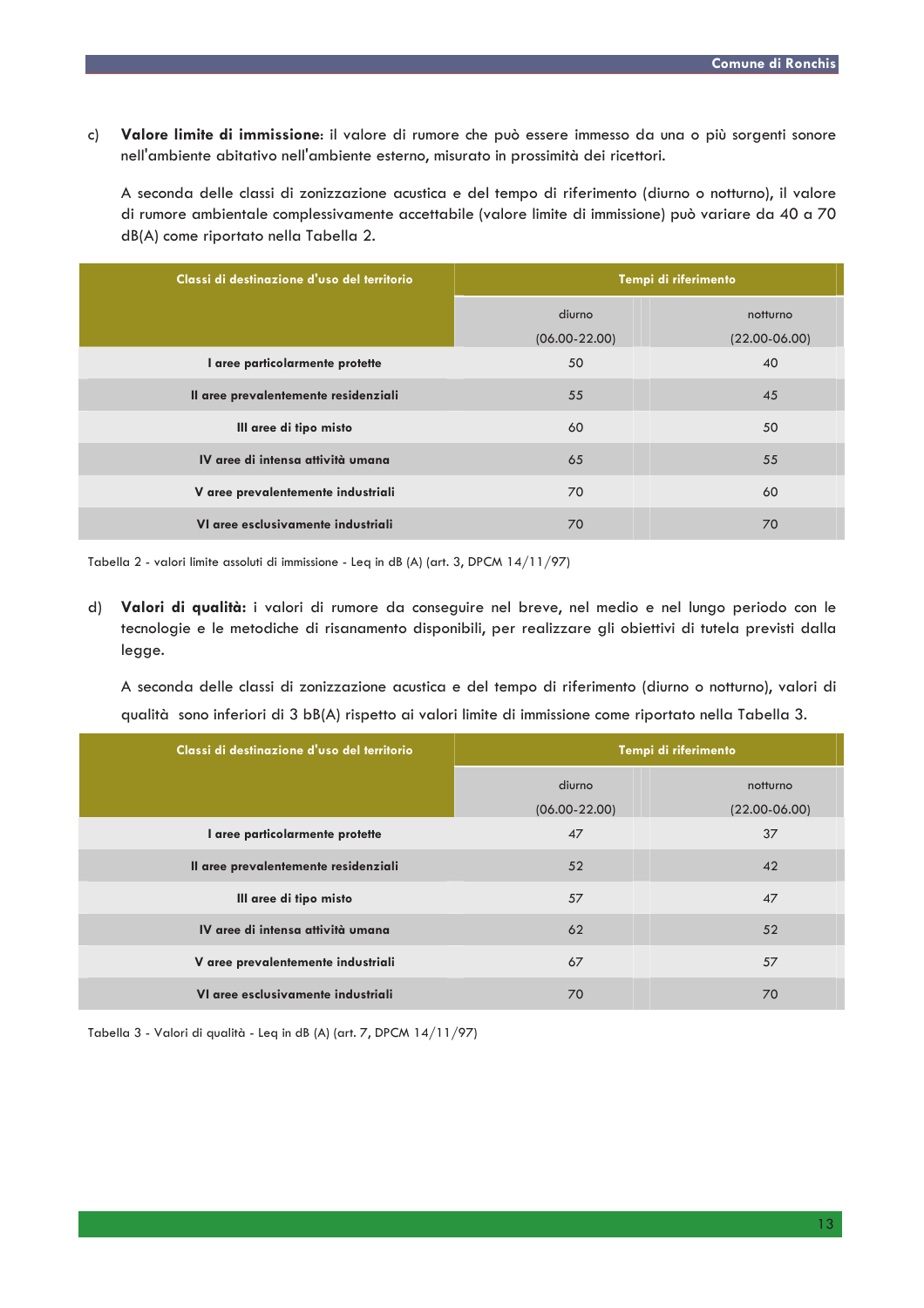Valore di attenzione: il valore di immissione che segnala la presenza di un potenziale rischio per la  $e)$ salute umana o per l'ambiente.

Se riferiti a un'ora, si fissano pari ai valori limite di immissione (Tabella 2) aumentati di 10 [dB] per il periodo diurno e di 5 [dB] per il periodo notturno.

Se relativi ai tempi di riferimento, sono pari ai valori limite di immissione. In questo caso, il periodo di valutazione viene scelto in base alle realtà specifiche locali in modo da avere la caratterizzazione del territorio dal punto di vista della rumorosità ambientale.

Valore limite differenziale di immissione: i valori limite differenziali di immissioni sono definiti come  $f)$ differenza tra il livello equivalente di rumore ambientale (rumore con tutte le sorgenti attive) ed il rumore residuo (rumore con la sorgente da valutare non attiva) e sono i seguenti:

## 5 [dB] nel periodo diurno

3 [dB] nel periodo notturno

I valori limite differenziali non si applicano nei seguenti casi:

- 1. nelle aree classificate nella classe VI (aree esclusivamente industriali);
- 2. se il rumore misurato a finestre aperte sia inferiore a 50 [dB(A)] durante il periodo diurno e 40 [dB(A)] durante il periodo notturno;
- 3. se il livello di rumore ambientale a finestre chiuse sia inferiore a 35 [dB(A)] durante il periodo diurno e 25 [dB(A)] durante il periodo notturno;
- 4. al rumore prodotto da: infrastrutture stradali, ferroviarie, aeroportuali e marittime:
- 5. al rumore prodotto da: attività e comportamenti non connessi con esigenze produttive, commerciali e professionali;
- 6. al rumore prodotto da: servizi e impianti fissi dell'edificio adibiti ad uso comune, limitatamente al disturbo provocato all'interno dello stesso.

#### **Articolo 2.5 Fasce di pertinenza**

Il quadro normativo che disciplina l'inquinamento acustico dal traffico veicolare di cui all'art. 11, comma  $\alpha$ ) 1 della Legge 447/95, è disciplinato dal D.P.R. n. 142 del 30/03/2004; per quanto riguarda le infrastrutture ferroviarie si fa riferimento al D.P.R. n. 459 del 18/11/1998.

Tali decreti stabiliscono i criteri di classificazione delle zone adiacenti le infrastrutture di trasporto, sia per quanto riguarda le dimensioni delle fasce di pertinenza, che i rispettivi limiti.

b) I valori limite assoluti di immissione e di emissione relativi alle singole infrastrutture dei trasporti, all'interno delle rispettive fasce di pertinenza, nonché la relativa estensione, sono fissati dai rispettivi decreti attuativi.

Per tali fasce di pertinenza vengono stabiliti dei valori limite di immissione, riferiti alla sola rumorosità prodotta dal traffico sull'infrastruttura medesima.

Tali valori limite sono differenziati, oltre che secondo le categorie sopra citate, anche per periodo diurno o notturno, e per infrastruttura in esercizio o di nuova costruzione.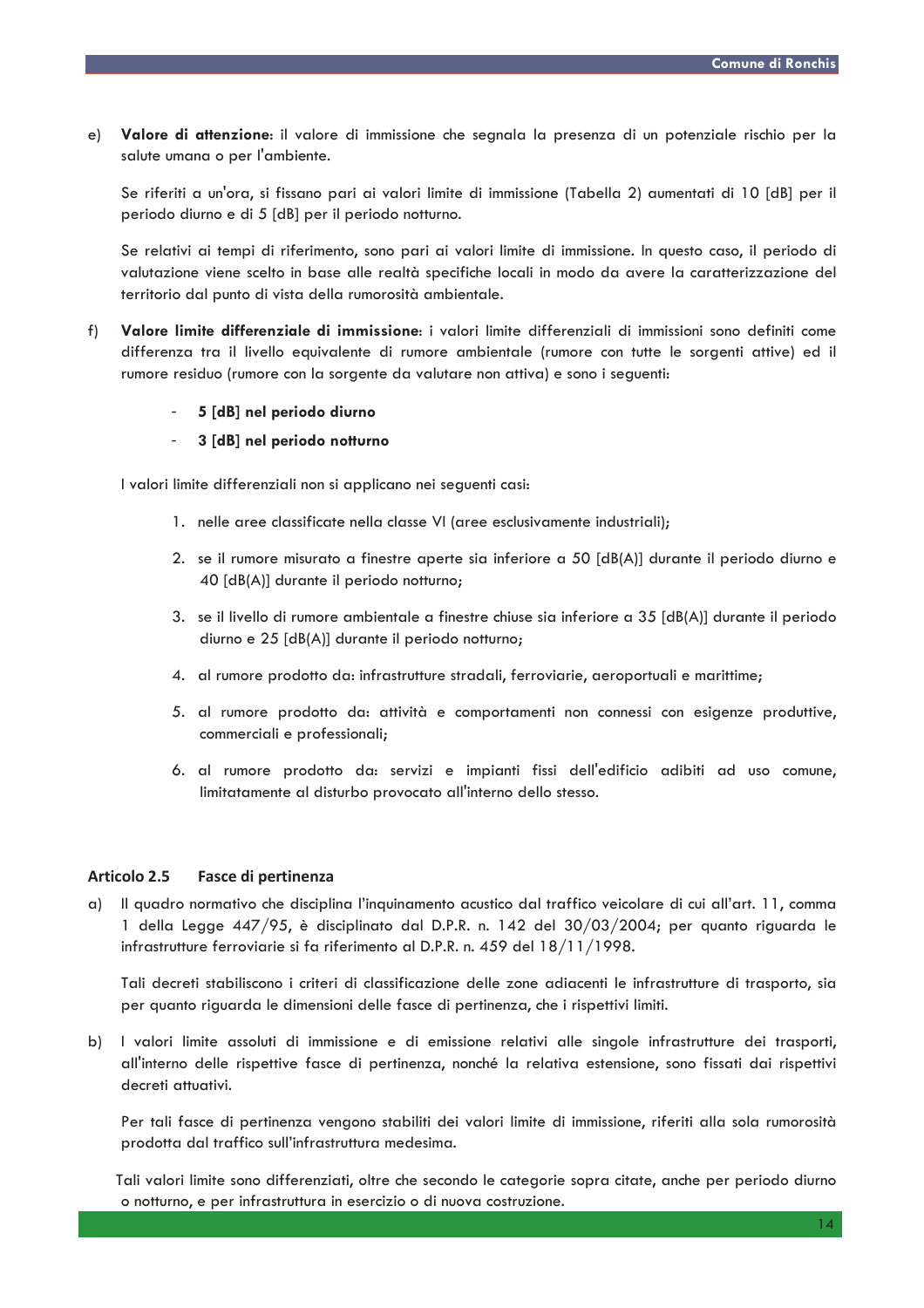Le fasce di pertinenza non sono elementi della zonizzazione acustica del territorio: esse si  $\mathsf{c}$ ) sovrappongono alla zonizzazione venendo a costituire in pratica delle "fasce di esenzione" relative alla sola rumorosità prodotta dal traffico stradale o ferroviario sull'arteria a cui si riferiscono, rispetto al limite di zona locale, che dovrà invece essere rispettato dall'insieme di tutte le altre sorgenti che interessano detta zona.

All'esterno delle fasce di pertinenza le infrastrutture dei trasporti concorrono al raggiungimento dei limiti assoluti di immissione; per l'indicazione sui valori limite di immissione da traffico veicolare e da traffico ferroviario si rinvia rispettivamente al titolo V, capo I e II delle presenti norme.

d) I valori limite di immissione delle fasce di pertinenza delle infrastrutture dei trasporti sono individuate nell'elaborato grafico del Piano comunale di classificazione acustica: Fasce di pertinenza delle infrastrutture (Tavola 5).

## Articolo 2.6 Fasce di rispetto

- Per le attività produttive sparse sul territorio i "criteri e linee guida per la redazione dei Piani comunali  $\alpha$ di classificazione acustica del territorio ai sensi dell'articolo 18, comma 1, lettera a), della Legge regionale 18 giugno 2007 n. 16", approvati con Deliberazione della Giunta Regionale n. 463 del 05/03/2009, prevedono la determinazione di una fascia di rispetto acustico di norma esterna al perimetro della zona e, se necessario, alla determinazione di una seconda, al fine di consentire il graduale decadimento del rumore.
- b) l valori limite delle fasce di rispetto e la loro ampiezza sono individuati nell'elaborato grafico del Piano comunale di classificazione acustica: Fasce di rispetto delle zone produttive (Tavola 6) e sono riportate nella Zonizzazione definitiva (Tavole 8a, 8b).

## Articolo 2.7 Piano comunale di risanamento acustico

- a) Ai sensi dell'art. 30 della L.R. 16/2007, il Comune deve predisporre un piano di risanamento acustico nei seguenti casi:
	- 1. qualora nel quadro del Piano comunale di classificazione acustica, con riferimento alle aree già urbanizzate, non sia possibile rispettare il divieto di contatto di aree di cui all'articolo 25 della L.R. 16/2007, a causa di preesistenti destinazioni d'uso;
	- 2. qualora si verifichi il superamento dei valori limite di attenzione determinati dal decreto del Presidente del Consiglio dei Ministri 14 novembre 1997 "Determinazione dei valori limite delle sorgenti sonore".
- b) Il Comune, nel caso previsto dal comma precedente, numero 1., approva il piano di risanamento entro dodici mesi dall'entrata in vigore del Piano comunale di classificazione acustica.
- Il Comune, nel caso previsto dal comma precedente, numero 2., approva il piano di risanamento entro  $c$ ) dodici mesi dalla conoscenza del superamento dei valori limite di cui al decreto ivi richiamato.
- d) Il piano di risanamento è adottato e approvato con le stesse procedure del PCCA.

# Articolo 2.8 Piano aziendale di risanamento acustico

a) Ai sensi dell'art. 31 della L.R. 16/2007 le imprese esercenti attività produttive o commerciali, qualora i livelli del rumore prodotto dall'attività svolta superino quelli stabiliti dal decreto del Presidente del Consiglio dei Ministri 14 novembre 1997 per le singole classi di destinazione d'uso del territorio, si adeguano al Piano comunale di classificazione acustica, tenuto conto delle migliori tecniche disponibili.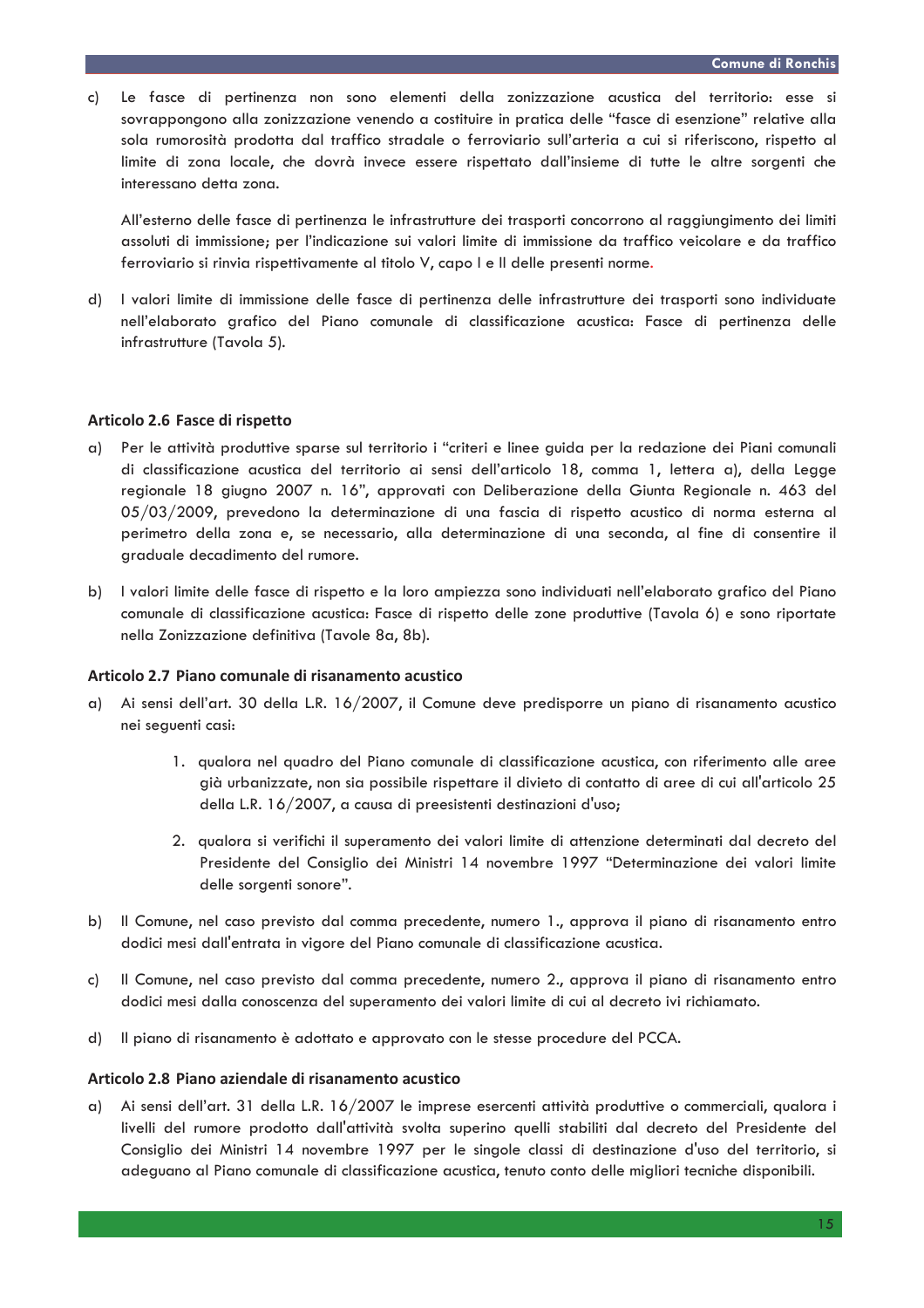- Le imprese, ai fini del comma a), devono presentare al Comune il Piano aziendale di risanamento b) acustico entro il termine di sei mesi dall'entrata in vigore del Piano comunale di classificazione acustica.
- Il Piano aziendale di risanamento acustico, redatto da un tecnico competente in acustica ambientale, c) contiene le misure tecniche finalizzate a ricondurre i livelli del rumore prodotto entro i limiti previsti dal Piano comunale di classificazione acustica e fissa il termine entro il quale l'impresa si adegua a tali limiti.
- Le imprese che hanno ottenuto l'autorizzazione integrata ambientale ai sensi del decreto legislativo 18 d) febbraio 2005, n. 59 (Attuazione integrale della direttiva 96/61/CE relativa alla prevenzione e riduzione integrate dell'inquinamento), o che sono in possesso della certificazione ambientale ai sensi della norma UNI EN ISO 14001 o che hanno in corso la procedura di registrazione ai sensi del regolamento (CE) 761/2001 sono escluse dall'obbligo di presentazione del Piano aziendale di risanamento acustico.

## Articolo 2.9 Approvazione e contenuti dei piani di risanamento acustico

- a) I Piani di risanamento, siano essi comunali o aziendali, sono approvati dal Consiglio comunale e devono contenere, in conformità a quanto previsto dall'art. 7, comma 2, lettere a), b), c), d) ed e), della Legge 26 ottobre 1995, n°447:
	- 1. l'individuazione della tipologia ed entità dei rumori presenti;
	- 2. l'individuazione dei soggetti a cui compete l'intervento;
	- 3. l'indicazione delle priorità, delle modalità e dei tempi per il risanamento;
	- 4. la stima degli oneri finanziari e dei mezzi necessari;
	- 5. le eventuali misure cautelari a carattere d'urgenza per la tutela dell'ambiente e della salute pubblica.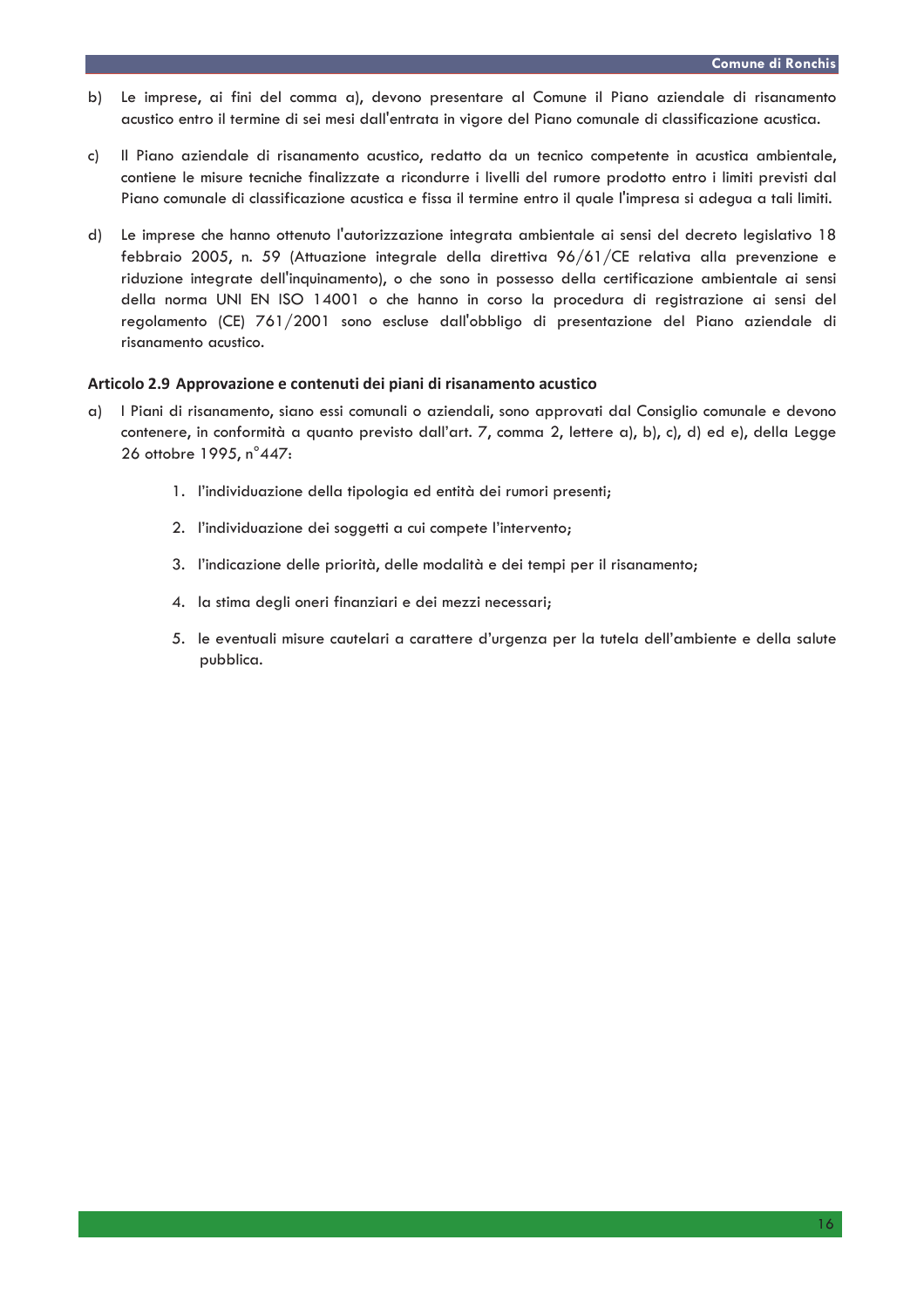## TITOLO II - ATTIVITA' TEMPORANEE RUMOROSE

## **CAPO I - DISPOSIZIONI GENERALI**

## Articolo 1.1 Campo di applicazione

Si definisce attività temporanea qualsiasi attività che si esaurisce in periodi limitati e/o legata ad a) ubicazioni variabili di tipo provvisorio (come le manifestazioni temporanee, i cantieri edili, stradali ed industriali, le manifestazioni fieristiche, religiose, politiche, sindacali e dell'associazionismo in genere, nonché i lavori di manutenzione in genere).

Sono da escludersi le attività rumorose a carattere stagionale o fisse che rientrano nel campo di attività di cui alla Legge 26 ottobre 1995 n. 447 e al D.P.C.M. 16 aprile 1999 n. 215.

- b) Vi sono inoltre, le seguenti attività temporanee che, pur producendo rumore, non necessitano di autorizzazione ai sensi delle presenti Norme:
	- attività agricole a carattere temporaneo e stagionale con impiego di macchinari mobili;
	- cannoncini antistorno;
	- cannoncini ad onde d'urto per la difesa antigrandine;
	- altoparlanti su veicoli ad uso pubblicitario;
	- attività artistica da strada (cantanti, suonatori, giocolieri e simili) svolta in forma itinerante;
	- macchine e attrezzature per lavori di giardinaggio in aree private;
	- macchine, attrezzature e attività rumorose utilizzate/svolte all'aperto per fini domestici, hobbistici o simili;
	- dispositivi acustici antifurto;
	- altre attività rumorose a carattere sporadico.
- $c)$ Nell'esecuzione di tutte le attività rumorose, comprese quelle domestiche e private, anche se temporanee si dovrà comunque aver cura che le immissioni acustiche non eccedano la normale tollerabilità, ferme restando, in caso contrario, le disposizioni di cui all'art. 659 del Codice Penale.

#### CAPO II - CANTIERI EDILI, STRADALI E ASSIMILABILI

#### Articolo 2.1 Campo di applicazione

Sono regolamentate da questo capo le attività temporanee svolte nei cantieri edili, stradali e a) assimilabili, indipendentemente dal soggetto committente, ferme restando le disposizioni previste dall'art. 21 del D.Lgs. 285/1992 ("Nuovo Codice della Strada").

#### Articolo 2.2 Criteri generali

- L'esecuzione delle attività dei cantieri edili, stradali e assimilabili, dovrà avvenire nel rispetto delle  $\bigcap$ seguenti prescrizioni:
	- Tutte le macchine, gli impianti e le attrezzature dovranno ottemperare a quanto previsto dalla Direttiva CEE/CEEA/CE n. 14 del 08/05/2000 concernente l'emissione acustica ambientale delle macchine ed attrezzatura da utilizzare all'aperto. Per tutte le attrezzature, comprese quelle non considerate nella normativa nazionale e comunitaria vigente, dovranno comunque essere utilizzati tutti gli accorgimenti tecnicamente disponibili per rendere meno rumoroso il loro uso (ad esempio cofanature, opportuni posizionamenti nel cantiere, ecc.) e dovranno essere usati macchinari moderni provvisti di certificazione di emissione acustica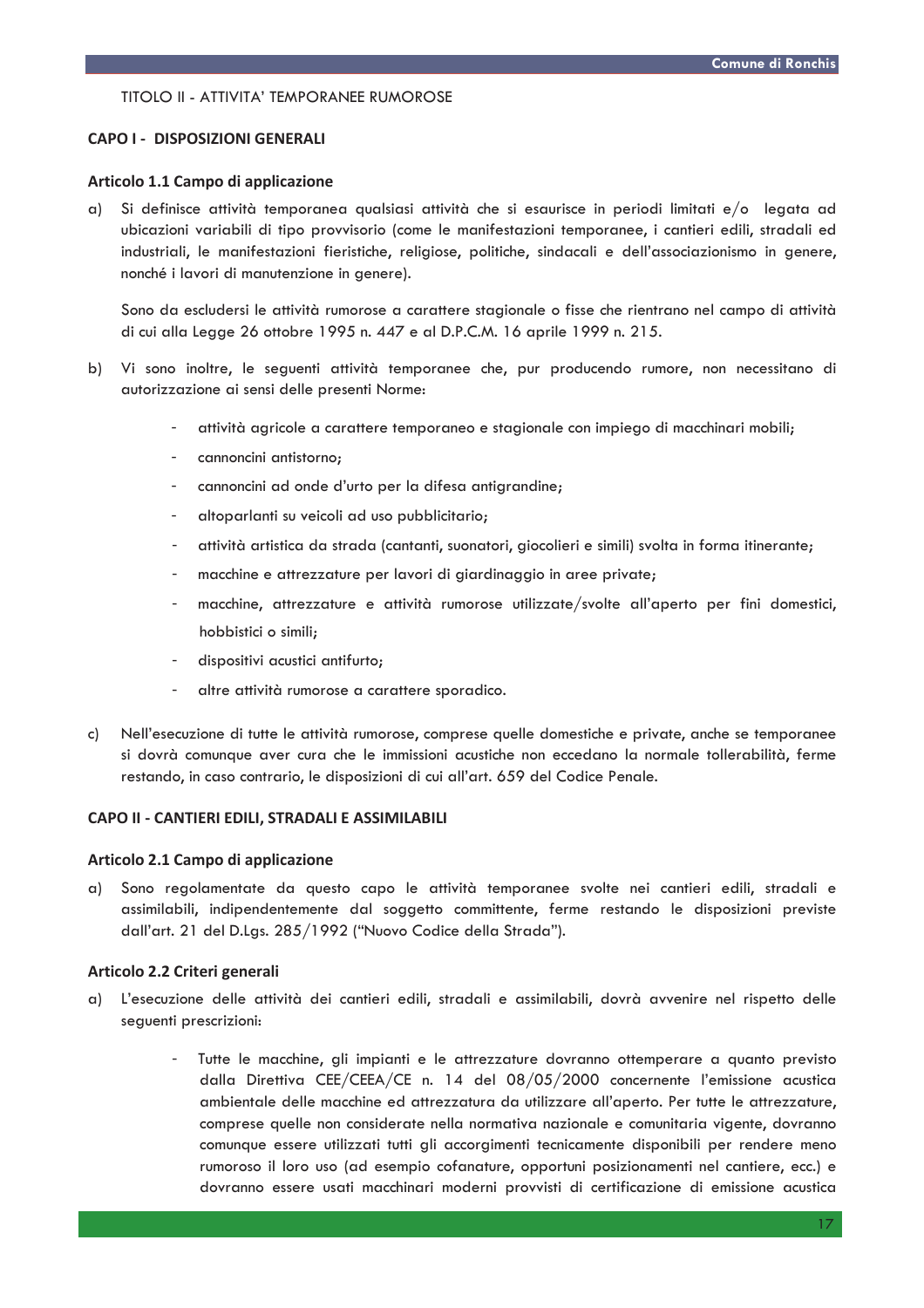contenuta nella scheda tecnica. I titolari di imprese che utilizzano macchinari non provvisti di certificazione di emissione acustica e scheda tecnica, entro un anno dall'entrata in vigore del presente regolamento dovranno dotarsi del certificato in parola e relativa scheda.

- Gli avvisatori acustici dei cantieri potranno essere utilizzati per ottemperare al rispetto delle vigenti norme antinfortunistiche, se non sostituibili con dispositivi di tipo luminoso.
- Di norma dovrà essere evitata la sovrapposizione di lavorazioni particolarmente rumorose.
- L'accensione delle macchine rumorose dovrà essere limitata all'esclusivo tempo di utilizzo.
- La collocazione di attrezzature rumorose dovrà avvenire, quando possibile, nelle aree del cantiere più lontane dalle abitazioni limitrofe ed in posizioni schermate da strutture di cantiere.

## Articolo 2.3 Orari

- a) L'attivazione di macchine rumorose e l'esecuzione di lavori rumorosi in cantieri edili od assimilabili è consentita nei giorni feriali, esclusi domenica e giorni festivi, nell'orario:
	- invernale (dal 1° ottobre al 30 aprile): dalle ore 8,00 alle ore 12,30 e dalle ore 14,00 alle ore 18.00:
	- estivo (dal 1<sup>°</sup> maggio al 30 settembre): dalle ore 8,00 alle ore 12,30 e dalle 15,00 alle ore 19,00.
	- sabato dalle 8.30 alle 12.30
- b) In caso di ristrutturazioni interne ad un edificio con presenza di unità abitative occupate adiacenti o prossime al cantiere o comunque significativamente influenzato dallo stesso, l'attivazione di macchine rumorose e l'esecuzione di lavori rumorosi sono consentiti solo nei seguenti giorni e orari più limitati:
	- periodo invernale ed estivo: dalle ore 9,00 alle 12,00 e dalle 16,00 alle 18,00;
	- sabato, domenica e giorni festivi: esclusi.
- L'attivazione di macchine rumorose e l'esecuzione di lavori rumorosi in cantieri stradali, o di potatura ed  $c)$ abbattimento di alberi ed assimilabili, è consentita nei giorni feriali dalle ore 7,00 alle ore 20,00, previa informazione della cittadinanza interessata, con congruo anticipo.

Solo nel caso di effettive esigenze di sicurezza, mobilità e/o di viabilità, l'attivazione di macchine rumorose e l'esecuzione di lavori rumorosi in cantieri stradali è consentita anche in orari notturni, previa informazione della cittadinanza con congruo anticipo.

Gli operatori addetti alla raccolta e svuotamento cassonetti dei rifiuti solidi urbani e assimilati e alla  $d)$ conduzione della spazzatrice sono esonerati dal rispetto di eventuali orari ed intervalli. Essi avranno comunque cura di adottare ogni possibile cautela atta ad eliminare o comunque attenuare le emissioni rumorose.

## **Articolo 2.4 Limiti**

a) L'esercizio delle attività temporanee connesse ai cantieri edili, stradali e assimilabili, in deroga a quanto previsto dal DPCM 14711/1997, non potrà superare i limiti assoluti riportati in Tabella 4, intesi come livelli equivalenti rilevati su base temporale di almeno 10 minuti.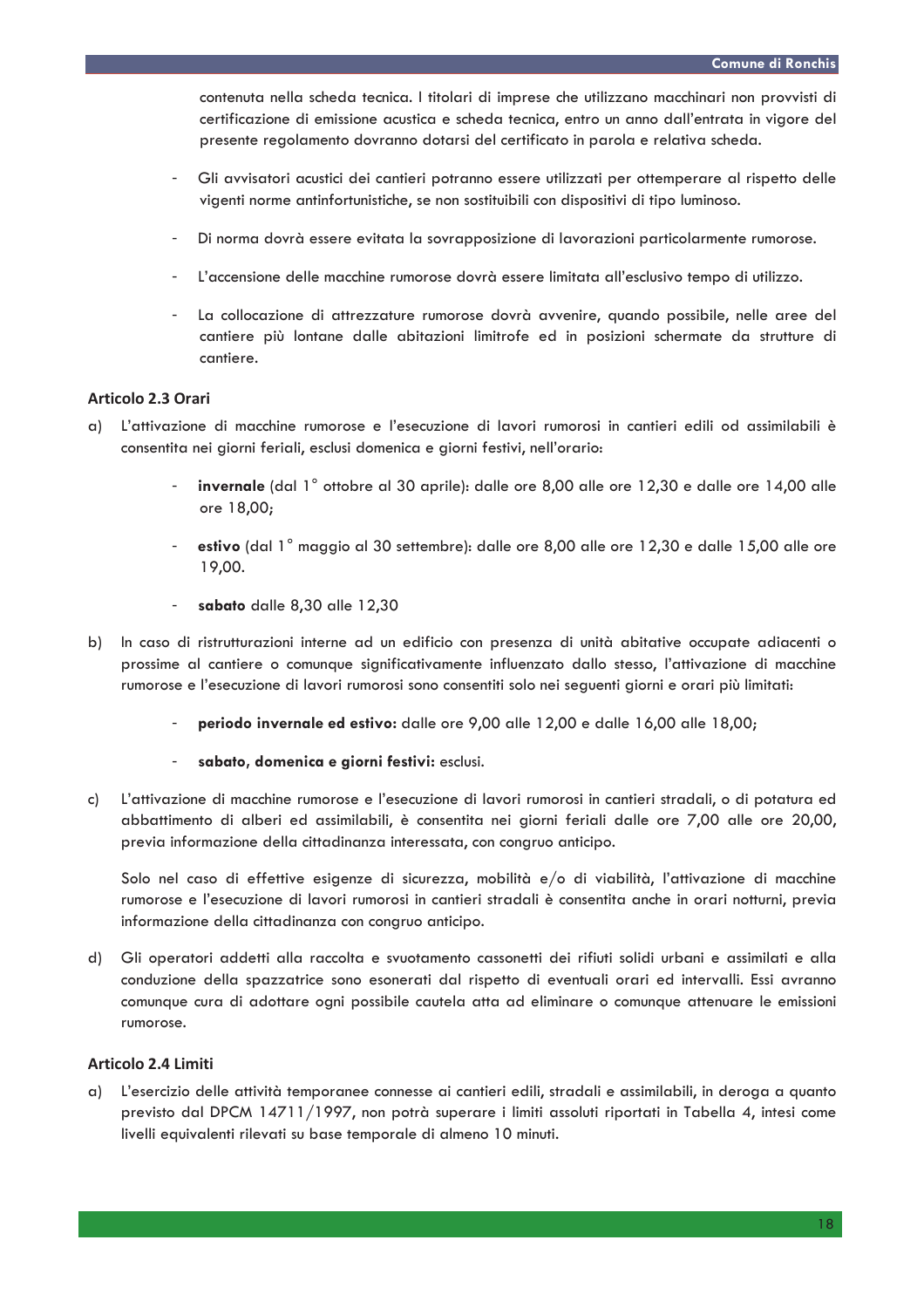| Classi di destinazione d'uso del territorio | Limite $dB(A)$ |
|---------------------------------------------|----------------|
| I aree particolarmente protette             | 65             |
| Il aree prevalentemente residenziali        |                |
| Ill aree di tipo misto                      |                |
| IV aree di intensa attività umana           | 70             |
|                                             |                |
| V aree prevalentemente industriali          |                |
| VI aree esclusivamente industriali          | 75             |

Tabella 4 - Limiti attività temporanee connesse ai cantieri edili, stradali e assimilabili

- b) Tali limiti si intendono fissati in facciata delle abitazioni confinanti con le aree in cui vengono esercitate le attività.
- Non si considerano i limiti differenziali né altre penalizzazioni.  $c)$
- Le misurazioni dovranno essere eseguite secondo i criteri di cui all'Allegato A, delle presenti Norme.  $d)$

#### Articolo 2.5 Modalità autorizzative

- a) L'attivazione di cantieri edili, stradali ed assimilabili aventi tutte le sequneti caratteristiche:
	- 1. durata non superiore a 3 mesi;
	- 2. ubicazione a distanze superiori a 100 m da ospedali, case di cura, case di riposo e scuole:
	- 3. rispetto degli orari e dei limiti sonori previsti dall'art. 2.3 e 2.4 delle presenti Norme;

non necessita di autorizzazione da parte del Comune.

- b) E' fatto comunque obbligo di presentare una autocertificazione circa il rispetto delle condizioni del precedente comma, nella forma della dichiarazione sostitutiva dell'atto di notorietà, almeno 10 giorni prima l'inizio dei lavori.
- Qualora i lavori debbano derogare dai limiti indicati al comma a) del presenta articolo, il responsabile c) del cantiere edile, stradale o assimilabile (direttore del cantiere, rappresentante legale o direttore lavori dell'impresa che esegue i lavori) deve richiedere al Comune l'autorizzazione in deroga prevista dal punto h), del comma 1, dell'art. 6 della Legge 447/95.
- d) La richiesta di autorizzazione in deroga di cui al comma precedente va prodotta sulla base dei modelli di seguito elencati:
	- Allegato B per le attività la cui durata non è superiore ai 90 giorni solari ed il cui esercizio avviene con l'uso di macchinari e lavorazioni rumorose nei limiti degli orari di cui all'articolo 2.3 delle presenti Norme, ovvero per le attività che si protraggono per più di 90 giorni solari ma le cui lavorazioni rumorose non superano i 60 giorni anche non consecutivi (come da crono programma fornito contestualmente alla richiesta di autorizzazione in deroga) ed il cui esercizio avviene con l'uso di macchinari e lavorazioni rumorose nei limiti degli orari di cui all'articolo 2.3.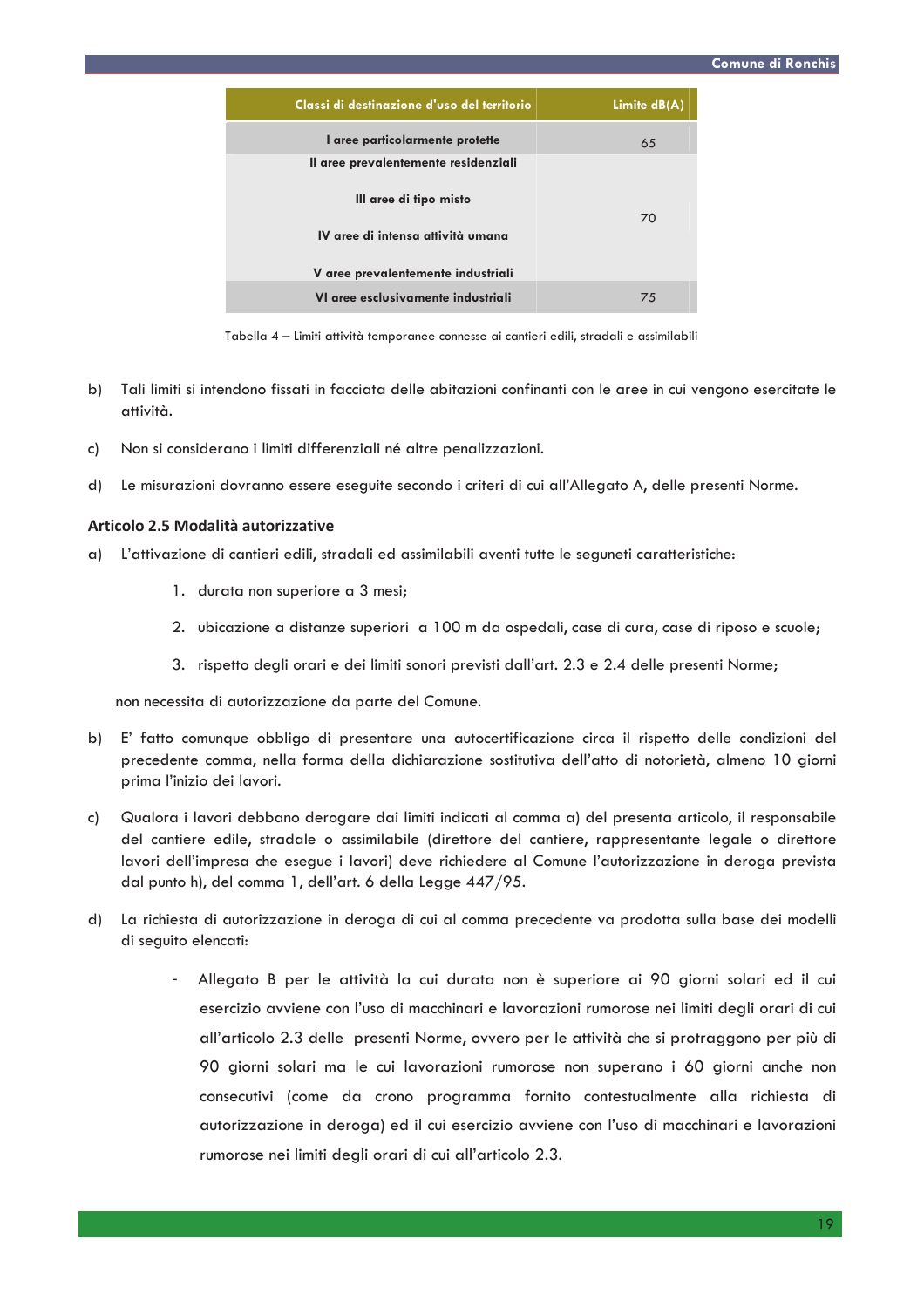- Allegato C per le attività di cantiere che non rispettano i parametri di cui al punto precedente.
- Per i cantieri in cui si prevede un impatto acustico particolarmente elevato o che si protragga in periodo  $e)$ notturno il Comune può richiedere la presentazione di una valutazione d'impatto acustico redatta dal tecnico competente definito ai sensi dell'art. 2, commi 6 e 7 della L. 447/95, oppure un piano di monitoraggio acustico dell'attività di cantiere.
- $f$ ) Il Comune per la concessione dell'autorizzazione in deroga può chiedere preventivamente il parere dell'ARPA (allegato 3 "Linee guida per il controllo dell'inquinamento acustico", ARPA FVG), trasmettendo copia della documentazione prodotta dal richiedente. L'ARPA può richiedere integrazioni.
- g) L'autorizzazione in deroga può contenere prescrizioni e prevedere l'adozione di specifiche soluzioni tecniche ritenute necessarie a ridurre l'impatto acustico. In particolare il Comune può fissare nell'autorizzazione in deroga particolari restrizioni, questo in presenza di specifici macchinari e/o lavorazioni potenzialmente idonei a produrre elevati livelli di inquinamento acustico presso i ricettori, dove può imporre un limite acustico in facciata ai ricettori più vicini o più disturbati.
- Il Comune a seguito di motivata segnalazione di disturbo può riconsiderare i termini dell'autorizzazione, h) sia attraverso una limitazione degli orari sia con specifiche prescrizioni e limitazioni all'uso delle attrezzature rumorose.
- $i)$ Copia dell'autorizzazione dovrà essere conservata in cantiere per poter essere messa a disposizione degli enti incaricati in caso di eventuali controlli.

#### **Articolo 2.6 Emergenze**

Per il ripristino urgente dell'erogazione dei servizi pubblici (linee telefoniche ed elettriche, condotte  $\alpha$ ) fognarie, acqua, gas, ecc.) ovvero in situazioni di pericolo per l'incolumità della popolazione, è concessa automaticamente deroga agli orari ed agli adempimenti previsti dal presente regolamento.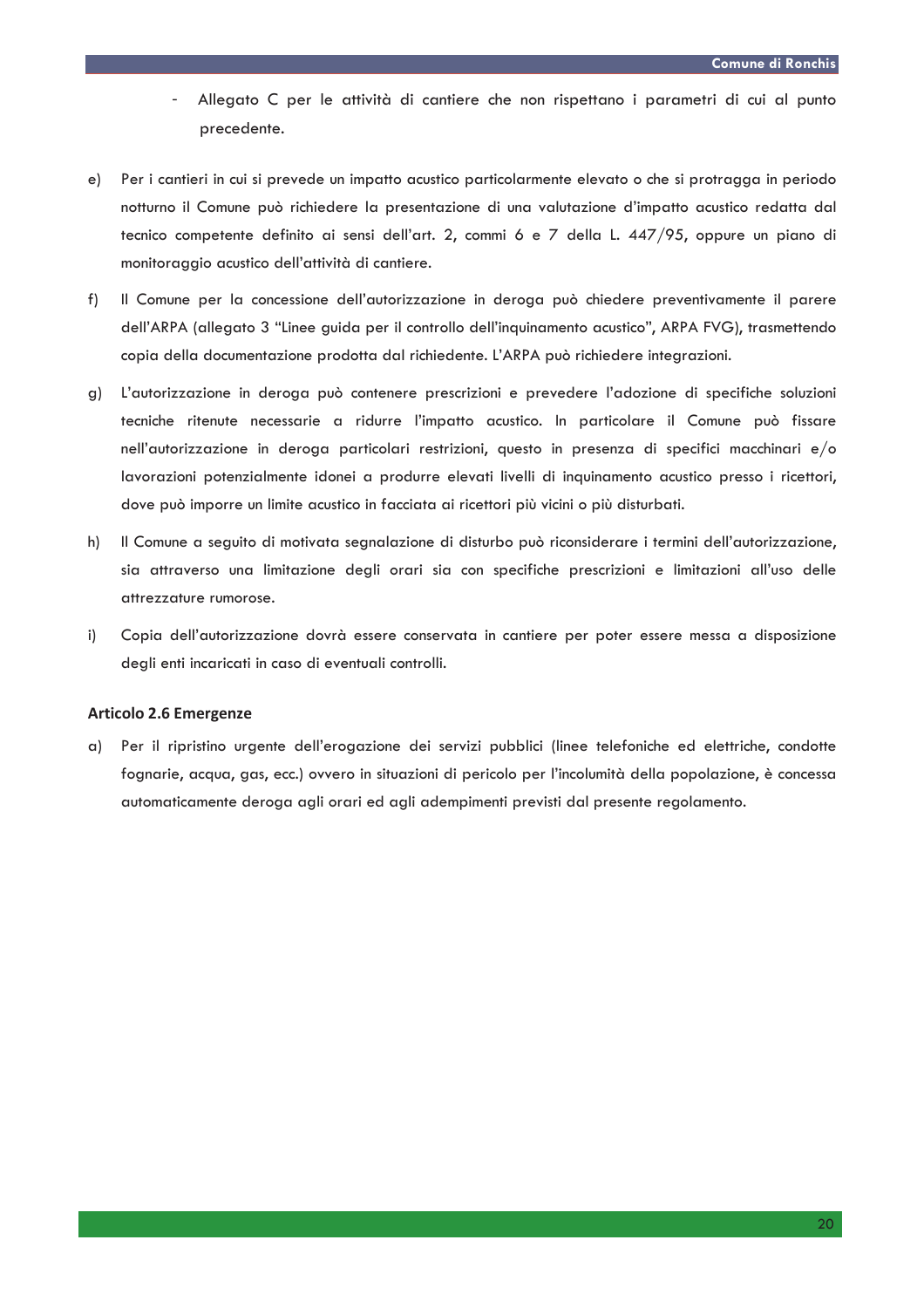# CAPO III - MANIFESTAZIONI IN LUOGO PUBBLICO O APERTO AL PUBBLICO. FESTE POPOLARI E **ASSIMILABILI**

## Articolo 3.1 Campo di applicazione

- Sono da considerarsi attività rumorose a carattere temporaneo e come tali possono usufruire della  $\alpha$ ) deroga ai limiti di legge i concerti, gli spettacoli, le feste popolari, le sagre, le manifestazioni di partito, sindacali, di beneficenza, i luna park, le manifestazioni sportive, e quant'altro, che per la buona riuscita della manifestazione necessiti dell'utilizzo di sorgenti sonore che producono elevati livelli di rumore e con allestimenti temporanei.
- b) Si considerano attività rumorose assimilabili a quelle di cui al comma precedente anche le attività di intrattenimento ed allietamento ai sensi del T.U.L.P.S., esercitate presso pubblici esercizi solo se a supporto dell'attività principale prevista dalla licenza e per un periodo limitato di tempo (16 giornate nell'arco di un anno solare).

#### Articolo 3.2 Criteri generali

- Le manifestazioni di cui all'art. 3.1 dovranno essere preferibilmente ubicate in siti ritenuti idonei a) dall'Amministrazione Comunale sotto il profilo acustico, che saranno indicati specificatamente nel provvedimento autorizzativo.
- b) Lo svolgimento di una manifestazione temporanea in luogo pubblico, o aperto al pubblico, indipendentemente dal luogo di effettuazione, dalla durata e dalle caratteristiche, dovrà avvenire nel rispetto delle seguenti prescrizioni:
	- massimizzare la distanza della manifestazione, ed in particolare dei luoghi delle attività più rumorose, dai recettori (intesi come abitazioni, scuole strutture sanitarie, parchi, etc.);
	- posizionare le sorgenti rumorose, in particolar modo a carattere continuativo, (compressori, generatori, aspiratori, etc.) all'interno della manifestazione, in modo tale da minimizzare il disturbo alle abitazioni vicine;
	- limitare tempi prolungati di utilizzo di strumenti e attrezzature rumorose (amplificatori, diffusori, etc.);
	- mettere in atto eventuali opere mitigative al fine di ridurre l'emissione sonora di sorgenti sonore particolarmente rumorose;
	- porre in essere ogni altro accorgimento utile rispetto al caso concreto.

## Articolo 3.3 Orari e limiti

a) Lo svolgimento nel territorio comunale delle manifestazioni temporanee a carattere rumoroso indicate nell'art. 3.1, pena la revoca dell'atto autorizzativo, è consentito nei limiti ed orari indicati nella seguente Tabella 5: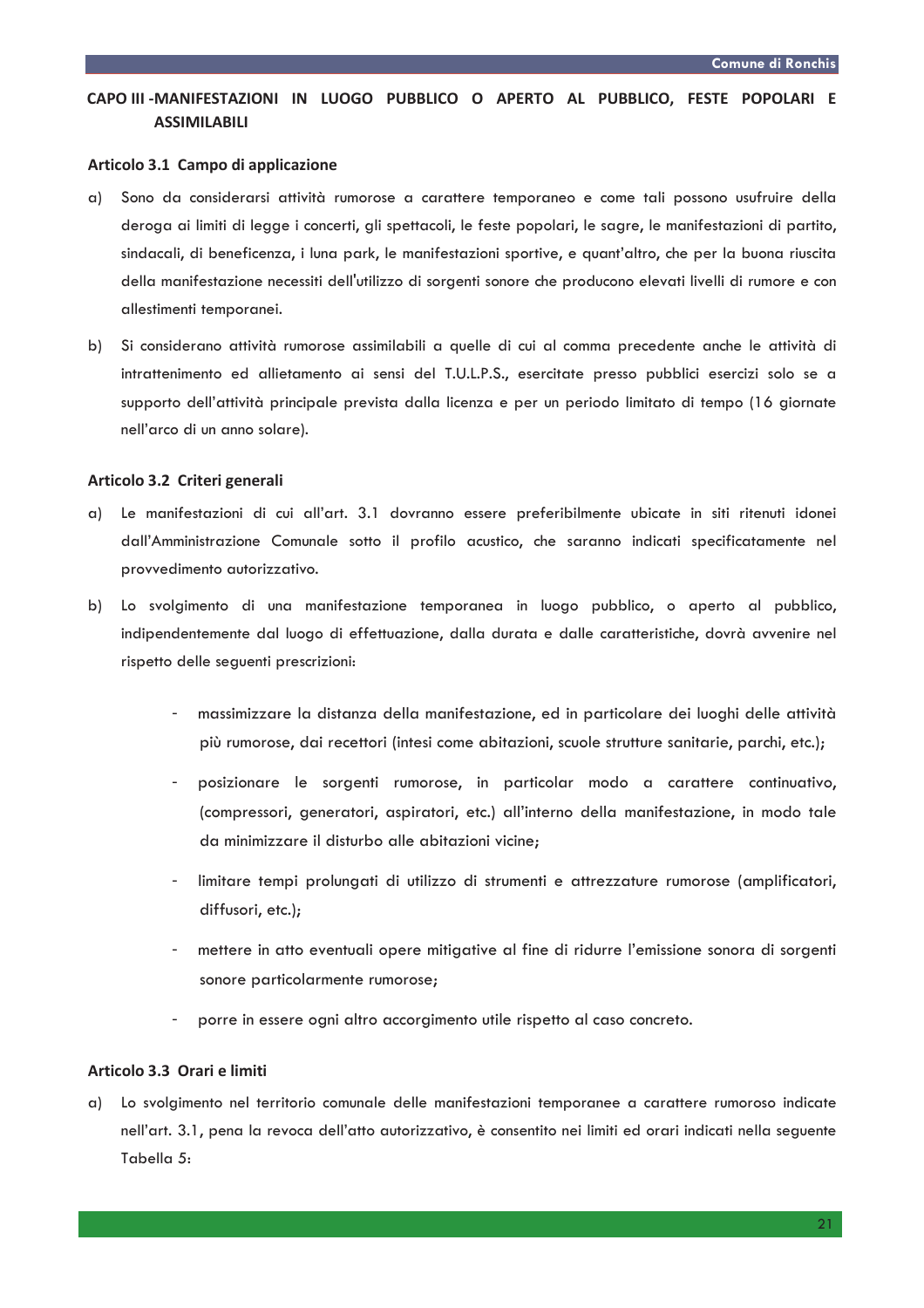| <b>DESCRIZIONE DELLA</b><br><b>MANIFESTAZIONE</b>                                                                                                                                                                                                                                                                                    | <b>NR MAX DI</b><br><b>GIORNI PER</b><br><b>MANIFESTAZIONE</b> | <b>FREQUENZA</b>                                                                                                  | <b>LIMITE ORARIO</b>                                                               |  |  |  |
|--------------------------------------------------------------------------------------------------------------------------------------------------------------------------------------------------------------------------------------------------------------------------------------------------------------------------------------|----------------------------------------------------------------|-------------------------------------------------------------------------------------------------------------------|------------------------------------------------------------------------------------|--|--|--|
| CONCERTI, SPETTACOLI,<br>FESTIVAL e similari                                                                                                                                                                                                                                                                                         | 6                                                              | <b>FREQUENZA</b><br><b>MASSIMA DI 4</b><br><b>GIORNI PER</b><br><b>SETTIMANA</b><br>(compreso il sound<br>check)  | 23:30 nelle giornate<br>feriali<br>24:00 nelle giornate<br>prefestive e<br>festive |  |  |  |
| <b>INTRATTENIMENTI</b><br>MUSICALI quali ad es.<br>piano - bar esercitati a<br>supporto di attività<br>principale come bar,<br>gelaterie, ristoranti,<br>pizzerie*.                                                                                                                                                                  | 16                                                             | <b>FREQUENZA</b><br><b>MASSIMA DI 3</b><br><b>GIORNI PER</b><br><b>SETTIMANA</b><br>(compreso il sound<br>cyheck) | 23:00 nelle giornate<br>feriali<br>23:30 nelle giornate<br>prefestive e festive    |  |  |  |
| <b>SAGRE PAESANE</b><br>Manifestazioni di partito,<br>parrocchiali, di<br>beneficienza o altro,<br>rilevanti e di lunga durata<br>con intrattenimento<br>danzante, diversi punti di<br>spettacolo quali cabaret,<br>piano bar, concerti,<br>cinema, spazi dibattiti,<br>giostre, eventi motoristici,<br>ect.                         | 9                                                              | <b>FREQUENZA</b><br><b>MASSIMA DI 3</b><br><b>GIORNI PER</b><br><b>SETTIMANA</b>                                  | 23:00 nelle giornate<br>feriali<br>24:00 nelle giornate<br>prefestive e festive    |  |  |  |
| <b>CINEMATOGRAFO</b><br><b>ALL'APERTO</b>                                                                                                                                                                                                                                                                                            | 9                                                              | <b>FREQUENZA</b><br><b>MASSIMA DI 2</b><br><b>PROIEZIONI PER</b><br><b>SETTIMANA</b>                              | 23:30                                                                              |  |  |  |
| <b>CIRCO E LUNA PARK</b>                                                                                                                                                                                                                                                                                                             | 21                                                             | <b>FREQUENZA</b><br><b>MASSIMA DI 5</b><br><b>GIORNI PER</b><br><b>SETTIMANA</b>                                  | 22:00 nelle giornate<br>feriali<br>24:00 nelle giornate<br>prefestive e festive    |  |  |  |
| *nel caso di INTRATTENIMENTI MUSICALI interni ad un edificio, con presenza di unità abitative<br>occupate adiacenti o prossime al luogo fonte di rumore o comunque significativamente<br>influenzate dallo stesso, il rumore massimo di giornate è ridotto a 12 manifestazioni annue con<br>una frequenza di un evento per settimana |                                                                |                                                                                                                   |                                                                                    |  |  |  |

Tabella 5 - Limiti manifestazioni temporanee

b) Qualora in un'area vengano richieste più autorizzazioni per attività temporanee che possono configurarsi come un unico evento, ai fini del rilascio deve essere prodotta un'unica documentazione che contenga tutte le manifestazioni e che valuti l'impatto acustico complessivo dell'evento stesso.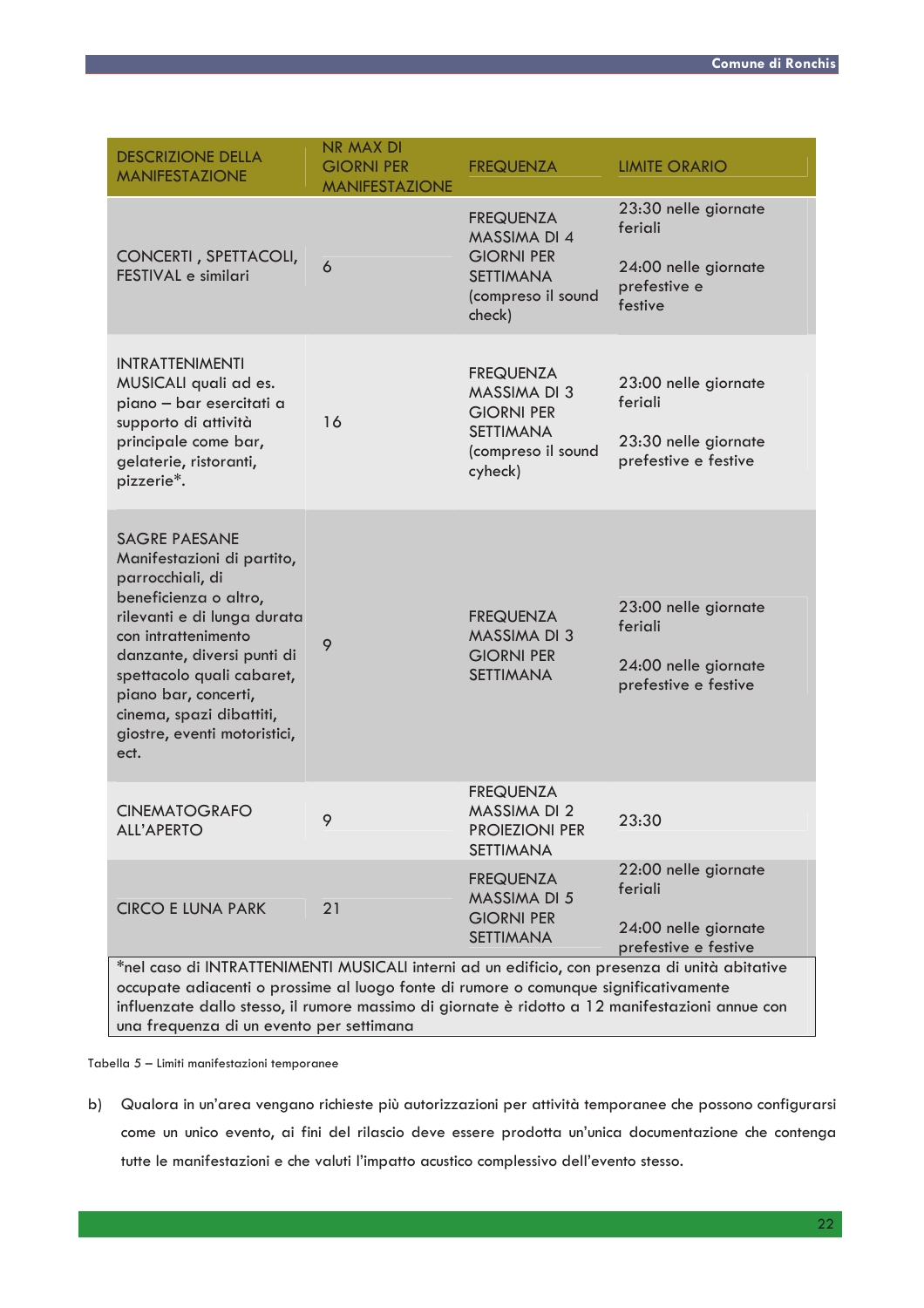Qualora più manifestazioni regolamentate da questo capo siano previste nell'arco di un anno nella  $c)$ stessa area, esse devono rientrare anche nei limiti di numero massimo all'anno di giorni per sito di cui alla Tabella 6.

| <b>DESCRIZIONE DELLA MANIFESTAZIONE</b>                                                                                                                                                                                                                                                       | <b>INDICAZIONE SUL NUMERO</b><br>DI GIORNI MAX ALL'ANNO<br><b>PER SITO</b> |
|-----------------------------------------------------------------------------------------------------------------------------------------------------------------------------------------------------------------------------------------------------------------------------------------------|----------------------------------------------------------------------------|
| CONCERTI, SPETTACOLI, FESTIVAL e<br>similari                                                                                                                                                                                                                                                  | 15 GG                                                                      |
| INTRATTENIMENTI MUSICALI quali ad es.<br>piano - bar esercitati a supporto di attività<br>principale come bar, gelaterie, ristoranti,<br>pizzerie.                                                                                                                                            | 16 GG                                                                      |
| <b>SAGRE PAESANE</b><br>Manifestazioni di partito, parrocchiali, di<br>beneficienza o altro, rilevanti e di lunga<br>durata con intrattenimento danzante, diversi<br>punti di spettacolo quali cabaret, piano bar,<br>concerti, cinema, spazi dibattiti, giostre,<br>eventi motoristici, ect. | 16 GG                                                                      |
| CINEMATOGRAFO ALL'APERTO                                                                                                                                                                                                                                                                      | 30 GG                                                                      |
| <b>CIRCO E LUNA PARK</b>                                                                                                                                                                                                                                                                      | $21$ GG                                                                    |

Tabella 6 - Numero massimo giorni manifestazioni temporanee

d) Ai fini di consentire il controllo di cui al precedente comma, il Comune predispone ogni anno un calendario dettagliato delle manifestazioni ricorrenti già autorizzate e di quelle svolte nell'anno precedente.

## Articolo 3.4 Modalità autorizzative

- a) La richiesta dell'autorizzazione in deroga per lo svolgimento nel territorio comunale delle attività può essere prodotta sulla base dei modelli di seguito elencati:
	- 1. allegato D per le attività che rispettano le prescrizioni di cui alla Tabella 5;
	- 2. allegato E per le attività che non rispettano le prescrizioni di cui alla Tabella 5, ovvero le attività che il Comune ritiene particolarmente impattanti rispetto alla popolazione esposta, come ad esempio:
		- concerti ed attività di intrattenimento musicale temporaneo o di pubblico spettacolo con grande afflusso di persone;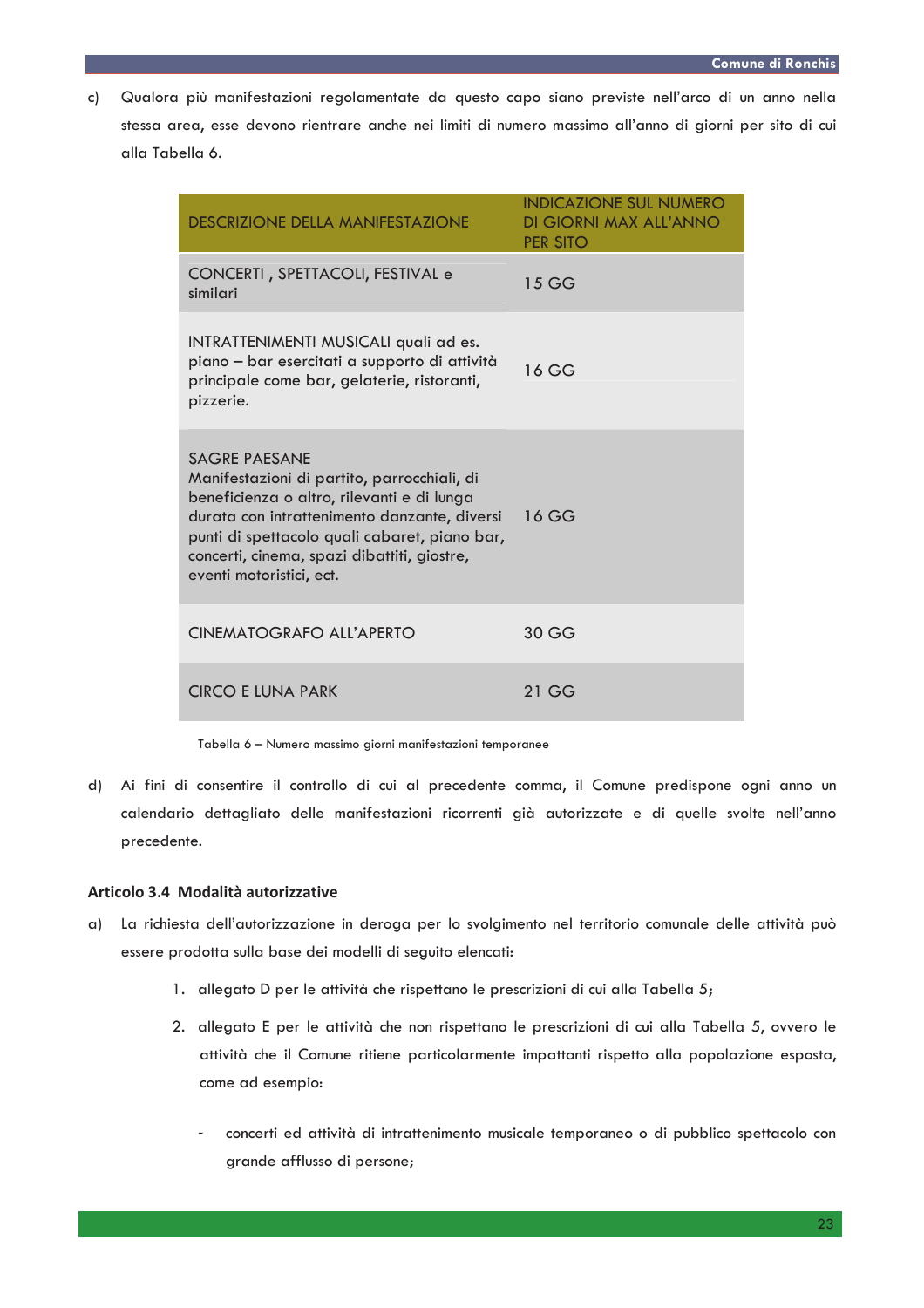- attività svolte in siti direttamente confinanti con zone densamente popolate (CLASSI III e IV) o con siti sensibili (CLASSE I):
- pluralità di manifestazioni previste nell'arco di una stagione nella stessa greg:
- richiesta di nuove manifestazioni in luoghi mai utilizzati per attività temporanee.
- b) Lo svolgimento nel territorio comunale delle attività di cui all'art. 3.1 che venga esercitato nel rispetto dei limiti ed orari indicati nella Tabella 5, si intende automaticamente autorizzato se viene presentata al Comune, almeno 10 giorni prima dell'inizio della manifestazione, una dichiarazione, conforme all'Allegato D. Tale comunicazione deve contenere:
	- una dichiarazione che affermi il rispetto dei limiti ed orari di cui alla Tabella 5.1;
	- l'elenco degli accorgimenti tecnico-procedurali per l'ulteriore limitazione del disturbo.
- Per tutte le attività non comprese in Tabella 5, o non rientranti nei limiti in essa indicati, il responsabile c) dovrà presentare al Comune domanda di deroga, 30 giorni prima dell'inizio della manifestazione, possibilmente secondo lo schema dell'allegato E.
- d) Il Comune ha la facoltà di richiedere tutta la documentazione necessaria e di procedere agli accertamenti necessari a garantire la tutela delle abitazioni poste nei pressi delle località sede delle manifestazioni.
- Per la concessione dell'autorizzazione in deroga il Comune può richiedere preventivamente il parere  $e)$ dell'ARPA (allegato 3 "Linee guido per il controllo dell'inquinamento acustico"), trasmettendo copia della documentazione prodotta dal richiedente.
- L'autorizzazione in deroga può contenere prescrizioni e prevedere l'adozione di specifiche soluzioni  $f$ ) tecniche ritenute necessarie a ridurre l'impatto acustico.
- Se l'evento per la sua specificità è potenzialmente idoneo a produrre elevati livelli di inquinamento a) acustico presso i ricettori, il Comune può fissare nell'autorizzazione in deroga particolari restrizioni, anche facendo riferimento ad un limite acustico in facciata ai ricettori più vicini o più disturbati.
- Copia dell'autorizzazione dovrà essere conservata sul luogo ove viene svolta l'attività per poter essere h) esibita al personale degli enti incaricati in caso di eventuali controlli.
- Il Comune può a seguito di motivate segnalazioni di disturbo, modificare ed integrare i termini  $\mathbf{i}$ dell'autorizzazione sia attraverso una limitazione degli orari sia con specifiche prescrizioni.

#### Articolo 3.5 Deroghe

- a) Sono esentate dalla richiesta di autorizzazione in deroga le processioni religiose di qualsiasi professione.
- Le manifestazioni quali comizi politici e sindacali, manifestazioni commemorative pubbliche, b) manifestazioni a carattere benefico, purché di durata non superiore a 4 ore comprese negli orari: dalle 8:30 alle 12:30 e dalle 15:30 alle 19:30, sono esentate dalla richiesta di autorizzazione in deroga per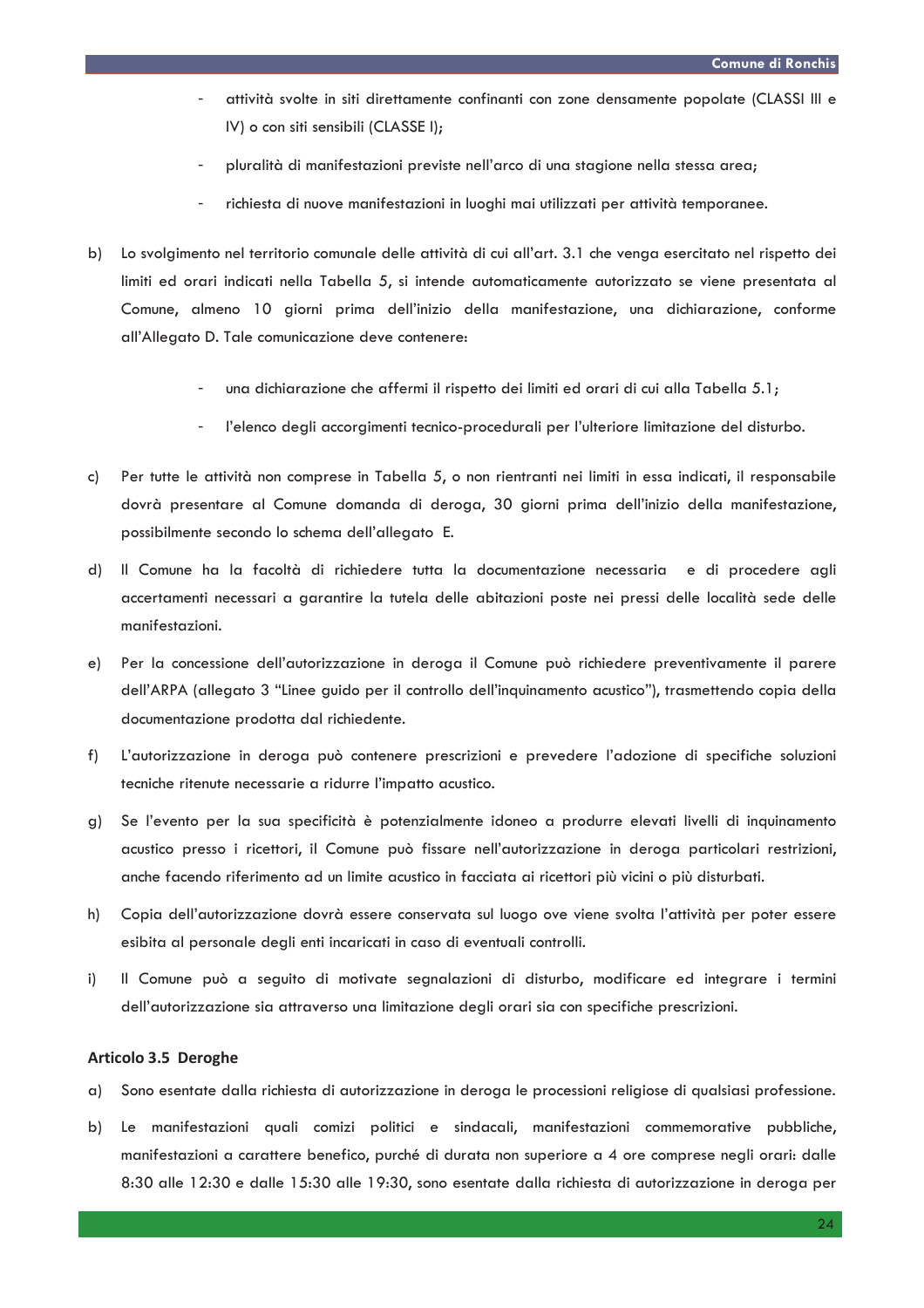l'uso di apparecchi elettroacustici per l'amplificazione della voce. Tuttavia, se connesse ai comizi si svolgono manifestazioni musicali o quelle elencate all'articolo 3.1, queste soggiacciono alla disciplina del presente Regolamento e pertanto devono rispettare limiti ed orari di cui alla Tabella 5.

- Le manifestazioni di cui al comma precedente, se previste nelle aree confinanti con le zone c) particolarmente protette di cui al D.P.C.M. 14/11/1997 (ad esempio scuole, ospedali, case di cura, ect.) devono essere espressamente autorizzate.
- $d$ ) Le manifestazioni sportive non rumorose sono sempre consentite in orario diurno. Le manifestazioni sportive che possono produrre emissioni rumorose sono consentite negli orari: dalle 8,30 alle 12,30 e dalle 15,30 alle 18,30, purché non sia superato, alla facciata delle abitazioni circostanti, il valore di 70 dB(A). Le manifestazioni sportive si possono svolgere in orario serale o notturno dalle ore 21,00 alle ore 24,00, ma se comportano emissioni rumorose, deve essere richiesta la deroga. Deroghe oltre le ore 24 potranno essere rilasciate per casi assolutamente eccezionali. Tali attività escluse le attività sportive motoristiche possono essere autorizzate in deroga anche senza la presentazione della documentazione elencata negli allegati D, E.
- I circhi e i luna park possono svolgere la propria attività con i seguenti orari: dalla domenica al giovedì: e) fino alle ore 23,00; dal venerdì al sabato: fino alle ore 24,00.
- $f$ ) Il Dirigente può autorizzare deroghe a quanto stabilito nelle presenti Norme, previa presentazione della relazione di impatto acustico descrittiva dell'attività, redatta da un tecnico competente in acustica secondo i "Criteri per la redazione della documentazione di impatto acustico e clima acustico, ai sensi dell'art. 18, comma 1, lettera c) della L.R. 18/06/2007 n. 16", comprendente gli accorgimenti tecnici e procedurali per limitare il disturbo e la descrizione delle modalità di realizzazione, planimetria dettagliata ed aggiornata dell'area di intervento con l'identificazione degli edifici di civile abitazione potenzialmente disturbati. Tali deroghe potranno contenere prescrizioni, tra cui per esempio la taratura degli impianti o l'installazione di idoneo sistema di controllo e registrazione in relazione alla potenza degli impianti e alla distanza dai soggetti ricettori.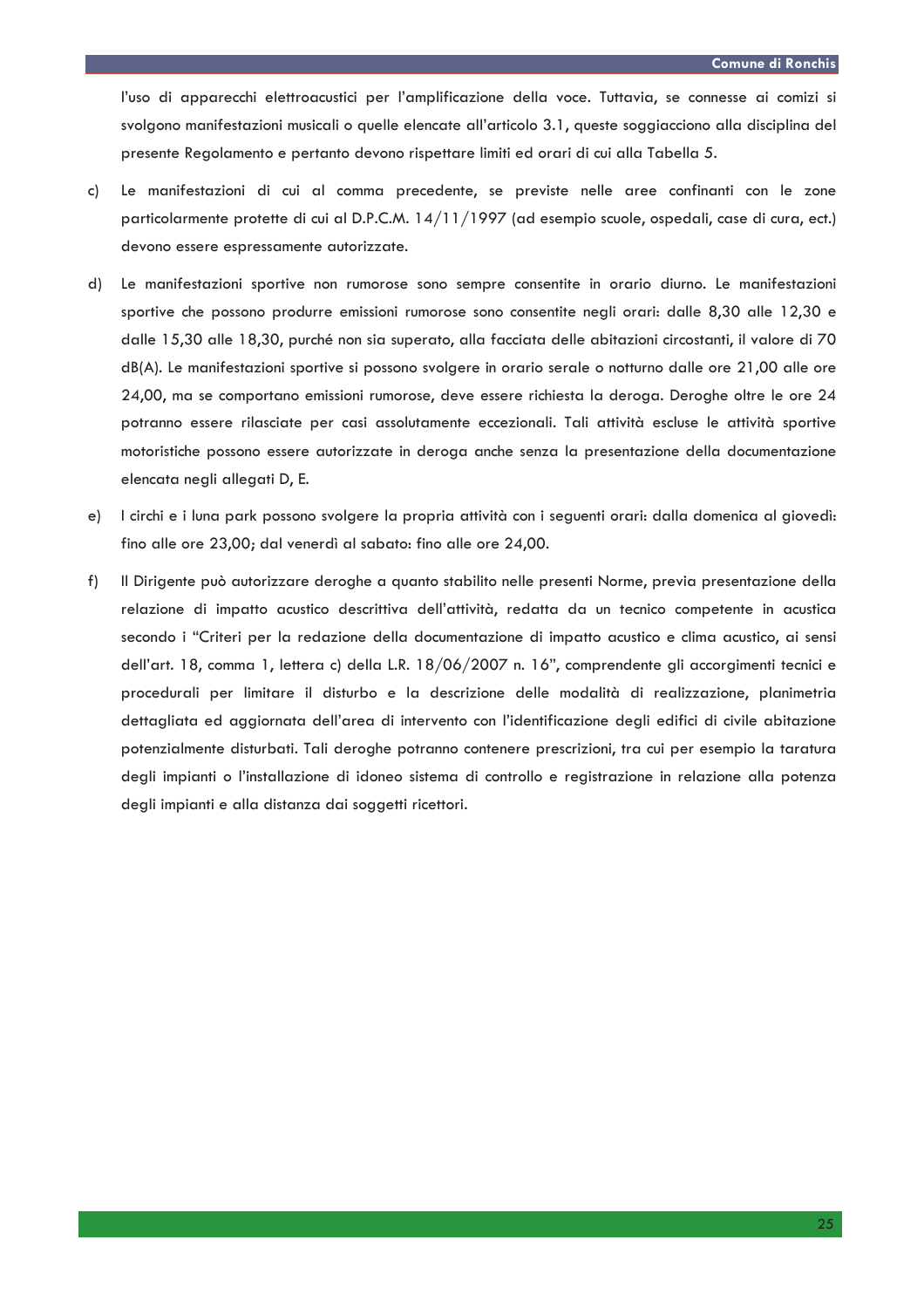#### TITOLO III - ATTIVITA' PERMANENTI RUMOROSE

#### **CAPO I - REQUISITI ACUSTICI**

#### Articolo 1.1 Requisiti acustici passivi degli edifici e delle sorgenti sonore interne.

- a) l requisisti acustici degli edifici e delle sorgenti sonore interne non sono specificamente normati dal Piano comunale di classificazione acustica. Essi restano comunque soggetti al rispetto delle prescrizioni di legge.
- b) Come richiesto dal comma 1, dell'art. 29 della L.R. 16/2007, i progetti di nuovi edifici pubblici e privati, al fine di ridurre l'esposizione umana al rumore, devono essere corredati del progetto acustico redatto ai sensi del D.P.C.M. 5 dicembre 1997 "Determinazione dei requisiti acustici passivi degli edifici".
- Il progetto acustico di cui al comma precedente, sottoscritto o dal firmatario del progetto o da un tecnico  $c)$ competente in acustica ambientale, definisce le caratteristiche costruttive del fabbricato specificando i requisiti geometrici e fisici delle componenti edilizie dei materiali e degli impianti tecnologici ai fini del rispetto dei valori limite stabiliti dal D.P.C.M. 5 dicembre 1997.
- Il progetto acustico costituisce parte integrante della documentazione tecnica per il rilascio del titolo  $d)$ edilizio.

## CAPO II - DISCIPLINA DELLE ATTIVITA' RUMOROSE PERMANENTI

## Articolo 2.1 Campo di applicazione

- a) Ai fini del presente regolamento si definisce attività rumorosa permanente qualsiasi attività che non abbia carattere di temporaneità, incluse le attività temporanee ma ripetitive che abbiano durato superiore a 60 giorni per anno, con l'esclusione dei cantieri edili, stradali e assimilabili.
- b) Sono quindi regolamentate in questo capo le attività rumorose permanenti di seguito, in modo non esaustivo, elencate:
	- attività industriali, artigianali e di servizio che comportano l'uso, nelle normali condizioni di esercizio e funzionamento, di strumenti, impianti, macchine ed autoveicoli (anche nelle condizioni di prova motore ad esempio) rumorosi;
	- attività di spedizione, depositi connessi all'attività di trasporto in conto terzi, magazzini e depositi all'ingrosso che presuppongono ordinariamente operazioni di carico - scarico merci e rifornimento con l'impiego di mezzi pesanti e/o autoveicoli in genere, attività di noleggio e deposito automezzi privati;
	- attività di ritrovo, pubblico trattenimento e spettacolo quali: circoli privati, discoteche, sale da ballo, night club, sale gioco, cinema, teatri e similari;
	- attività di gestione di strutture sportive quali: campi da gioco all'aperto, palestre, piscine;
	- attività di supporto ai trasporti terrestri, acquatici e aerei.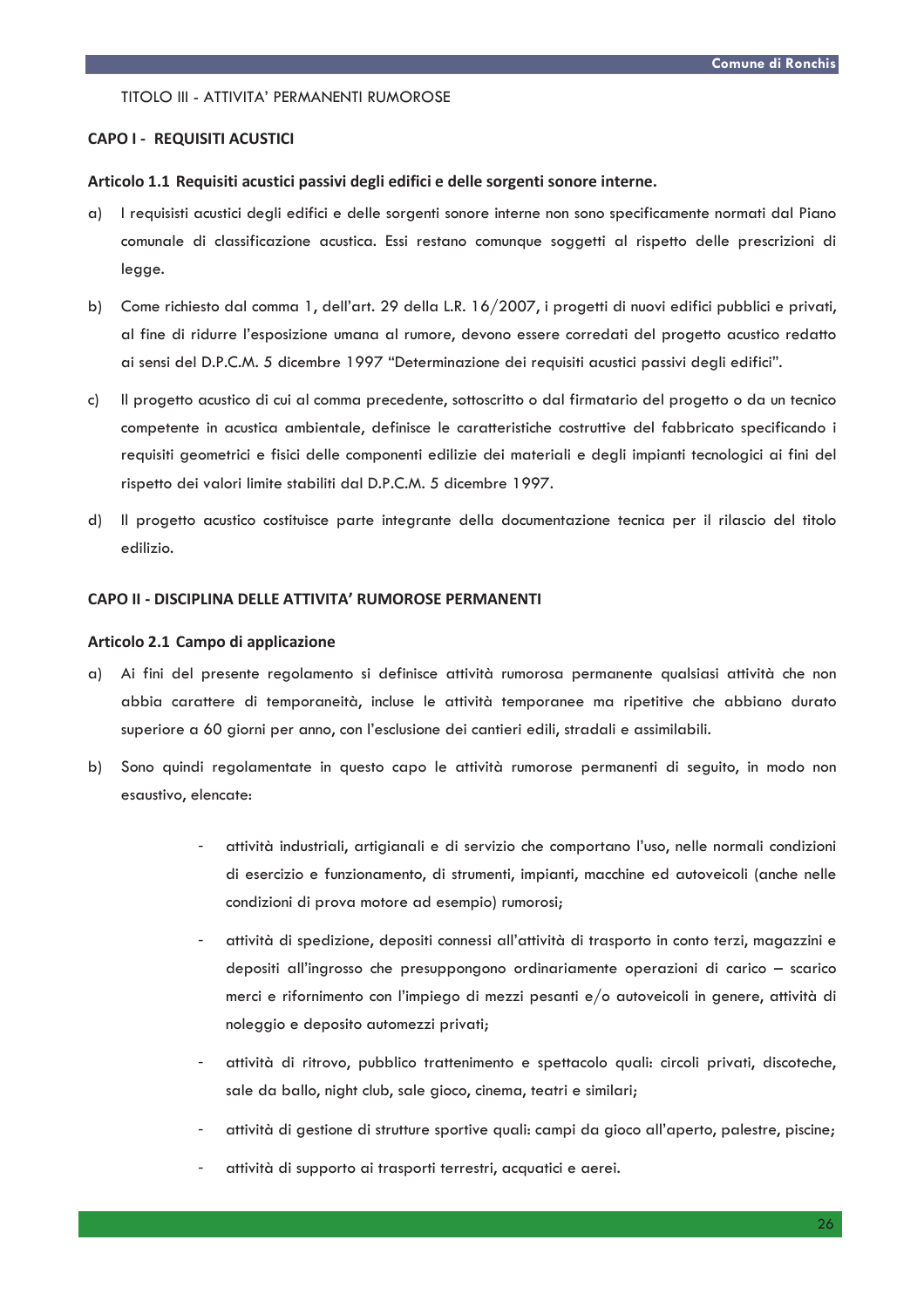Per le emissioni acustiche da traffico veicolare, data la loro specificità si demanda integralmente al titolo  $c)$ V, capo I.

Similmente per le emissioni acustiche da traffico ferroviario si demanda integralmente al titolo V, capo II.

#### Articolo 2.2 Rumore interno: disposizioni generali

- a) All'interno delle strutture, aperte o chiuse, nelle quali si svolgono le attività regolamentate da questo capo, ovvero entro il loro confine di proprietà, non devono essere superati i livelli massimi di esposizione al rumore per i lavoratori, fissati dal D.Lgs n. 195/06, ad eccezione di attività definite nel D.P.C.M. n. 215 del 16/04/1999.
- b) Per i luoghi di intrattenimento danzante (compresi i circoli privati abilitati) o luoghi di pubblico spettacolo di cui al precedente comma, in ambiente aperto o chiuso, i requisiti acustici delle soprgenti sonore sono regolamentati secondo il D.P.C.M. n. 215 del 16/04/1999.

## Articolo 2.3 Rumore esterno: disposizioni generali

- Lo svolgimento delle attività regolamentate da questo capo deve rispettare i limiti di immissione ed i  $\alpha$ limiti di emissione assoluti, previsti per le aree circostanti i confini di proprietà, così come definiti dalla zonizzazione acustica comunale vigente, fatta salva l'esercizio della possibilità di deroga sindacale.
- b) Lo svolgimento delle attività regolamentate da questo capo, con l'eccezione degli impianti produttivi a ciclo continuo preesistenti all'entrata in vigore del D.M. 11 dicembre 1996, deve altresì rispettare i limiti di immissione differenziali previsti dalla normativa vigente in corrispondenza di ambienti abitativi ubicati esternamente ai confini di proprietà.
- I gestori delle attività regolamentate da questo capo devono verificare tutti i limiti citati, mediante C) valutazione, anche strumentale se necessario, da parte di un tecnico competente in acustica ambientale. I risultati di tale valutazione sono contenuti in uno specifico documento, la Valutazione previsionale di impatto acustico, redatto come meglio specificato nel seguente titolo IV.

Ai sensi dell'art. 31 della L.R. 16/2007 le imprese esercenti attività produttive o commerciali, qualora i livelli del rumore prodotto dall'attività svolta superino quelli stabiliti dal D.P.C.M. del 14/11/19971 per le singole classi di zonizzazione acustica così come definite dal PCCA, elaborato Zonizzazione definitiva (Tavole 8a e 8b), entro il termine di sei mesi dall'entrata in vigore del PCCA presentano un piano aziendale di risanamento acustico così come disciplinato dall'articolo 2.8, capo II, titolo I delle presenti Norme.

In caso di non ottemperanza il Comune revoca l'atto autorizzativo all'esercizio dell'attività o nelle forme opportune interdice o riduce le modalità della stessa.

## Articolo 2.4 Rumore prodotto dagli impianti tecnologici

a) Gli impianti tecnologici (quali ad esempio condizionatori, pompe di calore e scalda acqua), collocati sui balconi di pertinenza ad abitazioni o ad uffici sono soggetti sia a quanto previsto dal D.P.C.M.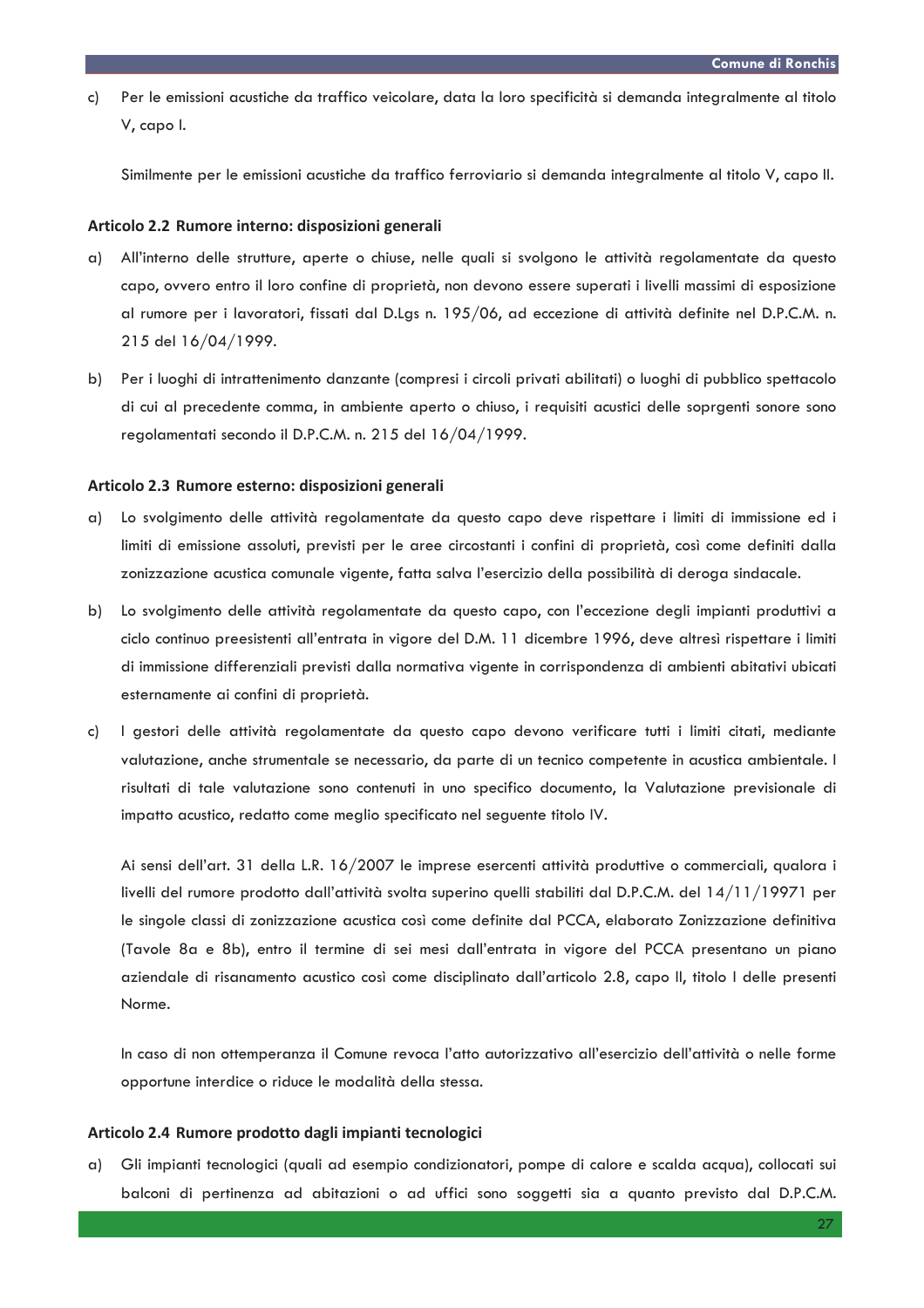5/12/1997 "Determinazione dei requisiti acustici passivi degli edifici", poiché tali impianti sono fisicamente solidali all'edificio, sia a quanto stabilito dal D.P.C.M. 14/11/97 "Determinazione dei valori limite delle sorgenti sonore", poiché come sorgenti sonore sono tali da determinare un impatto acustico nei confronti dell'ambiente circostante.

## Articolo 2.5 Orari di funzionamento

- a) L'orario di funzionamento delle attività indicate all'art. 2.1 del presente capo, può essere oggetto di disposizioni specifiche da parte del Sindaco, il quale, con singolo provvedimento motivato, sentita eventualmente l'ARPA, ha facoltà di autorizzare o limitare gli orari di esercizio, considerando sia particolari esigenze produttive, sia la tutela del comfort acustico del cittadino.
- b) l condizionatori e pompe di calore inerenti ad attività comuni, a meno di motivate esigenze di servizio, devono rispettare gli orari di ufficio o di esercizio.

## Articolo 2.6 Sanzioni

a) Valgono le sanzioni previste all'art. 10 della Legge Quadro n° 447/95 e se dovuta la revoca dell'atto autorizzativo all'esercizio.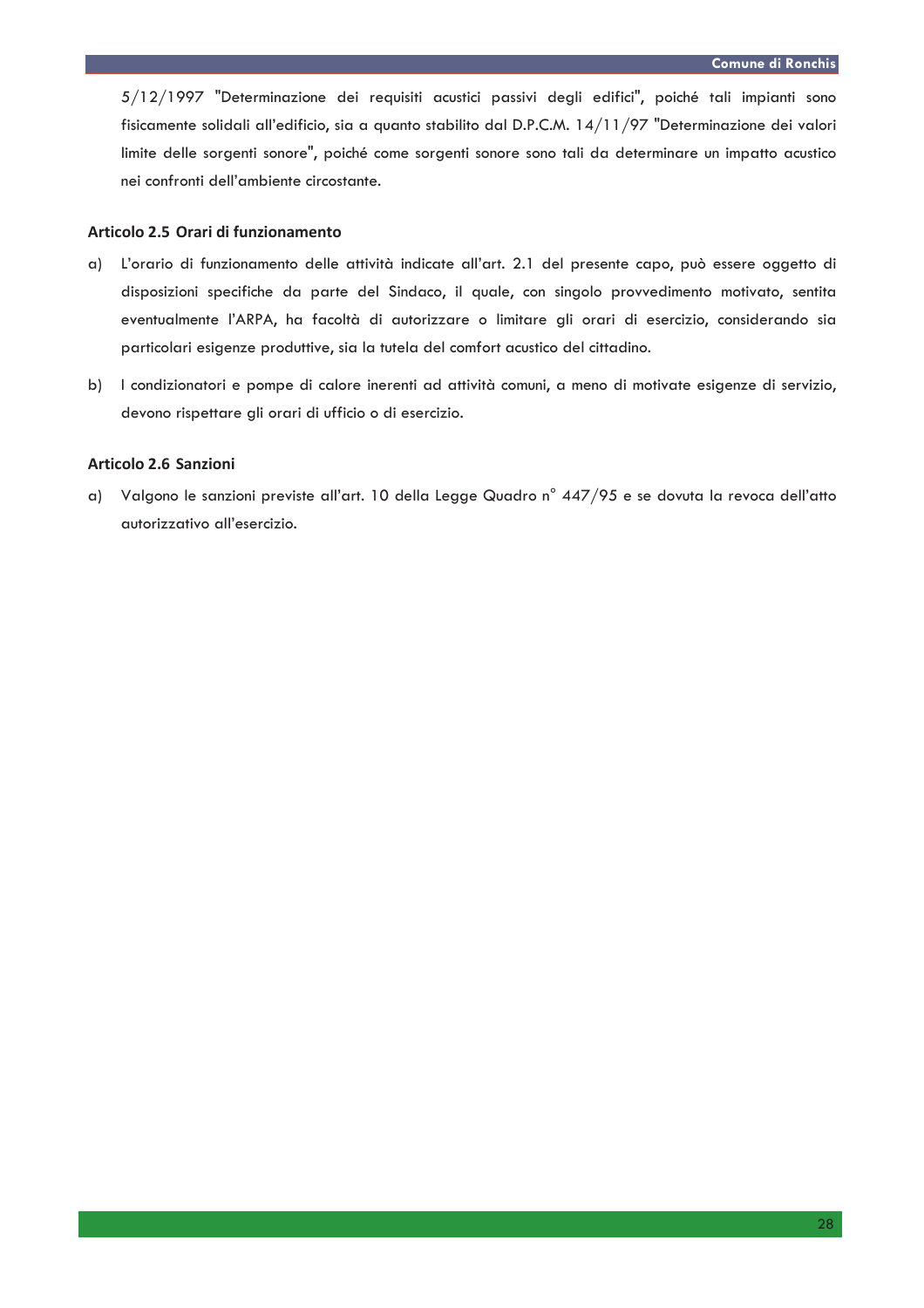## TITOLO I - DOCUMENTAZIONE ACUSTICA TECNICA

#### CAPO I - VALUTAZIONE PREVISONALE DI IMPATTO E CLIMA ACUSTICO

## Articolo 1.1 Definizione.

Per impatto acustico si intendono gli effetti indotti e le variazioni delle condizioni sonore preesistenti in  $\alpha$ ) una determinata porzione di territorio, dovute all'inserimento di nuove sorgenti (infrastrutture, opere, impianti, attività o manifestazioni, ecc.).

La valutazione previsionale di impatto acustico considera gli effetti sonori determinati da specifiche opere ed attività che, delineate progettualmente, possono arrecare disturbo a recettori inseriti in un contesto territoriale già esistente.

b) Per clima acustico si intendono le condizioni sonore esistenti in una determinata porzione di territorio, derivanti dall'insieme di tutte le sorgenti sonore naturali ed antropiche.

La valutazione previsionale di clima acustico stima le condizioni sonore che potranno essere subite da determinati recettori, configurati progettualmente, a seguito del loro inserimento in un contesto territoriale aià esistente.

#### Articolo 1.2 Opere e servizi sottoposti a valutazione previsionale di impatto acustico

- a) La predisposizione di una idonea valutazione di impatto acustico è obbligatoria nel caso di realizzazione, modifica o potenziamento di opere quali:
	- 1. aeroporti, aviosuperfici, eliporti;
	- 2. strade ed autostrade;
	- 3. discoteche;
	- 4. circoli privati e pubblici esercizi ove sono installati macchinari o impianti rumorosi;
	- 5. impianti sportivi e ricreativi;
	- 6. ferrovie ed altri sistemi di trasporto su rotaia;
	- 7. impianti ed infrastrutture adibiti ad attività produttive, sportive e ricreative e a postazioni di servizi commerciali polifunzionali;
- b) I soggetti titolari dei progetti o delle opere, ovvero i titolari di attività oggetto di modifica e/o potenziamento, presentano alla Amministrazione Comunale documentazione previsionale di impatto acustico, redatta da un tecnico competente in acustica ambientale, contestualmente alla domanda di provvedimento autorizzativo.
- La valutazione previsionale di impatto acustico, nei casi di cui al comma a), è altresì obbligatoria anche  $c)$ nel caso si intenda avviare un esercizio rumoroso o manifestazioni sonore, pur in assenza di vere e proprie opere. Il gestore e in sua mancanza il proprietario dovranno produrre idonea relazione, redatta da tecnico competente, atta a dimostrare il rispetto preventivo delle linee del presente regolamento.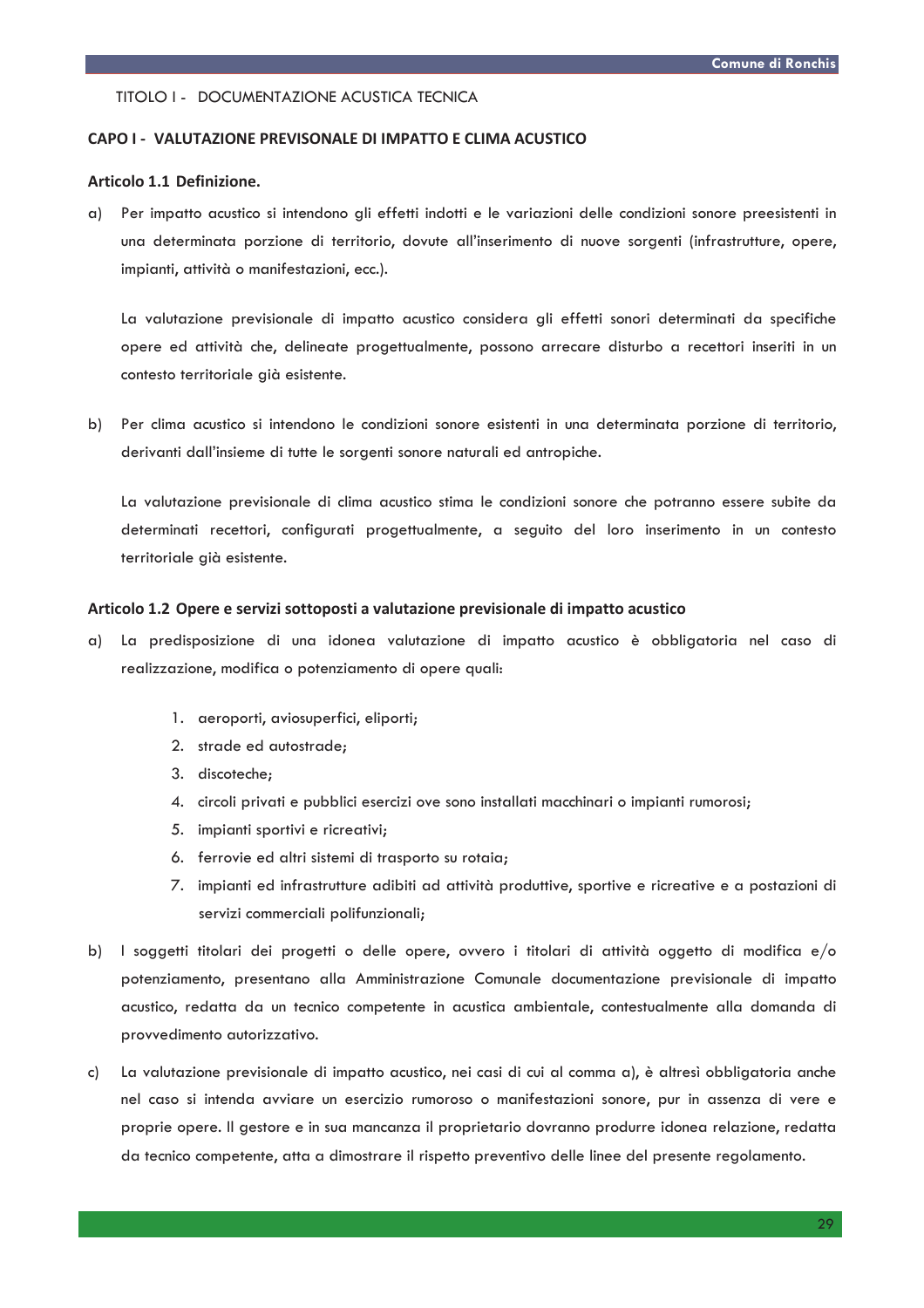#### Articolo 1.3 Documentazione di impatto acustico

- La documentazione di impatto acustico è costituita da una relazione tecnica che fornisce tutti gli elementi  $\alpha$ ) necessari per una previsione degli effetti acustici derivanti dalla realizzazione di un progetto. La documentazione di impatto acustico deve essere redatta ai sensi della Delibera della Giunta Regionale 17 dicembre 2009 n. 2870.
- b) Poiché tale progetto si inserisce in una realtà già esistente, è importante che lo studio previsionale consenta la valutazione comparativa fra lo scenario con presenza e quello con assenza delle opere ed attività oggetto di valutazione d'impatto.
- Si fa riferimento ai dettami dell'art. 4 del D.P.R. 227/2011 per le attività escluse dall'obbligo di  $\mathsf{c}$ presentare la documentazione di impatto acustico.

## Articolo 1.4 Collaudo

a) Entro 60 giorni dal completamento dell'opera per la quale è stata condotta valutazione previsionale di impatto acustico, il titolare del progetto (o dell'attività), deve provvedere ad un collaudo acustico dell'opera/attività medesima. Il collaudo sarà effettuato da un tecnico competente in acustica ambientale che redigerà una relazione tecnica conformemente a quanto indicato nell'allegato F.

## Articolo 1.5 Documentazione di impatto acustico: controlli e sanzioni

- Il Comune sulle documentazioni di impatto acustico presentate dai tecnici competenti in acustica a) ambientale può acquisire il parere da parte dell'ARPA, ai sensi dell'art. 28 comma 4, L.R. n. 16 del 18/06/2007.
- b) Il Comune richiede la progettazione di opere specifiche qualora, nella valutazione previsionale dell'opera, sia evidenziato il non rispetto dei limiti associati alla zonizzazione acustica.
- Il Comune effettua altresì un controllo sulla relazione di collaudo. c)
- Il Comune richiede la predisposizione di un piano di risanamento qualora il collaudo dell'opera evidenzi d) il non rispetto dei limiti associati alla zonizzazione acustica.
- La non osservanza di quanto rispettivamente indicato agli art. 1.2, 1.3 e 1.4 comporta una sanzione  $e)$ amministrativa secondo quanto previsto dall'art. 10 legge 447/1995 e l'applicazione di tale sanzione è disciplinata dalla Legge del 24 novembre 1981 n. 689 (Modifica al sistema penale).

#### Articolo 1.6 Opere sottoposte a valutazione previsionale di clima acustico

- a) La valutazione previsionale del clima acustico deve essere predisposta per le aree interessate dalla realizzazione delle seguenti tipologia di insediamenti:
	- 1. scuole ed asili nido:
	- 2. ospedali;
	- 3. case di cura e di riposo;
	- 4. parchi pubblici urbani ed extraurbani;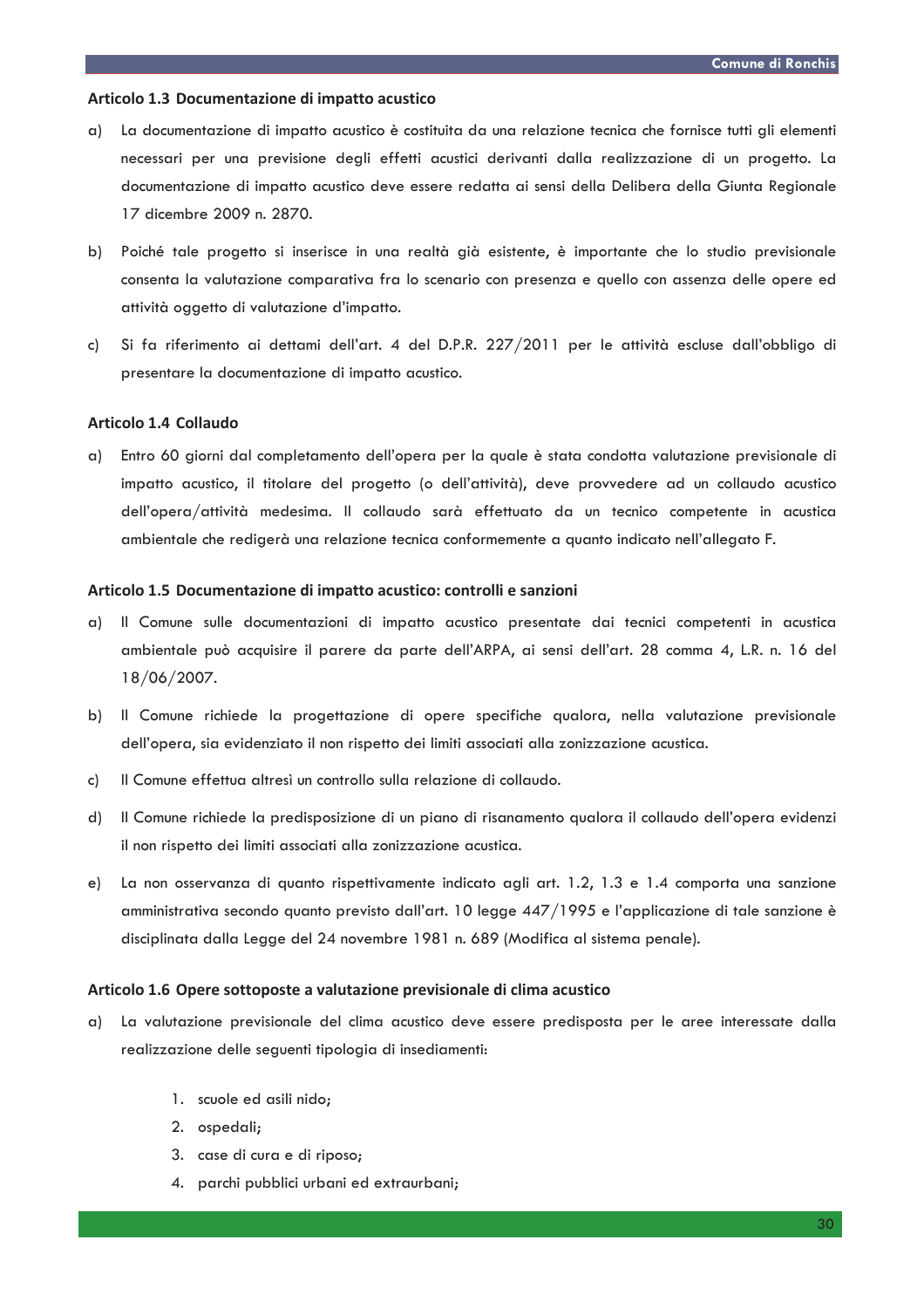- 5. nuovi insediamenti residenziali prossimi alle opere indicate con le lettere a, b, c, d, e, f all'articolo 1.2 del presente capo (opere per le quali è necessaria la valutazione previsionale di impatto acustico).
- b) I soggetti titolari dei progetti o delle opere o dell'attività presentano documentazione previsionale di clima acustico redatta da un tecnico competente in acustica ambientale.

Tale documentazione deve essere presentata al Comune contestualmente alla domanda del titolo edilizio o contestualmente alla domanda del provvedimento che abilita all'utilizzazione del bene per l'esercizio dell'attività.

#### Articolo 1.7 Documentazione previsionale di clima acustico

- a) La valutazione previsionale del clima acustico di cui all'art. 8, comma 3, della Legge 447/95 è effettuata sulla base della documentazione predisposta a cura del proponente o del titolare/legale rappresentante/costruttore degli insediamenti di cui al sopracitato art. 8.
- b) La documentazione previsionale di clima acustico deve essere redatta ai sensi della Delibera della Giunta Regionale 17 dicembre 2009 n. 2870.
- Si fa riferimento ai dettami dell'art. 4 co. 1 del D.P.R. 227/2011 per le attività escluse dall'obbligo di c) presentare la documentazione di impatto acustico.

#### Articolo 1.8 Documentazione previsionale di clima acustico: controlli e sanzioni

- Il Comune effettua un controllo sulla redazione della valutazione previsionale di clima rilasciando il  $\alpha$ benestare o la concessione.
- b) Il Comune richiede la progettazione di opere specifiche qualora, nella valutazione previsionale dell'opera, sia evidenziato il non rispetto dei limiti associati alla zonizzazione acustica.
- Il Comune effettua altresì un controllo sulla relazione di collaudo.  $c)$
- d) Il Comune richiede la predisposizione di piano di risanamento qualora il collaudo dell'opera evidenzi il non rispetto dei limiti associati alla zonizzazione acustica.
- La non osservanza di quanto rispettivamente indicato agli art. 1.6 e 1.7 del presente capo comporta una  $e)$ sanzione amministrativa secondo la normativa vigente in materia di pubblica amministrazione e/o la sospensione dell'iter approvativo della autorizzazione e/o la sospensione dell'attività.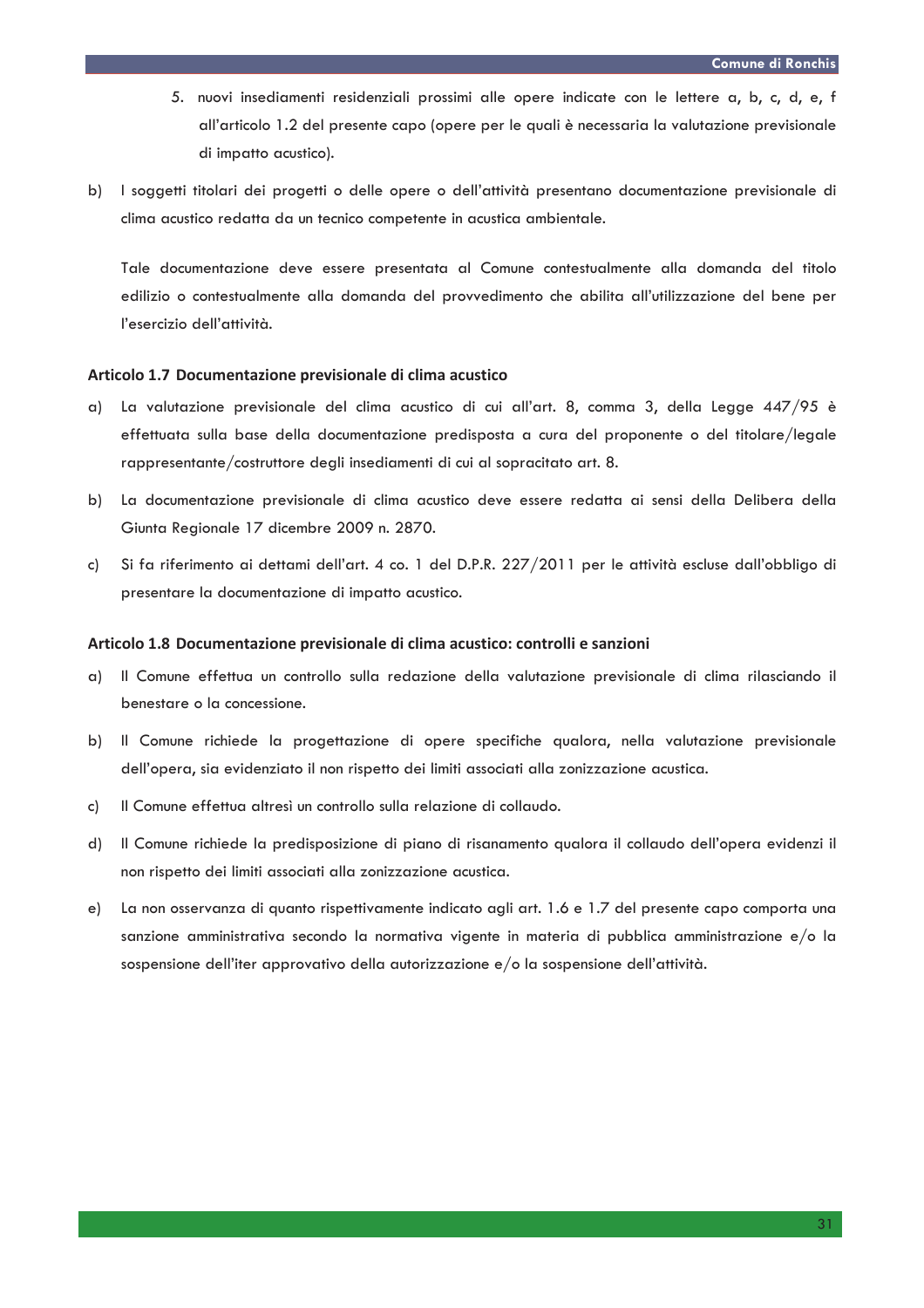#### TITOLO II - EMISSIONI ACUSTICHE DA INFRASTRUTTURE DI TRASPORTO

#### **CAPO I - EMISSIONI ACUSTICHE DA TRAFFICO VEICOLARE**

#### Articolo 1.1 Campo di applicazione

- a) Le competenze del Comune in merito al controllo, al contenimento ed all'abbattimento delle emissioni acustiche da traffico veicolare trovano espressione in strumenti quali la zonizzazione acustica del territorio comunale, il Piano Urbano del Traffico (PUT) ed eventuali piani di risanamento acustico comunali.
- b) La zonizzazione acustica del territorio comunale e le presenti Norme applicano le prescrizioni contenute nel Decreto del Presidente della Repubblica n. 142 del 30/03/2004 "Disposizioni per il contenimento e la prevenzione dell'inquinamento acustico derivante dal traffico veicolare a norma dell'art. 11 della Leage 447/95".

Il DPR 142 del 30.03.2004 stabilisce norme per la prevenzione ed il contenimento dell'inquinamento da rumore avente origine dall'esercizio delle infrastrutture stradali esistenti, al loro ampliamento in sede e alle nuove infrastrutture in affiancamento a quelle esistenti, alle loro varianti, e alle infrastrutture di nuova realizzazione. A tale scopo individua delle fasce di pertinenza acustica per l'intera viabilità, e fissa i valori limite di immissione.

## Articolo 1.2 Definizioni

- a) Vengono richiamate integralmente le definizioni fornite dal D.P.R. n. 142 del 30/03/2004 all'art. 1.
- Le infrastrutture stradali sono definite come da art. 2 del D.Lgs. 285/1992 e s.m.i. e da allegato 1 al b) D.P.R. n. 142 del 30/03/2004.

Di conseguenza si intendono per:

- Autostrada: strada extraurbana o urbana a carreggiata indipendenti o separate da spartitraffico invalicabile, ciascuna con almeno due corsie di marcia, eventuale banchina pavimentata a sinistra e corsia di emergenza o banchina pavimentata a destra, priva di intersezioni a raso e di accessi privati, dotata di recinzione e di sistemi di assistenza all'utente lungo l'intero tracciato, riservata alla circolazione di talune categorie di veicoli a motore e contraddistinta da appositi segnali di inizio e fine. Deve essere attrezzata con apposite aree di servizio ed aree di parcheggio, entrambe con accessi dotati di corsie di decelerazione e di accelerazione
- Strada extraurbana principale: strada a carreggiate indipendenti o separate da spartitraffico invalicabile, ciascuna con almeno due corsie di marcia e banchina pavimentata a destra, priva di intersezioni a raso, con accessi alle proprietà laterali coordinati, contraddistinta dagli appositi segnali di inizio e fine, riservata alla circolazione di talune categorie di veicoli a motore; per eventuali altre categorie di utenti devono essere previsti opportuni spazi. Deve essere attrezzata con apposite aree di servizio, che comprendano spazi per la sosta, con accessi dotati di corsie di decelerazione e di accelerazione.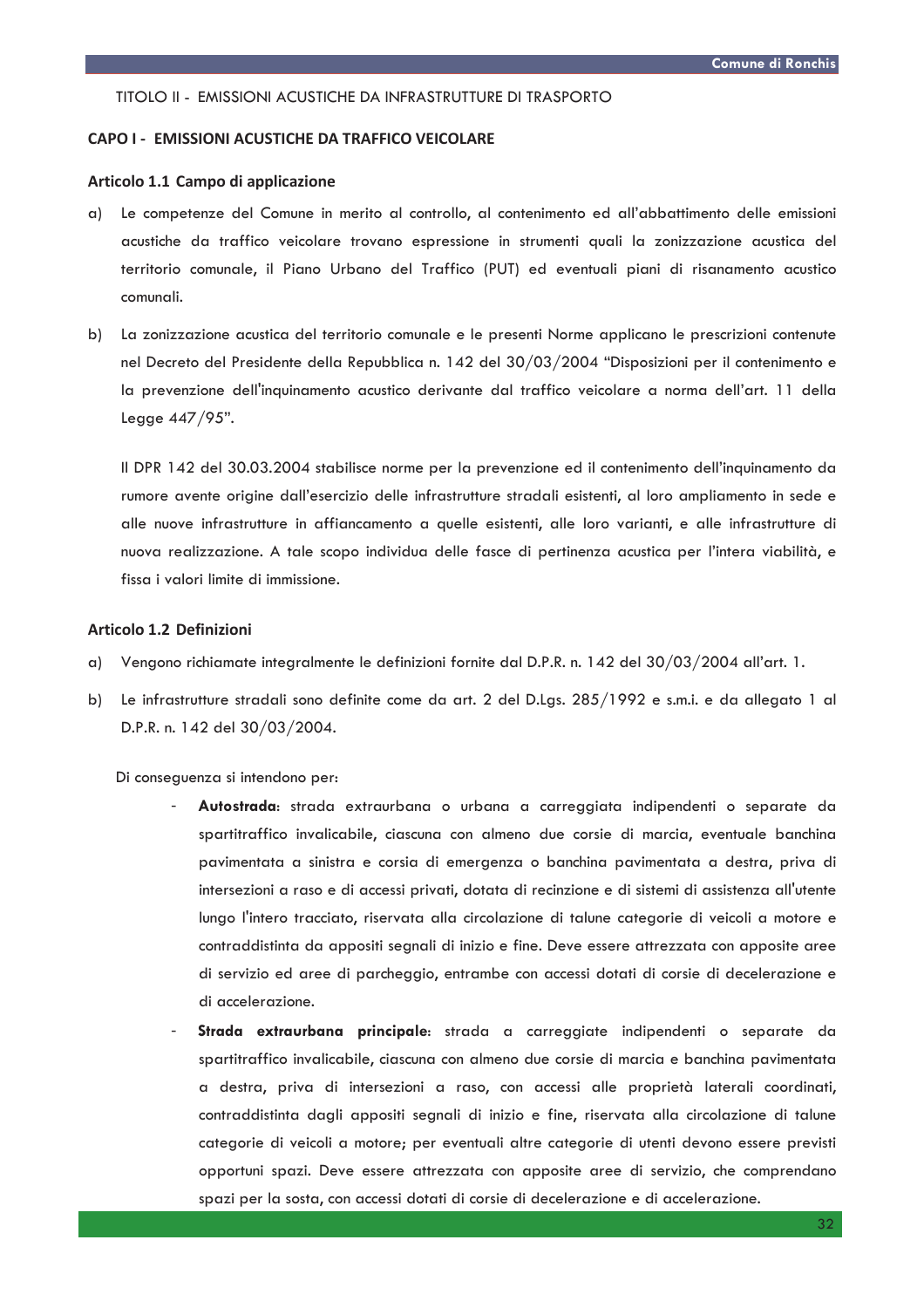- Strada extraurbana secondaria: strada ad unica carreggiata con almeno una corsia per senso di marcia e banchine.
- Strada urbana di scorrimento: strada a carreggiate indipendenti o separate da spartitraffico, ciascuna con almeno due corsie di marcia, ed una eventuale corsia riservata ai mezzi pubblici, banchina pavimentata a destra e marciapiede, con le eventuali intersezioni a raso semaforizzate; per la sosta sono previste apposite aree o fasce laterali esterne alla carreggiata, entrambe con immissioni ed uscite concentrate.
- Strada urbana di quartiere: strada ad unica carreggiata con almeno due corsie, banchine pavimentate e marciapiedi; per la sosta sono previste aree attrezzate con apposita corsia di manovra, esterna alla carreggiata.
- Strada locale: strada urbana od extraurbana opportunamente sistemata (...) non facente parte degli altri tipi di strade.

## Articolo 1.3 Criteri generali

a) I valori limite di immissione, all'interno delle fasce di pertinenza, stabiliti dal D.P.R. n. 142 del  $30/03/2004$ , sono verificati in corrispondenza dei punti di maggior esposizione, in conformità a quanto disposto del D.M. 16/03/2008 del Ministero dell'Ambiente e devono essere riferiti al solo rumore prodotto dalle infrastrutture stradali; all'esterno di tali fasce, dette sorgenti concorrono al raggiungimento dei limiti assoluti di immissione.

## Articolo 1.4 Limiti di rumorosità per la viabilità di nuova realizzazione

- a) Il presente articolo si applica alle infrastrutture stradali completamente di nuova realizzazione.
- b) Per la viabilità di nuova realizzazione il D.P.R. n. 142 del 30/03/2004 individua, a seconda del tipo di strada, l'ampiezza della fascia di pertinenza acustica e stabilisce il valore limite, espresso come livello equivalente, che deve essere rispettato a seconda del tipo di ricettore e per periodo di riferimento diurno (6-22) e notturno (22-6) come indicato in Tabella 7.

| <b>TIPO DI STRADA</b><br>(secondo codice della strada) | SOTTOTIPI A FINI                                                         | Ampiezza fascia di<br>pertinenza acustica (m) | Scuole*, ospedali, case<br>di cura e di riposo |                   | Altri ricettori |                   |
|--------------------------------------------------------|--------------------------------------------------------------------------|-----------------------------------------------|------------------------------------------------|-------------------|-----------------|-------------------|
|                                                        | <b>ACUSTICI</b><br>(Secondo D.M. 5.11.01 -<br>Norme funz. e geom. per la |                                               | Diurno<br>dB(A)                                | Notturno<br>dB(A) | Diurno<br>dB(A) | Notturno<br>dB(A) |
|                                                        | costruzione delle strade)                                                |                                               |                                                |                   |                 |                   |
| A - autostrada                                         |                                                                          | 250                                           | 50                                             | 40                | 65              | 55                |
| B - extraurbana                                        |                                                                          | 250                                           | 50                                             | 40                | 65              | 55                |
| principale                                             |                                                                          |                                               |                                                |                   |                 |                   |
| C - extraurbana                                        | $\subset$ 1                                                              | 250                                           | 50                                             | 40                | 65              | 55                |
| secondaria                                             | C <sub>2</sub>                                                           | 150                                           | 50                                             | 40                | 65              | 55                |
| D - urbana di                                          |                                                                          | 100                                           | 50                                             | 40                | 65              | 55                |
| scorrimento                                            |                                                                          |                                               |                                                |                   |                 |                   |
| E - urbana di                                          |                                                                          | 30                                            |                                                |                   |                 |                   |
| quartiere<br>F - locale                                |                                                                          | 30                                            | Vedi Tabella 9                                 |                   |                 |                   |

Tabella 7 – Fasce di pertinenza e limiti per le strade di nuova realizzazione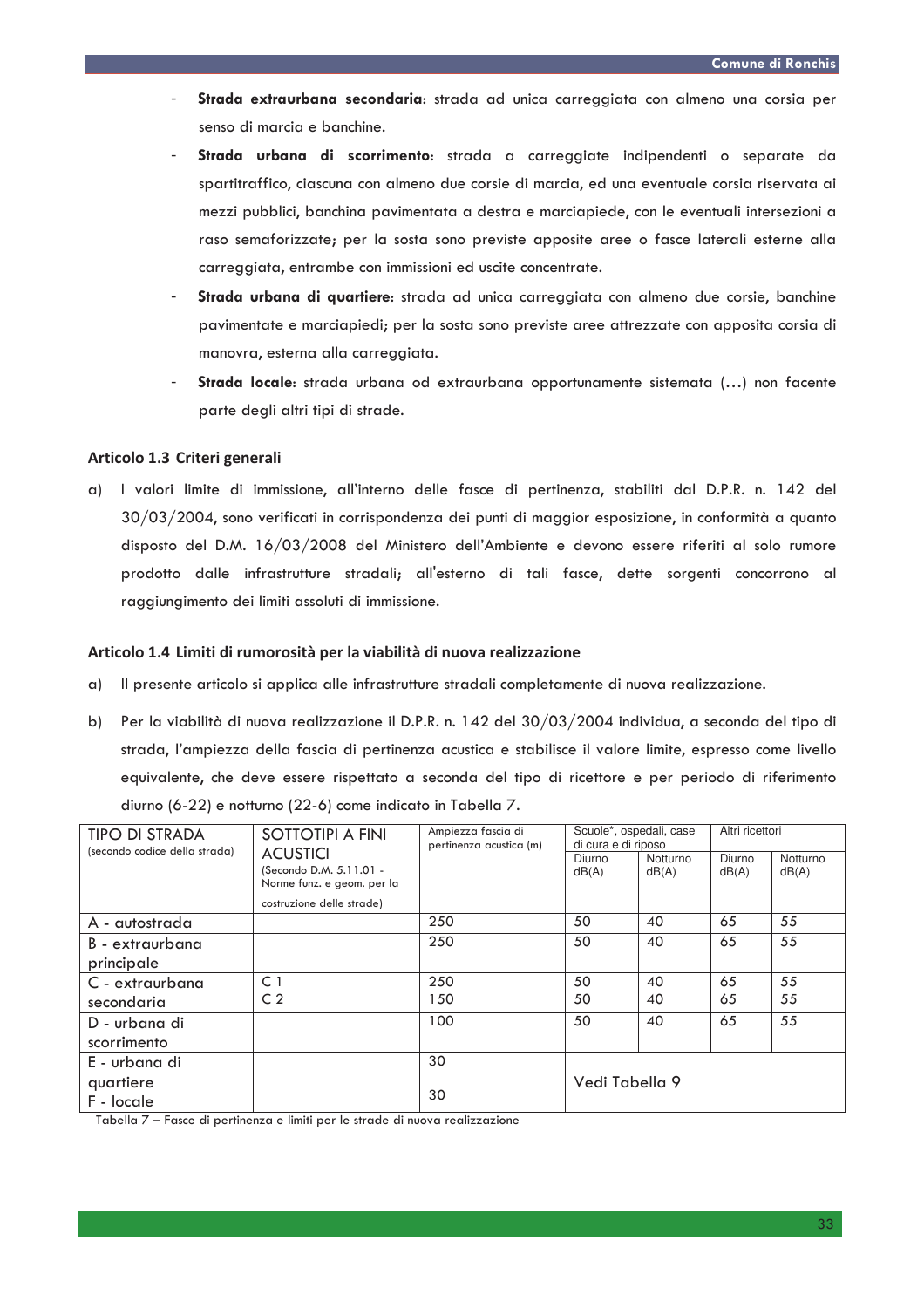Per le infrastrutture di cui al presente articolo il proponente l'opera individua i corridoi progettuali che  $c)$ possono garantire la migliore tutela dei ricettori presenti all'interno della fascia di pertinenza, come prescritto dal comma 2, art. 4 del D.P.R. n. 142 del 30/03/2004.

## Articolo 1.5 Limiti di rumorosità per la viabilità esistente

- a) Il presente articolo si applica alle infrastrutture stradali esistenti e assimilate, ovvero nel caso di loro ampliamento in sede, di nuove infrastrutture in affiancamento a quelle esistenti o di loro varianti.
- b) Per la viabilità esistente e assimilabile, il D.P.R. n. 142 del 30/03/2004 individua, a seconda del tipo di strada, l'ampiezza della fascia di pertinenza acustica e stabilisce il valore limite, espresso come livello equivalente, che dev'essere rispettato a seconda del tipo di ricettore e per periodo di riferimento diurno (6-22) e notturno (22-6) come indicato in Tabella 8.

| <b>TIPO DI STRADA</b><br>(secondo codice<br>della strada) | SOTTOTIPI A FINI<br><b>ACUSTICI</b><br>(Secondo norme CNR       | Ampiezza<br>fascia di<br>pertinenza | case di cura e di<br>riposo | Scuole*, ospedali, | Altri ricettori |                   |
|-----------------------------------------------------------|-----------------------------------------------------------------|-------------------------------------|-----------------------------|--------------------|-----------------|-------------------|
|                                                           | 1980 e direttive PUT)                                           | acustica<br>(m)                     | Diurno<br>dB(A)             | Notturno<br>dB(A)  | Diurno<br>dB(A) | Notturno<br>dB(A) |
| A - autostrada                                            |                                                                 | 100<br>(fascia A)                   | 50                          | 40                 | 70              | 60                |
|                                                           |                                                                 | 150<br>(fascia B)                   |                             |                    | 65              | 55                |
| B - extraurbana                                           |                                                                 | 100<br>(fascia A)                   | 50                          | 40                 | 70              | 60                |
| principale                                                |                                                                 | 150<br>(fascia B)                   |                             |                    | 65              | 55                |
|                                                           | Ca<br>(strade a<br>carreggiate                                  | 100<br>(fascia A)                   | 50                          | 40                 | 70              | 60                |
| C - extraurbana<br>secondaria                             | separate e tipo IV<br>CNR 1980)                                 | 150<br>(fascia B)                   |                             |                    | 85              | 55                |
|                                                           | Cb<br>(tutte le altre strade<br>extraurbane<br>secondarie)      | 100<br>(fascia A)                   | 50                          | 40                 | 70              | 60                |
|                                                           |                                                                 | 50<br>(fascia B)                    |                             |                    | 65              | 55                |
| D - urbana di                                             | Da<br>(strade a<br>carreggiate<br>separate e<br>interquartiere) | 100                                 | 50                          | 40                 | 70              | 80                |
| scorrimento                                               | Db<br>(Tutte le altre strade<br>urbane di<br>scorrimento)       | 100                                 | 50                          | 40                 | 65              | 55                |
| E - urbana di<br>quartiere                                |                                                                 | 30                                  |                             |                    |                 |                   |
| F - locale                                                |                                                                 | 30                                  | Vedi Tabella 9              |                    |                 |                   |

Tabella 8 - Fasce di pertinenza e limiti per le strade esistenti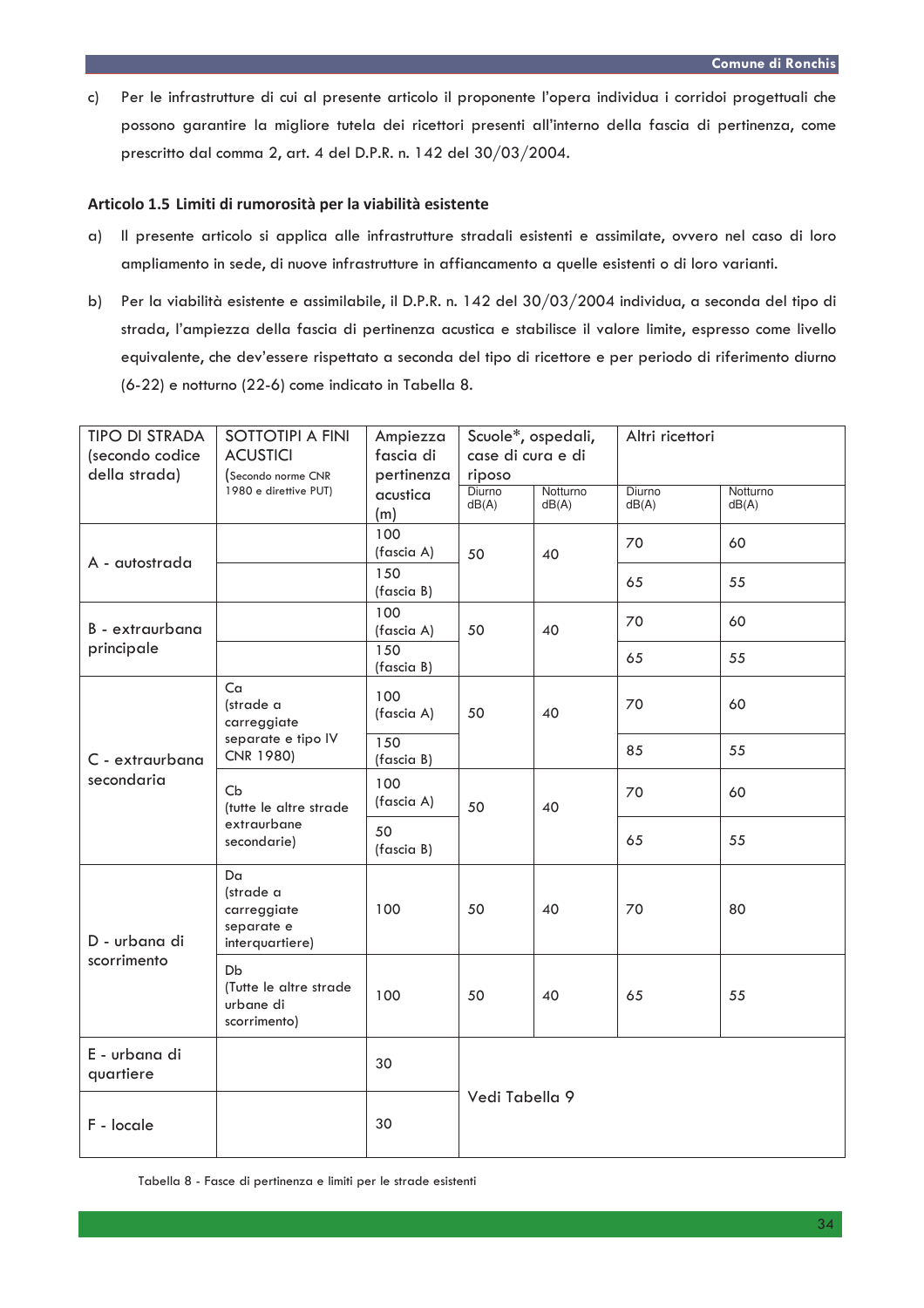- Nel caso di fasce divise in due parti si deve considerare come "fascia A" di cui alla Tabella 8 quella  $\mathsf{C}$ prossima alla strada e come "fascia B" auella più distante.
- d) Nel caso di realizzazione di una nuova infrastruttura in affiancamento ad una esistente, la fascia di pertinenza acustica si calcola a partire dai confini dell'infrastruttura preesistente.
- Le infrastrutture di trasporto di classe "E urbana di quartiere" ed "F- locale", come definite dal D.Lgs.  $e)$ 30 aprile 1994 n. 285 (Nuovo Codice della strada), producono delle fasce di pertinenza di 30 metri di ampiezza, secondo quanto previsto dai "criteri e linee guida per la redazione dei Piani comunali di classificazione acustica del territorio ai sensi dell'articolo 18, comma 1, lettera a), della Legge regionale 18 giugno 2007 n. 16", approvati con Deliberazione della Giunta Regionale n. 463 del 05/03/2009.

I limiti acustici sono definiti distintamente per ogni tronco stradale omogeneo, con i criteri riportati nella Tabella 9.

| <b>TIPOLOGIA</b> | <b>CLASSE ACUSTICA PIU'</b><br><b>RAPPRESENTATIVA</b>                        | LIMITI DA OSSERVARE PER LE FASCE DI PERTINENZA |                   |                           |                   |  |
|------------------|------------------------------------------------------------------------------|------------------------------------------------|-------------------|---------------------------|-------------------|--|
|                  | <b>DELLE U.T. PROSPICENTI</b><br><b>IL TROCO STRADALE</b><br><b>OMOGENEO</b> | Scuole*, ospedali, case di<br>cura e di riposo |                   | Tutti gli altri ricettori |                   |  |
|                  |                                                                              | Diurno<br>dB(A)                                | Notturno<br>dB(A) | Diurno<br>dB(A)           | Notturno<br>dB(A) |  |
| A                | Classe acustica I                                                            | 50                                             | 40                | 55                        | 45                |  |
| B                | Classe acustica II                                                           | 50                                             | 40                | 60                        | 50                |  |
|                  | Classe acustica III                                                          | 50                                             | 40                | 65                        | 55                |  |

Tabella 9 - Infrastrutture di trasporto di classe "E - urbana di quartiere" ed "F - locale".

Alle infrastrutture di trasporto di classe "E - urbana di quartiere" ed "F - locale", che ricadono  $f$ ) all'interno di zone industriali, non vengono assegnate fasce di rispetto, ed assumono i limiti propri della unità territoriale.

#### Articolo 1.6 Prescrizioni particolari

- a) All'interno di aree urbane di particolare tutela (per la presenza di ospedali, scuole, etc.) la modifica della viabilità interna è soggetta a valutazione previsionale di impatto acustico e di clima acustico, pur essendo l'area in oggetto di proprietà o in gestione a privati o ad enti specifici.
- b) La realizzazione di nuovi parcheggi (a raso, interrati o multipiano), nonché l'avviamento di attività commerciali, produttive e ricreative che possono indurre una variazione significativa del traffico locale sono soggette a valutazione previsionale di impatto acustico.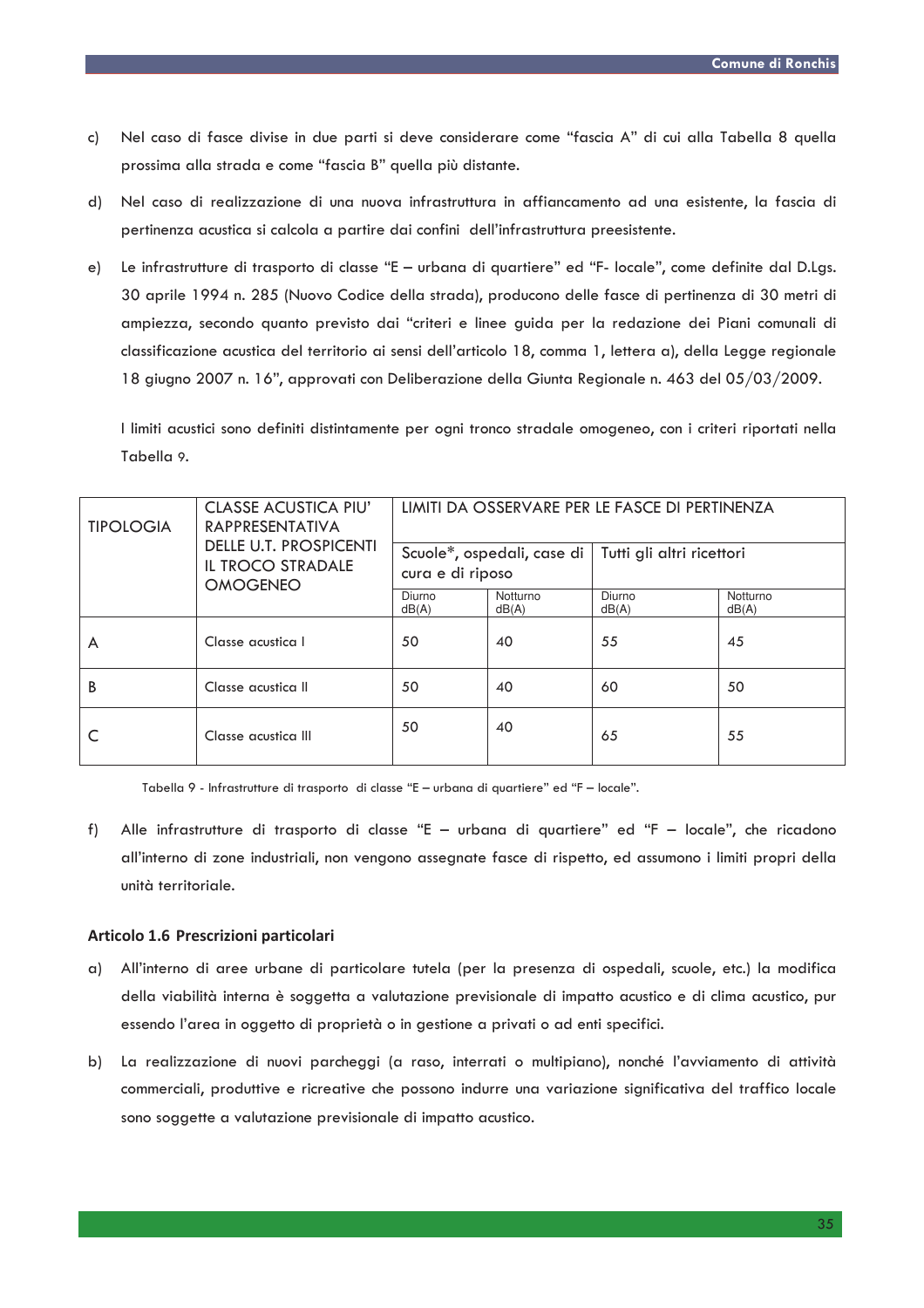#### CAPO II - EMISSIONI ACUSTICHE DA TRAFFICO FERROVIARIO

#### Articolo 2.1 Campo di applicazione

- $\alpha$ ) La zonizzazione acustica del territorio comunale e il presente regolamento applicano le prescrizioni contenute nel D.P.R. n. 459 del 18/11/1998 "Regolamento recante normedi esecuzione dell'art. 11 della Legge n. 447 del 26/10/1995, in materia di inquinamento acustico da traffico ferroviario".
- b) Le disposizioni del D.P.R. n. 459 del 18/11/1998 si applicano alle infrastrutture delle ferrovie e delle linee metropolitane di superficie (con esclusione delle tranvie e funicolari) esistenti, loro varianti o infrastrutture di nuova realizzazione in affiancamento a quelle esistenti; alle infrastrutture di nuova realizzazione.

## Articolo 2.2 Definizioni

a) Vengono richiamate integralmente le definizioni fornite dal D.P.R. n. 459 del 18/11/1998 all'art.1.

## Articolo 2.3 Criteri generali

a) I valori limite di immissione, all'interno delle fasce di pertinenza, stabiliti dal D.P.R. n. 459 del 18/11/1998 sono verificati in corrispondenza dei punti di maggior esposizione, in conformità a quanto disposto del D.M. 16/03/2008 del Ministero dell'Ambiente e devono essere riferiti al solo rumore prodotto dalle infrastrutture ferroviarie; all'esterno di tali fasce, dette sorgenti concorrono al raggiunaimento dei limiti assoluti di immissione.

#### Articolo 2.4 Fasce di pertinenza acustica

- a) La fascia di pertinenza si determina dalla mezzeria dei binari esterni e sono fissate per ciascun lato della larghezza di:
	- m 250 per le infrastrutture di nuova realizzazione con velocità di progetto non superiore a 200 km/h. Questa fascia viene suddivisa in due parti: la prima, più vicina all'infrastruttura, della larghezza di 100 m, denominata fascia A; la seconda, più distante dall'infrastruttura, della larghezza di m 150 m, denominata fascia B;
	- m 250 per le infrastrutture con velocità di progetto superiore a 200 km/h.
	- in presenza di strutture sensibili, ospedali, scuole, case di cura e case di riposo per le infrastrutture con velocità superiore a 200 km/h la fascia si estende per 500 m a partire dalla mezzeria dei binari più esterni.
- b) Le fasce di pertinenza acustica delle infrastrutture ferroviarie sono riportate nell'elaborato grafico del Piano comunale di classificazione acustica: Fasce di pertinenza delle infrastrutture (Tavola 5).
- All'interno delle fasce di pertinenza di cui al presente articolo devono essere osservati i valori limite, c) espressi come livello equivalente, riportati nella successiva Tabella 10, distinti per tipo di ricettore e per periodo di riferimento diurno (6-22) o notturno (22-6).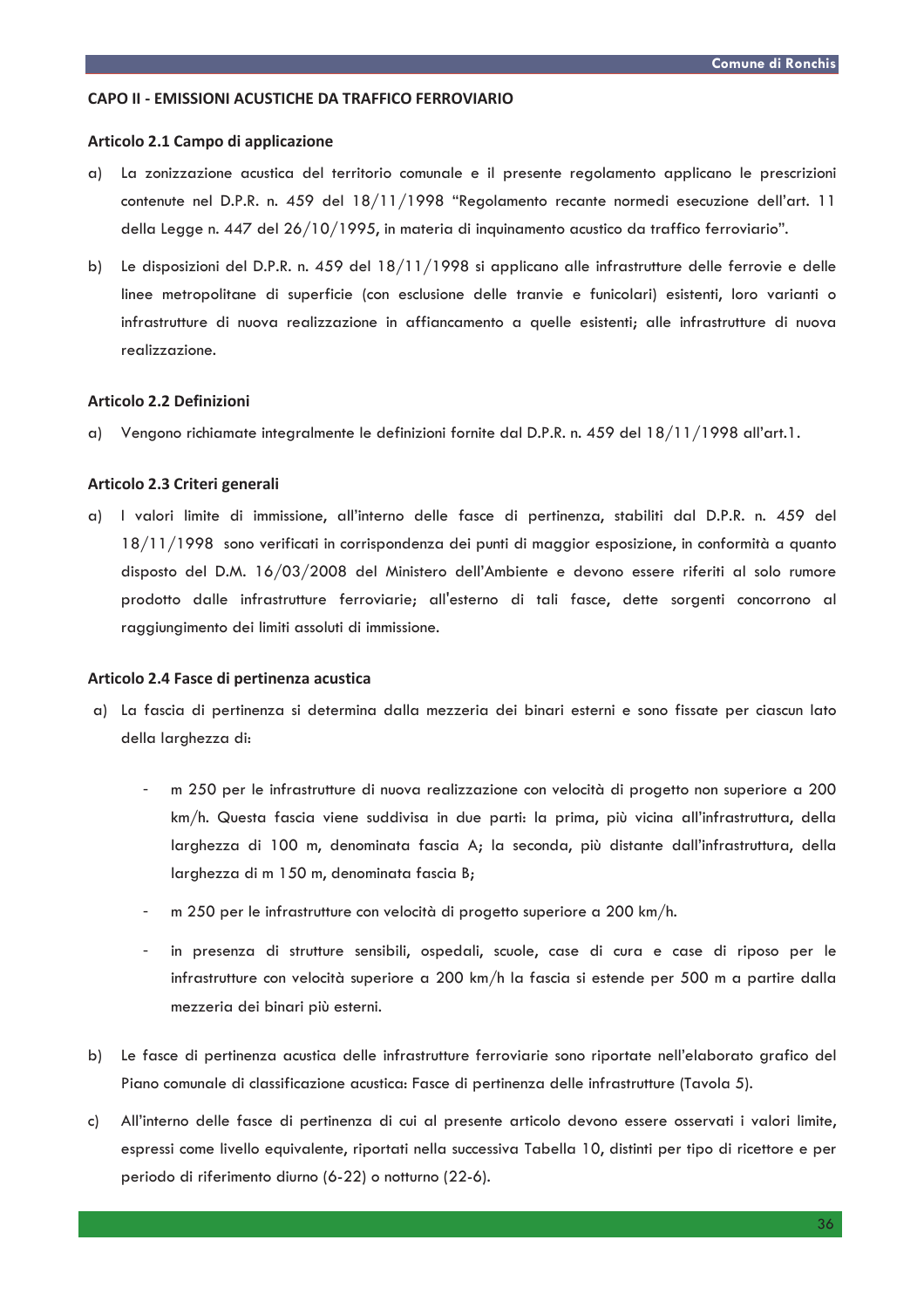| Tipo struttura                                                                                                                                     | Velocità                          | Ampiezza fascia di                    | Limiti da osservare                               |                          |                           |                          |
|----------------------------------------------------------------------------------------------------------------------------------------------------|-----------------------------------|---------------------------------------|---------------------------------------------------|--------------------------|---------------------------|--------------------------|
|                                                                                                                                                    |                                   | pertinenza acustica<br>(m)            | Scuole*, ospedali,<br>case di cura e di<br>riposo |                          | Tutti gli altri ricettori |                          |
|                                                                                                                                                    |                                   |                                       | <b>Diurno</b><br>dB(A)                            | <b>Notturno</b><br>dB(A) | <b>Diurno</b><br>dB(A)    | <b>Notturno</b><br>dB(A) |
| Infrastrutture esistenti, loro<br>varianti ed affiancamenti                                                                                        | Inferiori a<br>$200 \text{ km/h}$ | 100 (fascia A)                        | 50                                                | 40                       | 70                        | 60                       |
|                                                                                                                                                    |                                   | 150 (fascia B)                        | 50                                                | 40                       | 65                        | 55                       |
| Infrastrutture di nuova<br>realizzazione (si intende<br>per tutte le infrastrutture<br>realizzate dopo l'entrata<br>in vigore del D.P.R.<br>459/98 | Inferiori a                       | 100 (fascia A)                        | 50                                                | 40                       | 70                        | 60                       |
|                                                                                                                                                    | $200 \text{ km/h}$                | 150 (fascia B)                        | 50                                                | 40                       | 65                        | 55                       |
|                                                                                                                                                    | Superiori a<br>$200 \text{ km/h}$ | 250                                   | 50                                                | 40                       | 65                        | 66                       |
|                                                                                                                                                    |                                   | 500 (solo per ricettori<br>sensibili) | 50                                                | 40                       |                           |                          |

Tabella 10 - Limiti infrastrutture ferroviarie

d) Nel caso di realizzazione di una nuova infrastruttura in affiancamento ad una esistente, le fasce di pertinenza acustica si calcola a partire dal binario esterno preesistente.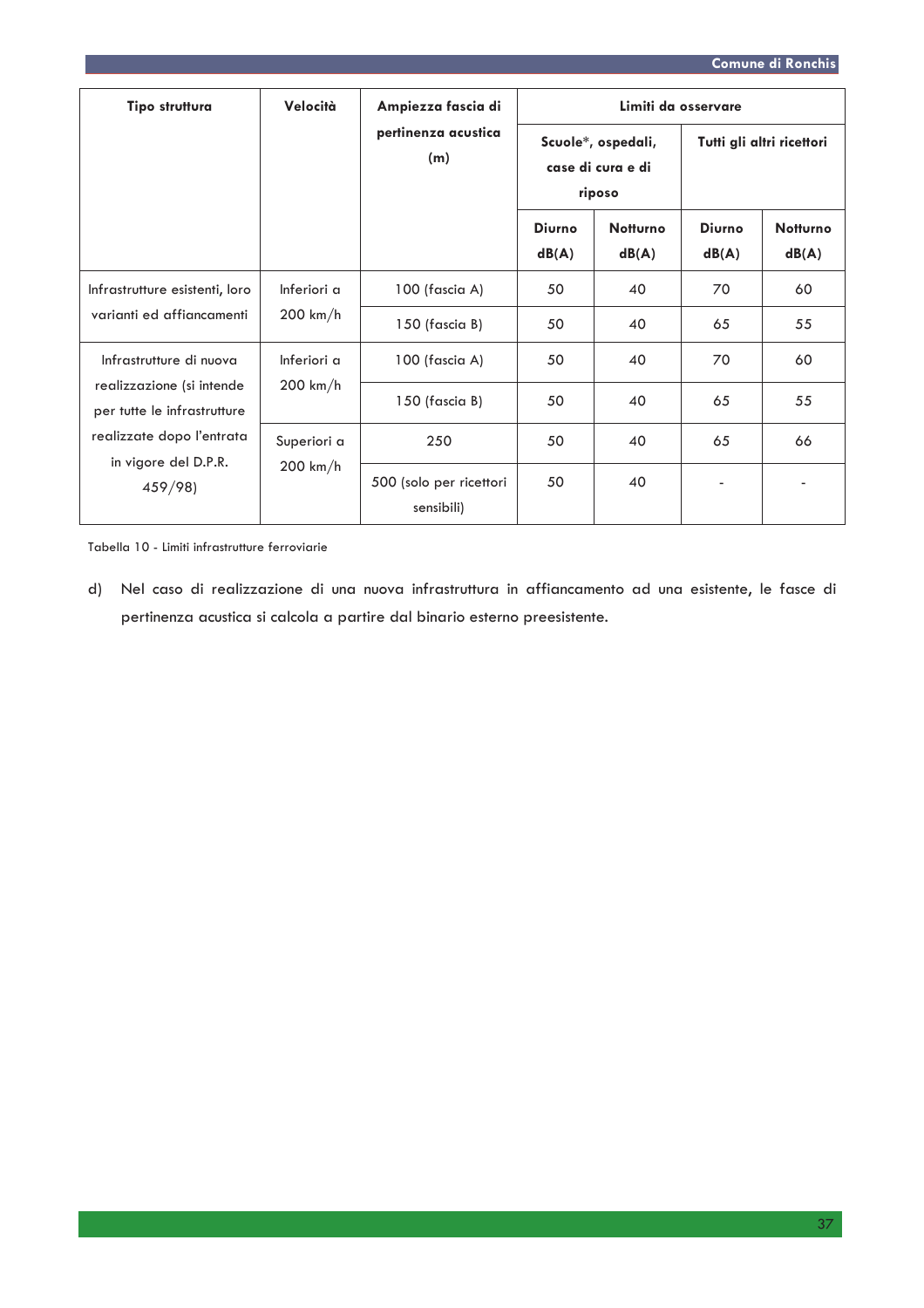#### **ALLEGATO A**

Modalità per le tecniche di rilevamento e di misurazione dell'inquinamento acustico (RIF. DPCM 14/11/1997, DM 16/3/1998 E DPCM 31/3/1998)

Le misurazioni devono essere eseguite da Tecnici Competenti in Acustica (DPCM 31/3/1998). La strumentazione di misura deve essere in ottemperanza all'articolo 2 DM 16/3/1998.

## MISURE ALL'APERTO

Le misure all'aperto devono essere condotto secondo quanto previsto dal DM 16/3/1998 Allegato B.

## MISURE ALL'INTERNO DI AMBIENTI ABITATIVI

Quando sia l'uso di macchinari e/o impianti rumorosi che i ricettori disturbati siano all'interno di ambienti chiusi (e, quindi, confinanti o limitrofi), le misure devono essere eseguite con le modalità descritte nel DM 16/3/1998 Allegato B comma 5, e verranno applicati i limiti differenziali come dal DPCM  $14/11/1997$ , art.4.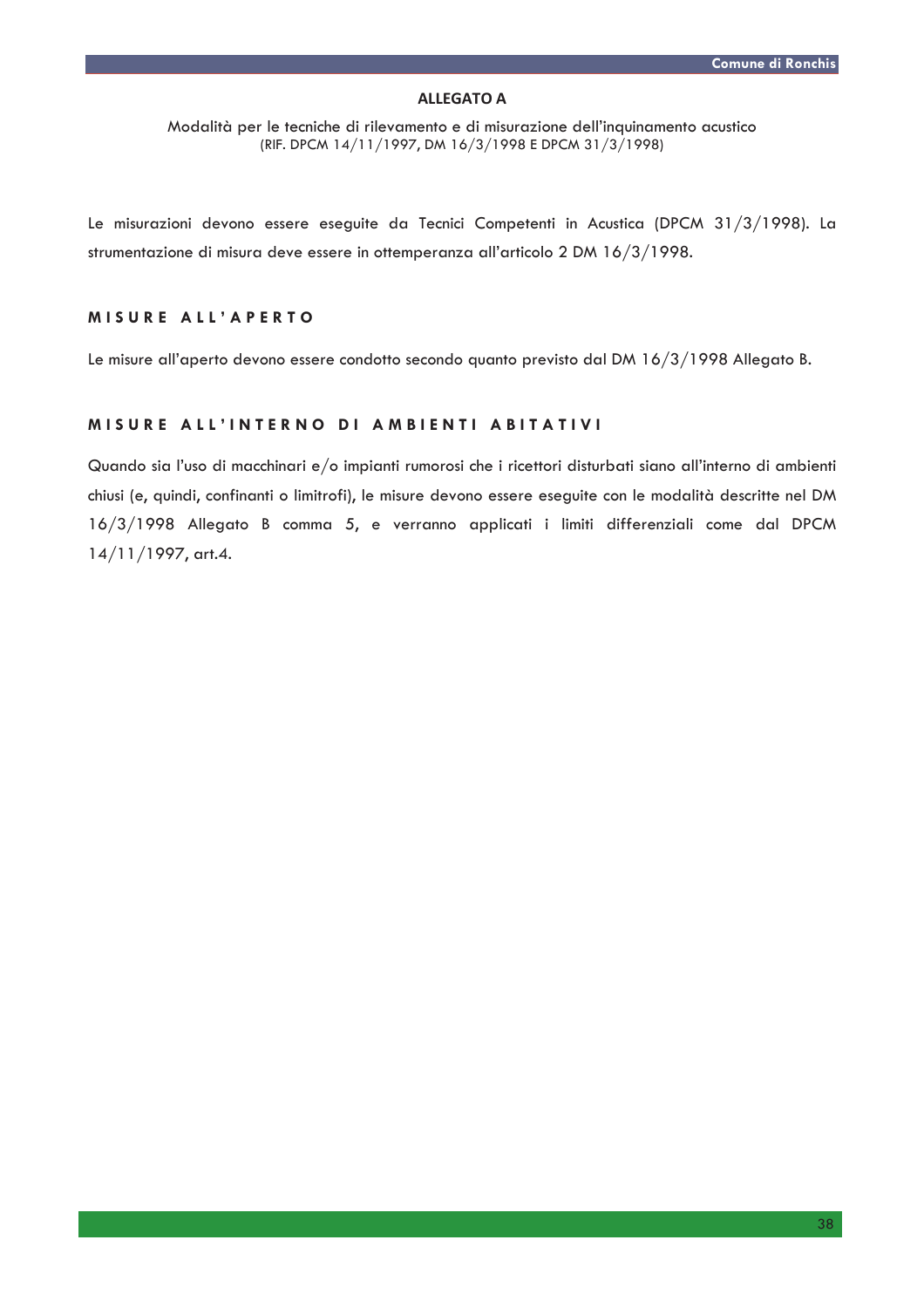## **ALLEGATO B**

Cantieri edili, stradali e assimilabili

|                                   | in qualità di <b>contra l'alta di contra l'alta di contra l'alta di contra l'alta di contra l'alta di contra l'alta di</b> |      |  |
|-----------------------------------|----------------------------------------------------------------------------------------------------------------------------|------|--|
|                                   |                                                                                                                            |      |  |
|                                   |                                                                                                                            |      |  |
| per l'attivazione di un cantiere: |                                                                                                                            |      |  |
| stradale o assimilabili;          |                                                                                                                            |      |  |
| cantiere edile nuove abitazioni;  |                                                                                                                            |      |  |
|                                   | cantiere edile per la ristrutturazione o la manutenzione straordinaria di fabbricati;                                      |      |  |
|                                   |                                                                                                                            |      |  |
|                                   |                                                                                                                            | ; n. |  |
|                                   |                                                                                                                            |      |  |
|                                   |                                                                                                                            |      |  |

## **CHIEDE**

L'autorizzazione per l'attività di cantiere ai sensi dell'art. 6, comma 1, lettera h) della L.447/95 IN **DEROGA AI LIMITI ACUSTICI** 

 $\ddot{e}$ 

#### **DICHIARA**

- di rispettare gli orari ed i giorni limite indicati nel Regolamento per la disciplina delle attività  $1.$ temporanee rumorose del Comune di Ronchis.
- di sostenere gli oneri derivanti dall'eventuale richiesta di parere all'ARPA da parte del Comune e di  $2.$ autorizzare sin d'ora la trasmissione all'Agenzia dei propri dati personali si fini dell'emissione della relativa fattura a proprio carico.
- di sostenere gli oneri derivanti dal procedimento di verifica del rispetto dei limiti acustici in caso di 3. violazione delle prescrizioni contenute nell'autorizzazione in deroga o nella legislazione vigente, e di autorizzare sin d'ora la trasmissione all'Agenzia dei propri dati personali ai fini dell'emissione della relativa fattura a proprio carico.

#### Allega alla presente documentazione tecnica:

- $\alpha$ ) planimetria in scala adeguata (1:2000 - 1:5000, preferibilmente su CTRN) dalla quale siano desumibili oltre che l'area di cantiere e le zone limitrofe, le posizioni delle sorgenti sonore (attrezzature rumorose), gli edifici e gli spazi confinanti (anche interni all'edificio stesso) utilizzati da persone o comunità limitrofi all'area di cantiere;
- b) descrizione sommaria delle attività e delle attrezzature utilizzate ed eventuale crono programma delle fasi lavorative:

Il sottoscritto rende i dati contenuti nella presente istanza ai sensi del D.P.R. 28.12.2000, n. 445 ed è consapevole delle sanzioni penali previste dall'art. 76 del medesimo decreto per le ipotesi di falsità in atti e dichiarazioni mendaci ivi indicate.

## TIMBRO/FIRMA

N.B. ove la sottoscrizione non avvenga in presenza di personale addetto allegare copia fotostatica non autenticata del documento d'identità del sottoscrittore (art. 38 D.P.R. 445/00).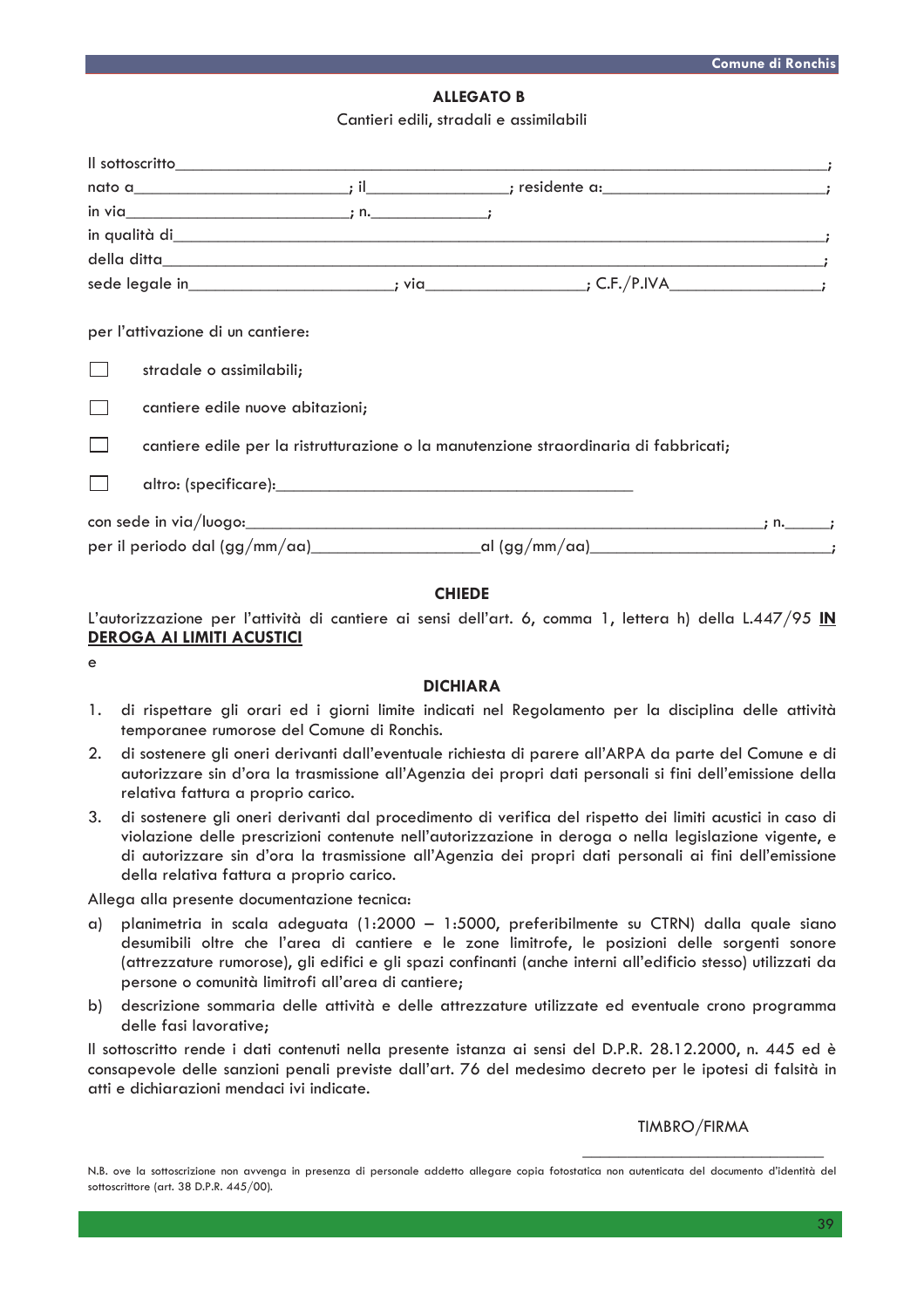## **ALLEGATO C** Cantieri edili, stradali e assimilabili

|                                                                                                                                                                                                                                      | ; nato a______________________; il_ |  |  |
|--------------------------------------------------------------------------------------------------------------------------------------------------------------------------------------------------------------------------------------|-------------------------------------|--|--|
| residente a: the contract of the contract of the contract of the contract of the contract of the contract of the contract of the contract of the contract of the contract of the contract of the contract of the contract of t       |                                     |  |  |
| in qualità di estatunità di contra l'architectura della contra della contra della contra di contra di contra d                                                                                                                       |                                     |  |  |
|                                                                                                                                                                                                                                      |                                     |  |  |
|                                                                                                                                                                                                                                      |                                     |  |  |
| C.F o P.IVA <u>contract the contract of the contract of the contract of the contract of the contract of the contract of the contract of the contract of the contract of the contract of the contract of the contract of the cont</u> |                                     |  |  |
|                                                                                                                                                                                                                                      |                                     |  |  |
| per l'attivazione di un cantiere:                                                                                                                                                                                                    |                                     |  |  |
| stradale ferroviario o assimilabile;                                                                                                                                                                                                 |                                     |  |  |
| cantiere edile nuove abitazioni;                                                                                                                                                                                                     |                                     |  |  |

 $\Box$ per la ristrutturazione o manutenzione straordinaria di fabbricati;

 $\Box$ altro: (specificare)

con sede in via/luogo:  $\frac{1}{\sqrt{1-\frac{1}{2}}}$  n. al (gg/mm/aa) per il periodo dal (gg/mm/aa)

# **CHIEDE**

L'autorizzazione per l'attività di cantiere ai sensi dell'art. 6, comma, lettera h) della L.447/95

1. IN DEROGA AI LIMITI ACUSTICI previsti dal D.P.C.M. 14 novembre 1997 e, in regime transitorio, dal D. M. 1 marzo 1991;

# 2. IN DEROGA AGLI ORARI E/O I GIORNI LIMITE DI CUI ALL'ART. 2.3, CAPO II, TITOLO II del Regolamento

# A tal fine dichiara.

- di non essere in grado di rispettare gli orari e /o i giorni limite nel Regolamento per la disciplina  $1.$ delle attività temporanee rumorose del Comune di Ronchis per i sequenti motivi:
- 2. di sostenere gli oneri derivanti dell'eventuale richiesta di parere all'ARPA da parte del Comune e di autorizzare sin d'ora la trasmissione all'Agenzia dei propri dati personali ai fini dell'emissione della relativa fattura a proprio carico.
- $3.$ di sostenere gli oneri derivanti dal procedimento di verifica del rispetto dei limiti acustici in caso di violazione delle prescrizioni contenute nell'autorizzazione in deroga o nella legislazione vigente, e di autorizzare sin d'ora la trasmissione all'Agenzia dei propri dati personali ai fini dell'emissione della relativa fattura a proprio carico.

Allega la seguente documentazione tecnica, redatta da tecnico competente in acustica ambientale ai sensi dell'art. 2, commi 6 e 7, della L. 447/95, e consistente in:

- tutte le notizie utili a caratterizzare acusticamente le attività, le sorgenti sonore, i macchinari, le tecnologie utilizzate e gli orari di funzionamento/esercizio previsti: livello di potenza sonora oppure livelli sonori a distanza nota con indicazione delle fonti utilizzate;
- stima previsionale dei livelli sonori in prossimità dei ricettori (civili abitazioni, scuole, ect,). Tali livelli devono tenere conto delle caratteristiche di emissione delle sorgenti sonore delle apparecchiature rumorose utilizzate (presenza di componenti impulsive, tonali e tonali in bassa frequenza, rumore a tempo parziale);
- misure di mitigazione acustica adottate, o che si intendono adottare, al fine di ridurre l'emissione sonora.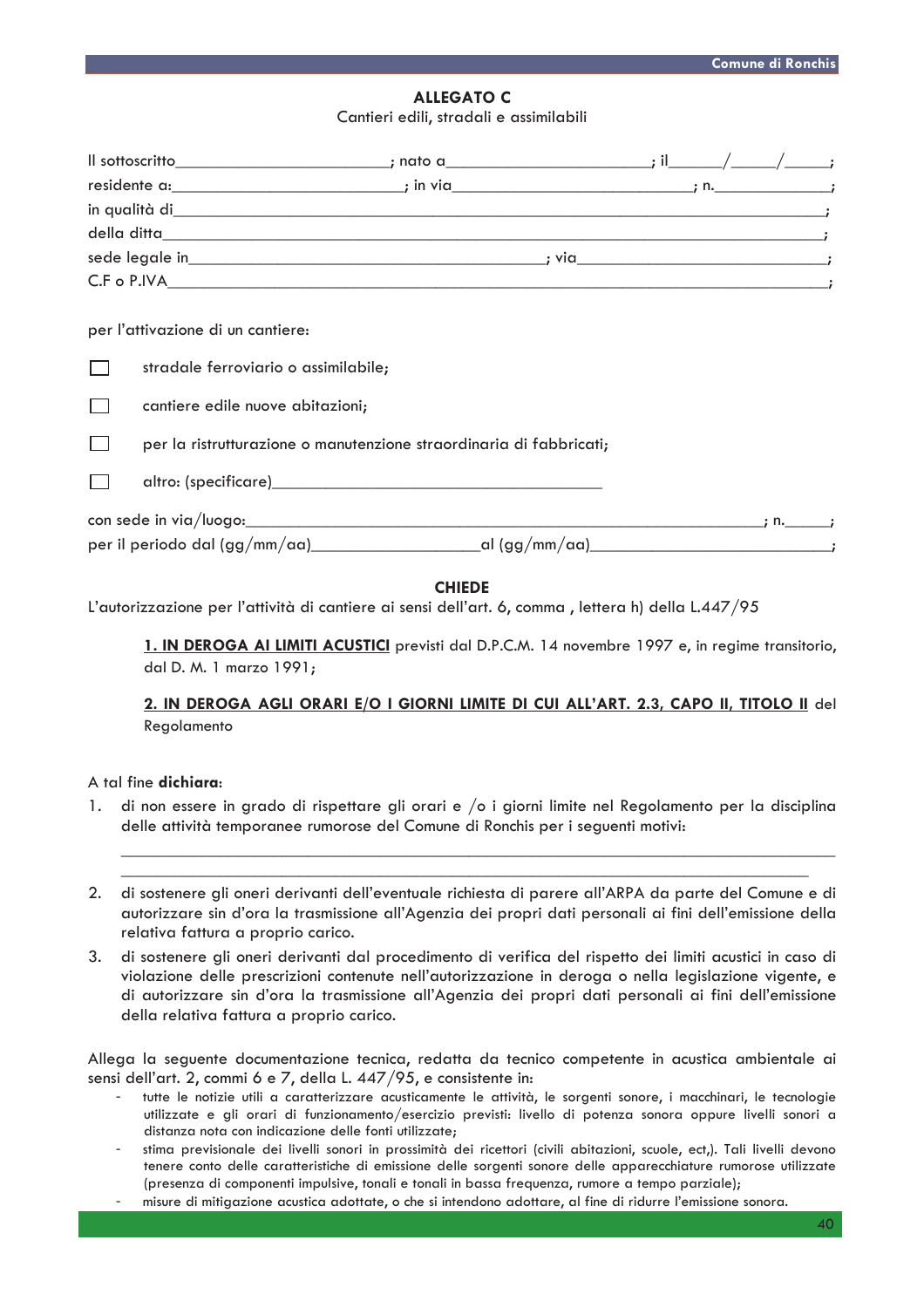#### All'istanza vanno altresì allegati:

- 1. planimetria in scala adeguata (1:2000 1:5000, preferibilmente su CTRN) dalla quale siano desumibili oltre che l'area di cantiere e le zone limitrofe, le posizioni delle sorgenti sonore (attrezzature rumorose), gli edifici e gli spazi confinanti (anche interni all'edificio stesso) utilizzati da persone o comunità limitrofi all'area di cantiere;
- 2. la classificazione urbanistica (PRGC) e la classificazione acustica (ZONA o CLASSE) dell'area corredate da relativa legenda;
- 3. durata dell'attività oggetto della richiesta, giorni e orari di esercizio, periodi della giornata presumibilmente più rumorosi, con evidenza della tipologia e della tipologia e della contemporaneità d'uso dei diversi macchinari, crono programma delle fasi lavorative.

Il sottoscritto rende i dati contenuti nella presente istanza ai sensi del D.P.R. 28.12.2000, n. 445 ed è consapevole delle sanzioni penali previste dall'art. 76 del medesimo decreto per le ipotesi di falsità in atti e dichiarazioni mendaci ivi indicate.

**TIMBRO/FIRMA** 

N.B. ove la sottoscrizione non avvenga in presenza di personale addetto allegare copia fotostatica non autenticata del documento d'identità del sottoscrittore (art. 38 D.P.R. 445/00).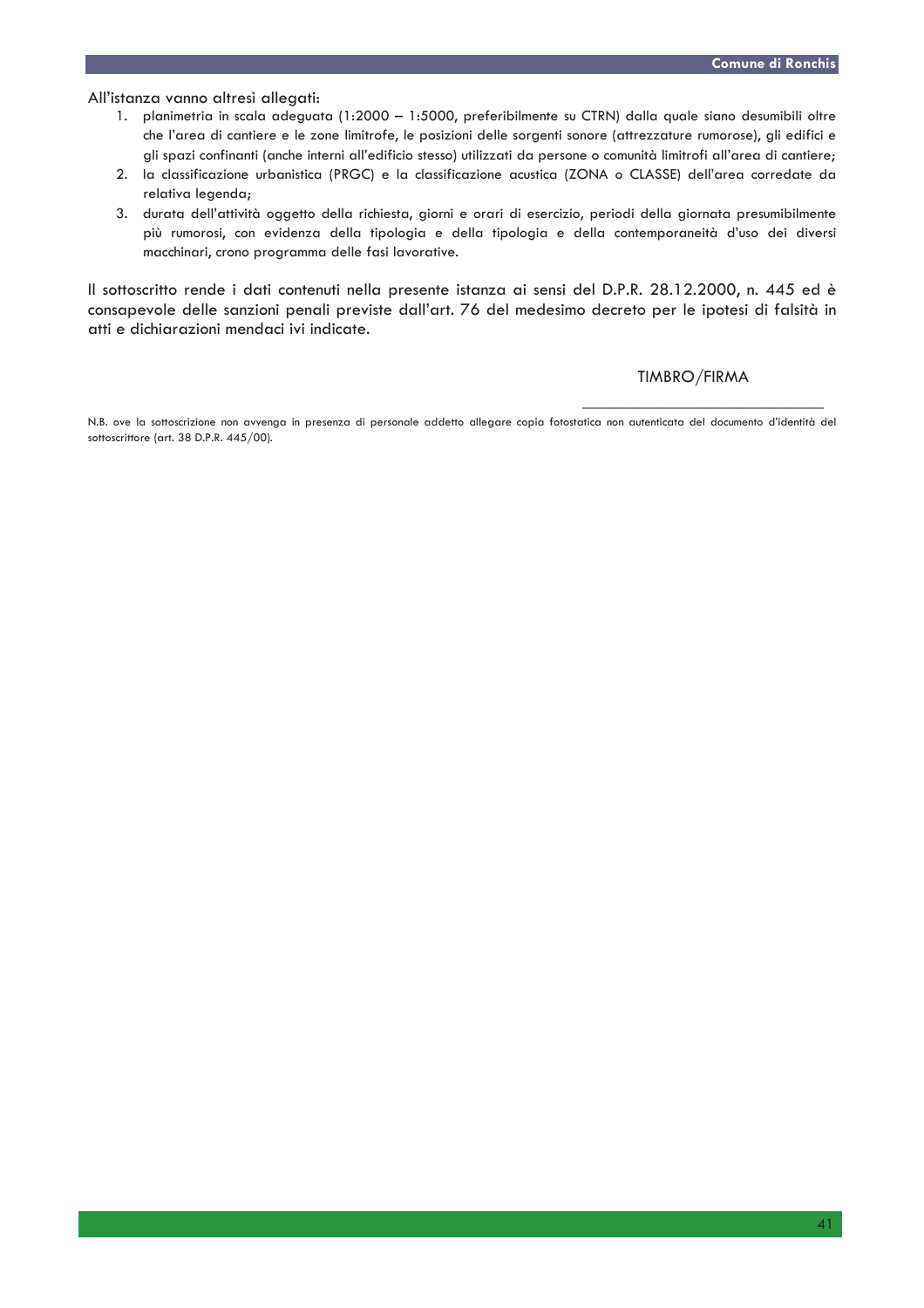## **ALLEGATO D**

Manifestazioni in luogo pubblico o aperto al pubblico, feste popolari e assimilabili

| $\frac{1}{2}$ in via <u>second and the second control in the second control in the second control in the second control in the second control in the second control in the second control in the second control in the second contr</u> |                                                                                                                                                                                                                                                                                                                                                                         |                                                                                                                                                                                                      |  |  |  |
|-----------------------------------------------------------------------------------------------------------------------------------------------------------------------------------------------------------------------------------------|-------------------------------------------------------------------------------------------------------------------------------------------------------------------------------------------------------------------------------------------------------------------------------------------------------------------------------------------------------------------------|------------------------------------------------------------------------------------------------------------------------------------------------------------------------------------------------------|--|--|--|
|                                                                                                                                                                                                                                         |                                                                                                                                                                                                                                                                                                                                                                         |                                                                                                                                                                                                      |  |  |  |
|                                                                                                                                                                                                                                         | sede legale in_______________________________; via______________________; C.F./P.IVA_________________;                                                                                                                                                                                                                                                                  |                                                                                                                                                                                                      |  |  |  |
|                                                                                                                                                                                                                                         | per l'attivazione della seguente manifestazione a carattere temporaneo:                                                                                                                                                                                                                                                                                                 |                                                                                                                                                                                                      |  |  |  |
|                                                                                                                                                                                                                                         |                                                                                                                                                                                                                                                                                                                                                                         |                                                                                                                                                                                                      |  |  |  |
| $\Box$                                                                                                                                                                                                                                  | <b>DENOMINAZIONE:</b>                                                                                                                                                                                                                                                                                                                                                   |                                                                                                                                                                                                      |  |  |  |
|                                                                                                                                                                                                                                         | CONCERTI, SPETTACOLI MUSICALI, FESTIVAL ALL'APERTO O AL CHIUSO (in strutture non<br>dedicate agli spettacoli, ad es. palazzetti dello sport, nelle piazze del centro storico)                                                                                                                                                                                           |                                                                                                                                                                                                      |  |  |  |
|                                                                                                                                                                                                                                         | INTRATTENIMENTI MUSICALI ALL'APERTO quali ad es. piano - bar esercitati a supporto di<br>attività principale come bar, gelaterie, ristoranti, pizzerie, ecc.;                                                                                                                                                                                                           |                                                                                                                                                                                                      |  |  |  |
|                                                                                                                                                                                                                                         | SAGRE PAESANE, manifestazioni di partito, sindacali, parrocchiali, di beneficienza o altro,<br>rilevanti e di lunga durata con balere, diversi punti di spettacolo quali cabaret, piano bar,<br>concerti, cinema, spazi dibattiti, giostre, ecc.                                                                                                                        |                                                                                                                                                                                                      |  |  |  |
|                                                                                                                                                                                                                                         | CINEMATOGRAFO ALL'APERTO                                                                                                                                                                                                                                                                                                                                                |                                                                                                                                                                                                      |  |  |  |
| $\mathbf{I}$                                                                                                                                                                                                                            | <b>CIRCO E LUNA PARK</b>                                                                                                                                                                                                                                                                                                                                                |                                                                                                                                                                                                      |  |  |  |
|                                                                                                                                                                                                                                         |                                                                                                                                                                                                                                                                                                                                                                         |                                                                                                                                                                                                      |  |  |  |
|                                                                                                                                                                                                                                         | per il periodo dal (gg/mm/aa)_________________________; al (gg/mm/aa)_______________________;                                                                                                                                                                                                                                                                           |                                                                                                                                                                                                      |  |  |  |
|                                                                                                                                                                                                                                         |                                                                                                                                                                                                                                                                                                                                                                         | <b>CHIEDE</b>                                                                                                                                                                                        |  |  |  |
| е                                                                                                                                                                                                                                       | L'autorizzazione ai sensi dell'art. 6, comma 1, lettera h) della L.447/95 IN DEROGA AI LIMITI ACUSTICI                                                                                                                                                                                                                                                                  |                                                                                                                                                                                                      |  |  |  |
|                                                                                                                                                                                                                                         |                                                                                                                                                                                                                                                                                                                                                                         | <b>DICHIARA</b>                                                                                                                                                                                      |  |  |  |
| 1.                                                                                                                                                                                                                                      | di rispettare le prescrizioni indicate nella Tabella 2 del Regolamento per la disciplina delle<br>attività temporanee rumorose del Comune di Ronchis.                                                                                                                                                                                                                   |                                                                                                                                                                                                      |  |  |  |
| 2.                                                                                                                                                                                                                                      | della relativa fattura a proprio carico.                                                                                                                                                                                                                                                                                                                                | di sostenere gli oneri derivanti dall'eventuale richiesta di parere all'ARPA da parte del Comune<br>che autorizza sin d'ora a trasmettere all'Agenzia i propri dati personali ai fini dell'emissione |  |  |  |
| 4.                                                                                                                                                                                                                                      | di sostenere gli oneri derivanti dal procedimento di verifica del rispetto dei limiti acustici in caso<br>di violazione delle prescrizioni contenute nell'autorizzazione in deroga o nella legislazione<br>vigente, e di autorizzare sin d'ora la trasmissione all'Agenzia dei propri dati personali ai fini<br>dell'emissione della relativa fattura a proprio carico. |                                                                                                                                                                                                      |  |  |  |
|                                                                                                                                                                                                                                         | Allega alla presente documentazione tecnica consistente in:                                                                                                                                                                                                                                                                                                             |                                                                                                                                                                                                      |  |  |  |
|                                                                                                                                                                                                                                         | 1. planimetria in scala adeguata (1:2000 - 1:5000, preferibilmente su CTRN) dalla quale siano<br>desumibili le posizioni, oltre che delle sorgenti sonore, gli edifici e gli spazi confinanti ( anche                                                                                                                                                                   |                                                                                                                                                                                                      |  |  |  |

- interni all'edificio stesso) utilizzati da persone o comunità;
- 2. ogni altra informazione ritenuta utile.

Il sottoscritto rende i dati contenuti nella presente istanza ai sensi del D.P.R. 28.12.2000, n. 445 ed è consapevole delle sanzioni penali previste dall'art. 76 del medesimo decreto per le ipotesi di falsità in atti e dichiarazioni mendaci ivi indicate.

TIMBRO/FIRMA

N.B. ove la sottoscrizione non avvenga in presenza di personale addetto allegare copia fotostatica non autenticata del documento d'identità del sottoscrittore (art. 38 D.P.R. 445/00).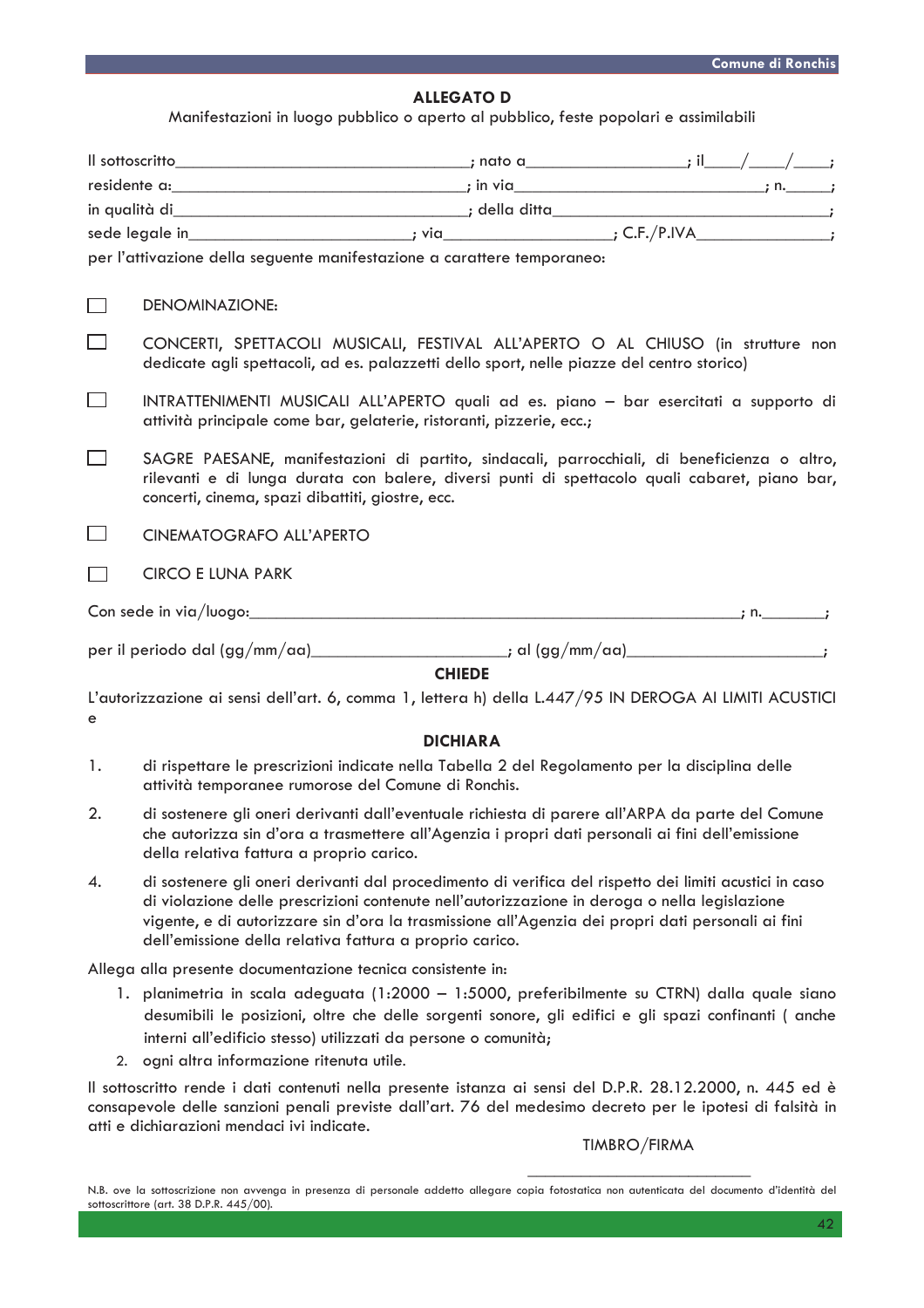# **ALLEGATO E**

Manifestazioni in luogo pubblico o aperto al pubblico, feste popolari e assimilabili

| in qualità di__________________________________; della ditta_______________________________;                                                                                                                                                                |  |  |  |  |  |
|-------------------------------------------------------------------------------------------------------------------------------------------------------------------------------------------------------------------------------------------------------------|--|--|--|--|--|
| sede legale in_________________________; via__________________; C.F./P.IVA____________________;                                                                                                                                                             |  |  |  |  |  |
| per l'attivazione della seguente manifestazione a carattere temporaneo:                                                                                                                                                                                     |  |  |  |  |  |
| $\Box$<br>DENOMINAZIONE: University of the contract of the contract of the contract of the contract of the contract of the contract of the contract of the contract of the contract of the contract of the contract of the contract of t                    |  |  |  |  |  |
| CONCERTI, SPETTACOLI, FESTIVAL ALL'APERTO O AL CHIUSO (in strutture non dedicate agli<br>spettacoli, ad es. palazzetti dello sport, nelle piazze del centro storico)                                                                                        |  |  |  |  |  |
| INTRATTENIMENTI MUSICALI ALL'APERTO quali ad es. piano - bar esercitati a supporto di<br>$\Box$<br>attività principale come bar, gelaterie. Ristoranti, pizzerie, ecc.;                                                                                     |  |  |  |  |  |
| SAGRE PAESANE, manifestazioni di partito, sindacali, parrocchiali, di beneficienza o altro,<br>$\perp$<br>rilevanti e di lunga durata con balere, diversi punti di spettacolo quali cabaret, piano bar, concerti,<br>cinema, spazi dibattiti, giostre, ecc. |  |  |  |  |  |
| $\Box$<br>CINEMATOGRAFO ALL'APERTO                                                                                                                                                                                                                          |  |  |  |  |  |
| <b>CIRCO E LUNA PARK</b><br>$\perp$                                                                                                                                                                                                                         |  |  |  |  |  |
|                                                                                                                                                                                                                                                             |  |  |  |  |  |
| per il periodo dal (gg/mm/aa)___________________________al (gg/mm/aa)______________________________;                                                                                                                                                        |  |  |  |  |  |
| <b>CHIEDE</b>                                                                                                                                                                                                                                               |  |  |  |  |  |

l'autorizzazione ai sensi dell'art. 6 comma 1, lettera h) della L.447/95 IN DEROGA AI LIMITI ACUSTICI e

# **DICHIARA**

- 1. di sostenere gli oneri derivanti dall'eventuale richiesta di parere all'ARPA da parte del Comune che autorizza sin d'ora a trasmettere all'Agenzia i propri dati personali ai fini dell'emissione della relativa fattura a proprio carico.
- 2. di sostenere gli oneri derivanti dal procedimento di verifica del rispetto dei limiti acustici in caso di violazione delle prescrizioni contenute nell'autorizzazione in deroga o nella legislazione vigente, e di autorizzare sin d'ora la trasmissione all'Agenzia dei propri dati personali ai fini dell'emissione della relativa fattura a proprio carico.

Allega la seguente documentazione tecnica, redatta da tecnico competente in acustica ambientale ai sensi dell'art. 2, commi 6 e 7, della legge 447/95, e consistente in: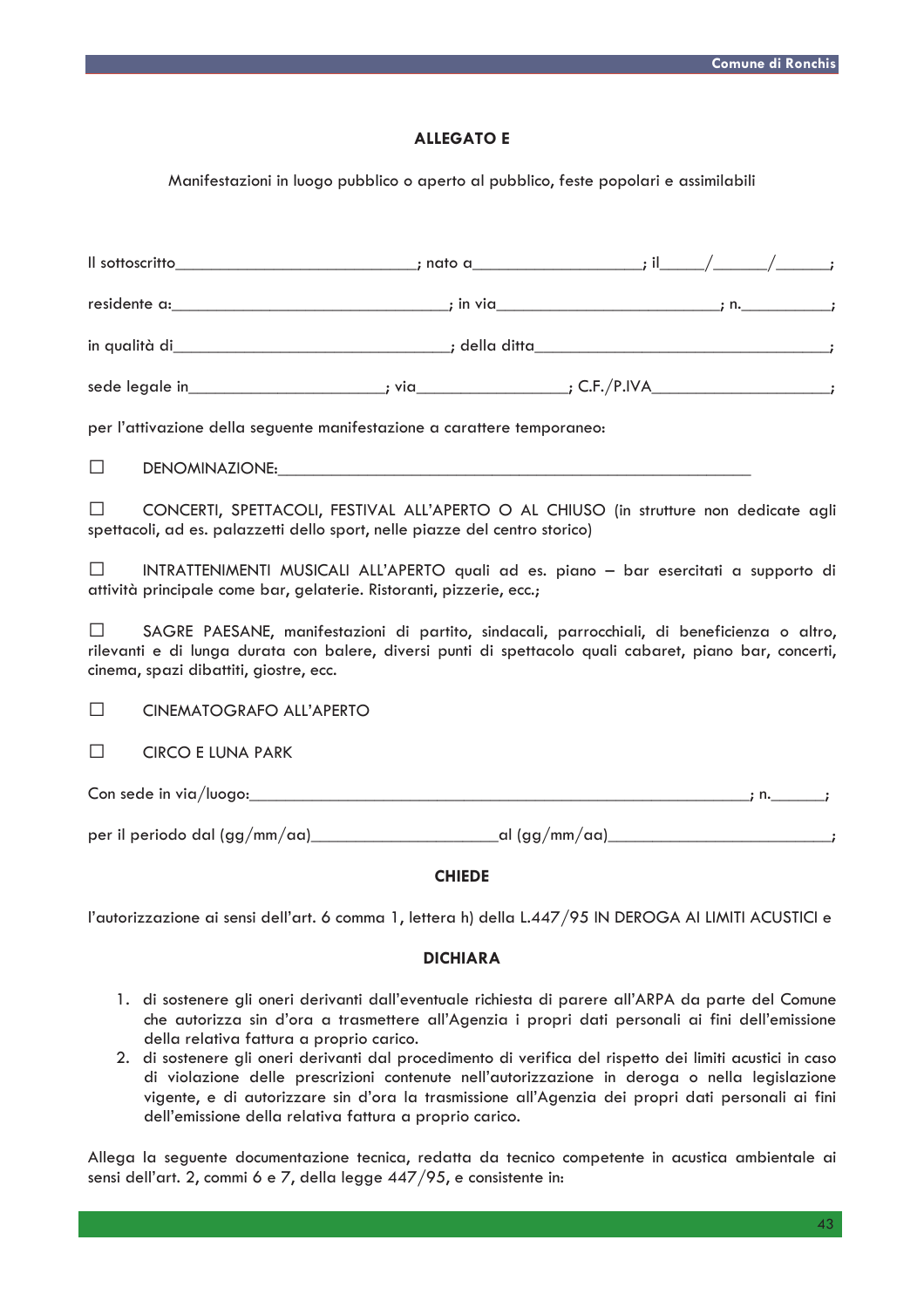- 1. tutte le notizie utili a caratterizzare acusticamente le attività, le sorgenti sonore, i macchinari, le tecnologie utilizzate e gli oneri di funzionamento/esercizio previsti: livello di potenza sonora oppure livelli sonori a distanza nota con indicazione delle fonti utilizzate;
- 2. stima previsionale dei livelli sonori previsti in prossimità dei ricettori (civili abitazioni, scuole, ecc.) e livelli sonori attesi per l'esposizione al pubblico;
- 3. misure di mitigazione acustica adottate, o che si intendono adottate, al fine di ridurre l'emissione sonora.

All'istanza vanno altresì allegati:

- 4. la classificazione urbanistica (PRGC) e la classificazione acustica (ZONA o CLASSE) dell'area corredate da relativa legenda;
- 5. durata dell'attività oggetto della richiesta, giorni e orari di esercizio, periodi della giornata presumibilmente più rumorosi, evidenziare la contemporaneità d'uso dei diversi macchinari.

Il sottoscritto rende i dati contenuti nella presente istanza ai sensi del D.P.R. 28.12.2000, n. 445 ed è consapevole delle sanzioni penali previste dall'art. 76 del medesimo decreto per le ipotesi di falsità in atti e dichiarazioni mendaci ivi indicate.

TIMBRO/FIRMA

N.B. ove la sottoscrizione non avvenga in presenza di personale addetto allegare copia fotostatica non autenticata del documento d'identità del sottoscrittore (art. 38 D.P.R. 445/00).